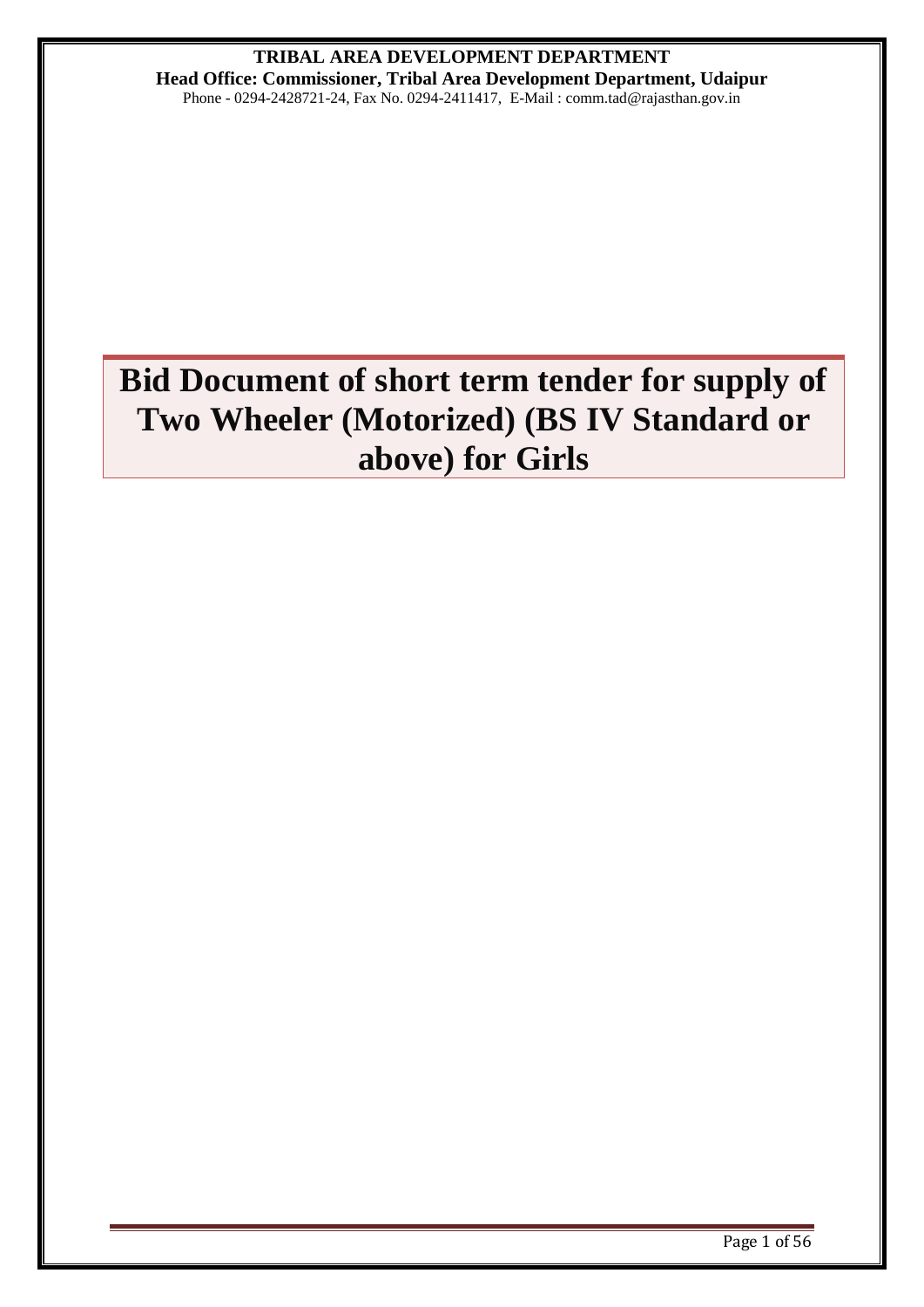#### **TRIBAL AREA DEVELOPMENT DEPARTMENT Head Office: Commissioner, Tribal Area Development Department, Udaipur** Phone - 0294-2428721-24, Fax No. 0294-2411417, E-Mail : comm.tad@rajasthan.gov.in

# **Bid document for supply of Two Wheeler (Motorized, BS IV Standard or above) for Girls**

**Reference No RFP:** No.F.6( )Acct./CTAD/Scooty/2019-20/4336 **Date:- 10-02-2020** 

| <b>Mode of Bid Submission</b>                 | Online through e-Procurement/ e-Tendering |
|-----------------------------------------------|-------------------------------------------|
|                                               | system at http://eproc.rajasthan.gov.in   |
| <b>Tendering Authority/ Procuring entity:</b> | Commissioner, Tribal Area Development     |
|                                               | Department, Udaipur                       |
| Date & Time of Pre-bid meeting                | Date:- 17.02.2020<br>Time:- 11.30 A.M.    |
|                                               |                                           |
| Last Date & Time of Submission of Bid         | Date:- 25.02.2020<br>Time:- $06.00$ P.M.  |
|                                               |                                           |
| Date & Time of Opening of Technical Bid       | Date:- 26.02.2020<br>Time:- 03.00 P.M.    |
|                                               |                                           |

**Fee of Tender Document: Rs. 5000 (Rupees five Thousand only)**

**E-Tender processing fee: Rs. 1000/- (Rupees One Thousand Only)**

|                                | Name of the Bidding Company/Firm:                 |                                 |  |
|--------------------------------|---------------------------------------------------|---------------------------------|--|
|                                | <b>Contact Person (Authorized Bid Signatory):</b> |                                 |  |
| <b>Correspondence Address:</b> |                                                   |                                 |  |
| <b>Mobile No</b>               |                                                   | Telephone &<br><b>Fax Nos.:</b> |  |
| Website &<br>$E$ -mail:        |                                                   |                                 |  |

## **Commissioner, Tribal Area Development Department, Udaipur** 1, Saheli Marg, chetak circle, Udaipur (Rajasthan)

#### **Other information:**

- 1. Region: State of Rajasthan
- 2. Address for correspondence: 1, Saheli Marg, chetak circle, Udaipur (Rajasthan)
- 3. Phone No. 0294-2428721-24
- 4. Fax No. 0294-2411417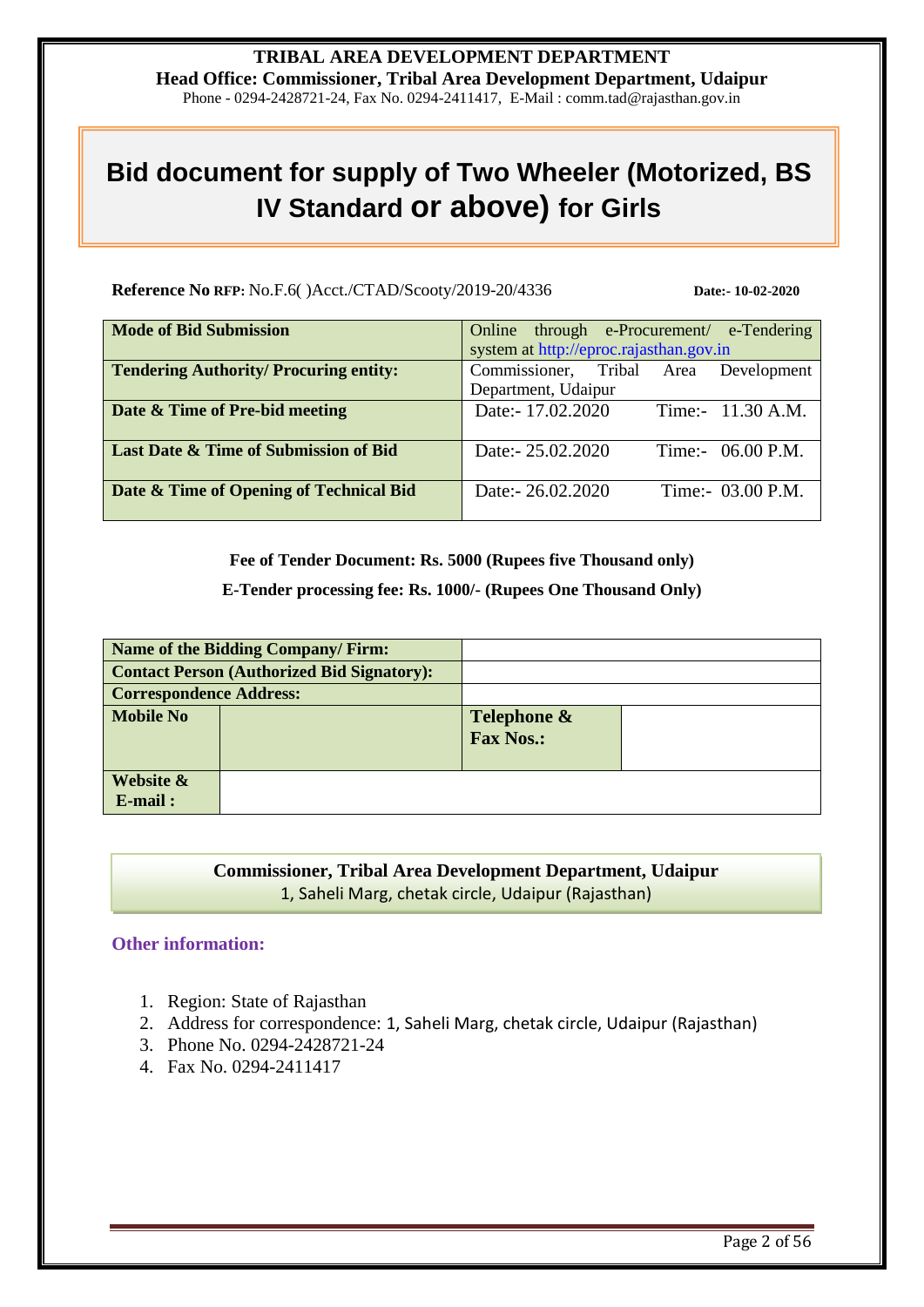#### **TRIBAL AREA DEVELOPMENT DEPARTMENT Head Office: Commissioner, Tribal Area Development Department, Udaipur** Phone - 0294-2428721-24, Fax No. 0294-2411417, E-Mail : comm.tad@rajasthan.gov.in

# **CONTENTS**

<span id="page-2-0"></span>

| SECTION 1: INVITATION FOR BIDS (IFB) & NOTICE INVITING TENDER (RFP)5               |
|------------------------------------------------------------------------------------|
|                                                                                    |
|                                                                                    |
|                                                                                    |
|                                                                                    |
|                                                                                    |
|                                                                                    |
|                                                                                    |
|                                                                                    |
|                                                                                    |
| ANNEXURE-5: BIDDER AUTHORIZATION CERTIFICATE {to be filled by the bidder} 39       |
| ANNEXURE-6: SELF-DECLARATION – NO BLACKLISTING {to be filled by the bidder} 40     |
| ANNEXURE-7:CERTIFICATE OF CONFORMITY/NO DEVIATION {to be filled by the bidder} 41  |
| ANNEXURE-8: UNDERTAKING ON AUTHENTICITY OF Supply of Two Wheeler (Motorized,       |
| ANNEXURE-9: FINANCIAL BID UNDERTAKING {on bidders letterhead in technical bid}  43 |
|                                                                                    |
| ANNEXURE-11: PERFORMANCE BANK GUARANTEE Format{to be submitted by the bidder       |
|                                                                                    |
|                                                                                    |
|                                                                                    |
|                                                                                    |
|                                                                                    |
| ANNEXURE-17: BANK GUARANTEE FORMAT - EARNEST MONEY DEPOSIT (EMD)                   |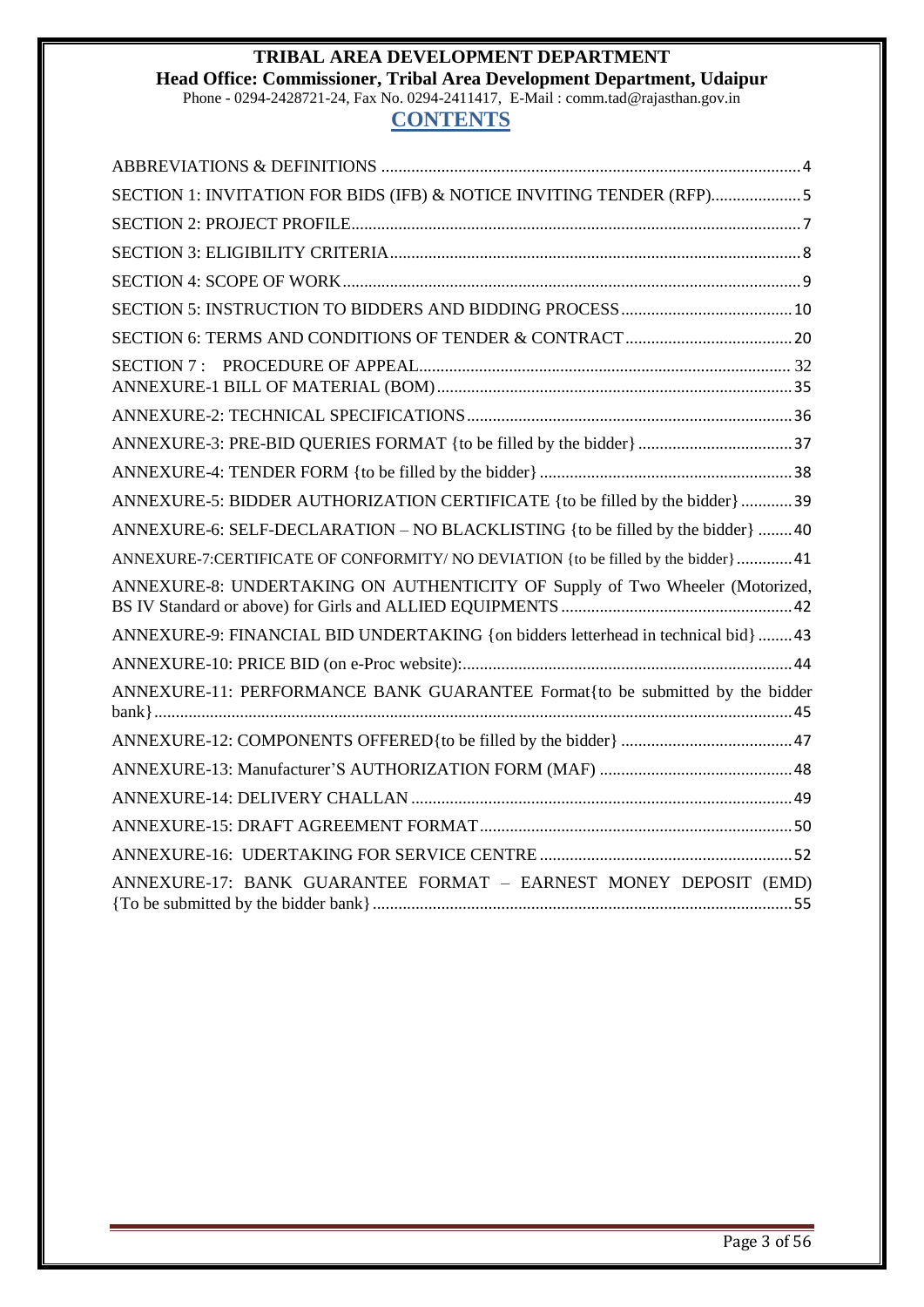**Head Office: Commissioner, Tribal Area Development Department, Udaipur** Phone - 0294-2428721-24, Fax No. 0294-2411417, E-Mail : comm.tad@rajasthan.gov.in

## **ABBREVIATIONS & DEFINITIONS**

|                                                            | ADDINE VIA HUND & DEFINITIONS                                                                                                                                             |
|------------------------------------------------------------|---------------------------------------------------------------------------------------------------------------------------------------------------------------------------|
| <b>Authorized Signature</b>                                | The bidder representative/ officer vested (explicitly, implicitly, or through                                                                                             |
|                                                            | conduct) with the powers to commit the authorizing organization to a binding                                                                                              |
|                                                            | agreement. Also called signing officer/ authority having the Power of Attorney                                                                                            |
|                                                            | (POA) from the competent authority of the respective Bidding firm.                                                                                                        |
| <b>Bidder</b>                                              | "Bidder" means Only manufacturer or his authorized entity for Supply of Two                                                                                               |
|                                                            | Wheeler (Motorized, BS IV Standard or above) for Girls                                                                                                                    |
| <b>Contract</b>                                            | "The Contract" means a legally enforceable agreement entered into between                                                                                                 |
|                                                            | Commissioner, Tribal Area Development Department, Udaipur and the selected                                                                                                |
|                                                            | bidder with mutual obligations                                                                                                                                            |
| <b>Supply Period</b>                                       | Supply period is 15 Days from issue date of supply order                                                                                                                  |
| Day                                                        | "Day" means a calendar day as per GOR/ GOI.                                                                                                                               |
| Office:                                                    | Commissioner, Tribal Area Development Department, Udaipur                                                                                                                 |
| <b>EMD</b>                                                 | <b>Earnest Money Deposit</b>                                                                                                                                              |
| <b>GOI/GOR</b>                                             | Govt. of India/ Govt. of Rajasthan                                                                                                                                        |
| <b>Supply of Two Wheeler</b><br>(Motorized, BS IV Standard | "Supply of Two Wheeler (Motorized, BS IV Standard or above) for Girls" means a<br>tangible physical product along with all the services which are intangible i.e. all the |
| or above) for Girls                                        | products which the bidder is required to supply to Purchaser under the Contract.                                                                                          |
| <b>INR</b>                                                 | <b>Indian Rupee</b>                                                                                                                                                       |
| <b>ISI</b>                                                 | Indian Standards Institution                                                                                                                                              |
| <b>ISO</b>                                                 | International Organization for Standardization                                                                                                                            |
| <b>ITB</b>                                                 | <b>Instruction to Bidders</b>                                                                                                                                             |
| LD                                                         | <b>Liquidated Damages</b>                                                                                                                                                 |
| <b>LOA</b>                                                 | Letter of Acceptance                                                                                                                                                      |
| <b>ML</b>                                                  | <b>Manufacturing License</b>                                                                                                                                              |
| <b>Manufacturer</b>                                        | Manufacturer [for Supply of Two Wheeler (Motorized, BS IV Standard or                                                                                                     |
|                                                            | above) for Girls]                                                                                                                                                         |
|                                                            | Authorized representative of Manufacturer for submission of Bid.                                                                                                          |
|                                                            |                                                                                                                                                                           |
| <b>Representative</b><br><b>PAN</b>                        | <b>Permanent Account Number</b>                                                                                                                                           |
| <b>PC</b>                                                  | <b>Procurement Committee</b>                                                                                                                                              |
| PQ                                                         | Pre-Qualification                                                                                                                                                         |
| <b>Supply Site</b>                                         | "The supply Site", wherever applicable, means the places in all over Rajasthan,                                                                                           |
|                                                            | as designated by Procuring Entity/Department.                                                                                                                             |
| <b>PSD</b>                                                 | <b>Performance Security Deposit</b>                                                                                                                                       |
| <b>Purchaser/Tendering</b>                                 | Person or entity that is a recipient of goods or service provided by a seller                                                                                             |
| <b>Authority</b>                                           | (Bidder) under a purchase order or contract of sale. Also called buyer-                                                                                                   |
|                                                            | Commissioner, Tribal Area Development Department, Udaipur in this RFP                                                                                                     |
|                                                            | document.                                                                                                                                                                 |
| <b>RFP</b>                                                 | Request for Proposal (Bidding document), an early stage in procurement                                                                                                    |
|                                                            | Process, issuing an invitation for suppliers, through a bidding process, to submit                                                                                        |
|                                                            | a proposal on a specific Goods or service.                                                                                                                                |
| <b>Services</b>                                            | "Services" means the services to be delivered by the successful bidder and as                                                                                             |
|                                                            | required to execute the order successfully as per the Contract. A service is the                                                                                          |
|                                                            | intangible equivalent of an economic good.                                                                                                                                |
| <b>State Government</b>                                    | Government of Rajasthan.                                                                                                                                                  |
| <b>TIN</b>                                                 | <b>Tax Identification Number</b>                                                                                                                                          |
| <b>TPA/PDI</b>                                             | Third Party Inspection Agency/Pre-delivery Inspection                                                                                                                     |
| <b>G.S.T.</b>                                              | Goods & Service Tax (IGST+CGST+SGST)                                                                                                                                      |
| <b>WO</b>                                                  | Work Order                                                                                                                                                                |
| <b>Working Day</b>                                         | A Working Day from 09:30 AM to 06:00 PM except Rajasthan Government                                                                                                       |
|                                                            | Holidays.                                                                                                                                                                 |
| <b>Warranty</b>                                            | Minimum Twenty Four Months (At Service Centre) from the actual date of<br>delivery without any extra cost.                                                                |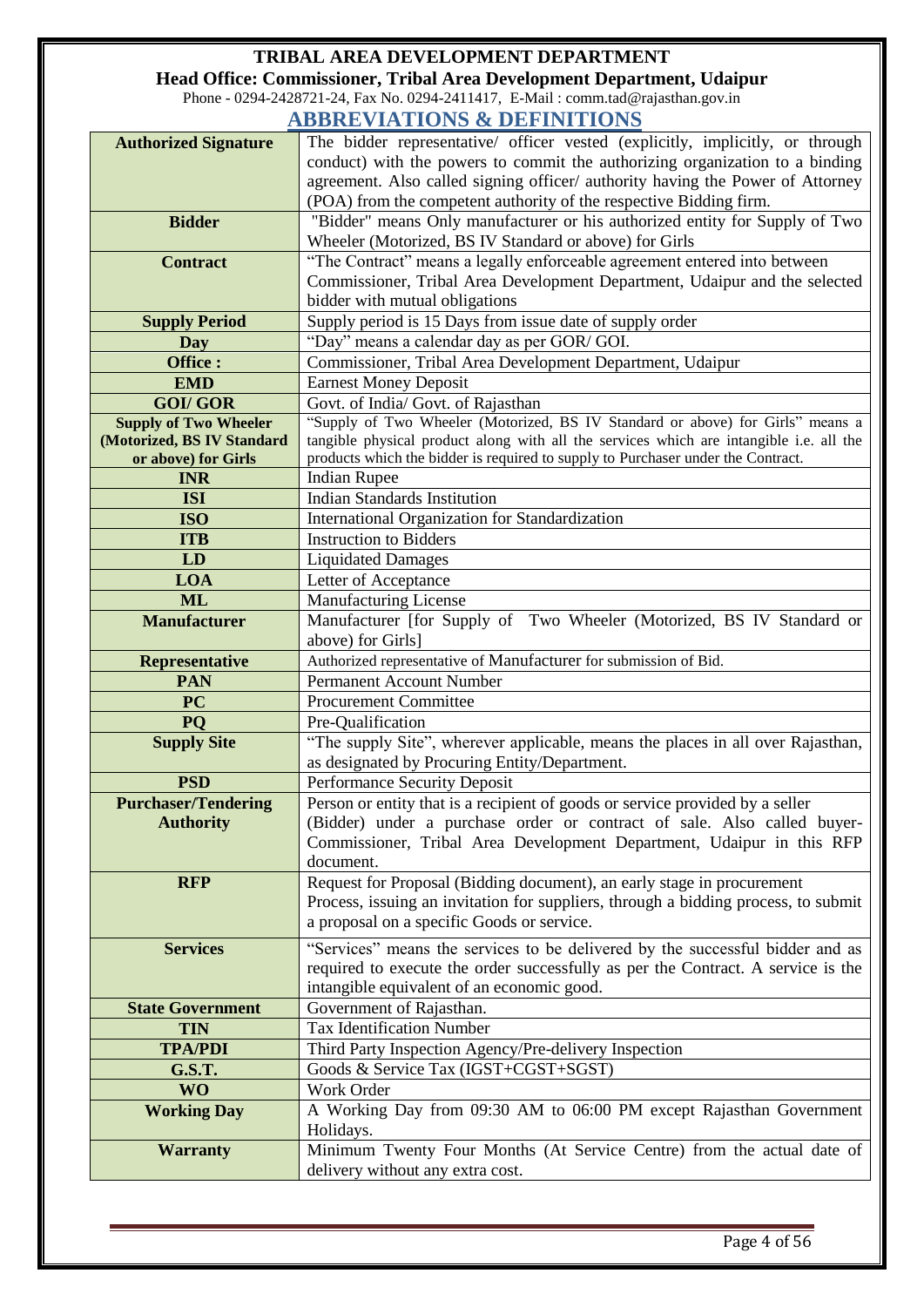**Head Office: Commissioner, Tribal Area Development Department, Udaipur** Phone - 0294-2428721-24, Fax No. 0294-2411417, E-Mail : comm.tad@rajasthan.gov.in

#### <span id="page-4-0"></span>SECTION 1: INVITATION FOR BIDS (IFB) & REQUEST FOR PROPOSAL (RFP)

- 1. Commissioner, Tribal Area Development Department, Udaipur invites electronic bid (e Bid) proposals from Manufacturer (Passenger Vehicle Firms), who meet the minimum eligibility criteria as specified in this bidding document for "Supply of Two Wheeler (Motorized, BS IV Standard or above) for Girls under Commissioner, Tribal Area Development Department, Udaipur", as detailed in this RFP document.
- 2. The complete bidding document has been published on the website http://eproc.rajasthan.gov.in, for the purpose of downloading.
- 3. Bidders who wish to participate in this bidding process must register on http://e-Proc.rajasthan.gov.in
- 4. To participate in online bidding process, Bidders must procure a Digital Signature Certificate (Type III) as per Information Technology Act-2000 using which they can digitally sign their electronic bids. Bidders can procure the same from any CCA approved certifying agency, i.e. TCS, safe crypt, code etc. Bidders who already have a valid Digital Signature Certificate (DSC) need not procure a new DSC.
- 5. A single stage two envelope Open Competitive Bid (E-bidding) selection procedure shall be adopted.
- 6. Bidder (authorized signatory) shall submit their offer on-line in Electronic formats both for Technical and financial proposal. However, DD/BC for Tender Fees, EMD (Bank guarantee/DD/BC) payable in favor of **Commissioner, Tribal Area Development Department, Udaipur, payable at Udaipur** and Bank guarantee for EMD shall payable at Udaipur and Processing Fees payable in favor of Managing Director, RajComp Info Services Limited, and payable at JAIPUR. Individual DDs for Tender fee, EMD and processing fee shall be submitted physically at the office of Tendering Authority as prescribed in RFP and Scanned copy of same shall also be uploaded along with the technical bid.
- 7. **Commissioner, Tribal Area Development Department, Udaipur** will not be responsible for delay in online submission due to any reason. For this, bidders are requested to upload the complete bid well in advance in time so as to avoid 11th hour issues like slow speed; choking of web site due to heavy load or any other unforeseen problems.
- 8. Bidders are also advised to refer "Bidders Manual Kit" available at e-Proc website for further details about the e-tendering process.
- 9. Please note that a pre-bid meeting of prospective bidders is scheduled as per the details specified in Notice Inviting Tender (RFP) below. The objective of this meeting is to address the queries of the prospective bidders related to the Project/ Bidding document.
- 10. No contractual obligation whatsoever shall arise from the RFP/ bidding process unless and until a formal contract is signed and executed between the tendering authority and the successful Bidder.
- 11. Training for the bidder on the usage of e-Tendering system (e-Procurement) is also being arranged by RISL on regular basis. Bidder interested for training may contact e-Procurement Cell RISL for booking the Training slot.
	- A. Contact No. 0141-4022688 (Help desk 10 am to 6 pm on all working days)
	- B. E-mail: http://e-Proc.rajasthan.gov.in
	- C. Address: E-Procurement cell, RISL, Yojana Bhawan, Tilak Marg, C-Seheme,Jaipur.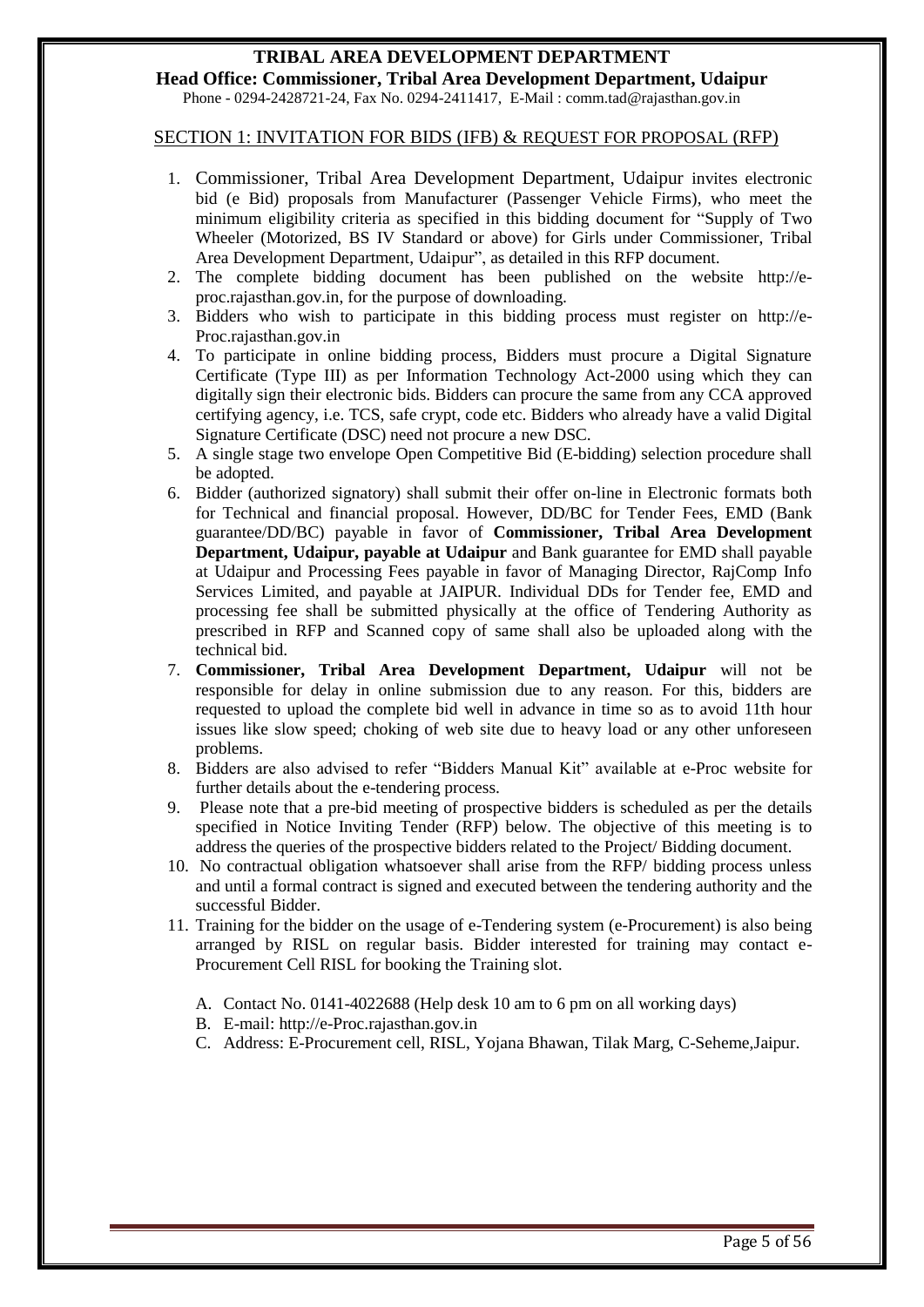#### **TRIBAL AREA DEVELOPMENT DEPARTMENT Head Office: Commissioner, Tribal Area Development Department, Udaipur** Phone - 0294-2428721-24, Fax No. 0294-2411417, E-Mail : comm.tad@rajasthan.gov.in **NOTICE INVITING SHORT TERM E-TENDER**

**Commissioner, Tribal Area Development Department, Udaipur** invites only through electronic bid (E-Bid) **A single stage two cover unconditional competitive E-Bids only from the eligible bidder (**manufacturer or his authorize entity) for the Supply of Two Wheelers (Motorized, BS IV Standard or above) for Girls The Bid shall only be submitted through online tendering system of [www. http://eproc.rajasthan.gov.in.](www.%20e-Proc@rajasthan.gov.in).The schedule of dates is follows:

| <b>Nature of the Project</b>                  | <b>Supply of Two Wheeler (Motorized, BS IV Standard)</b><br>or above) for Girls         |
|-----------------------------------------------|-----------------------------------------------------------------------------------------|
| <b>Cost of Tender Document</b>                | Rs. 5000/- (Rupees Five Thousand Only)                                                  |
| (non-refundable)                              |                                                                                         |
| <b>Tender Processing Fee (non-refundable)</b> | Rs. 1000/- (Rupees One Thousand Only)                                                   |
| <b>Estimated Project Cost</b>                 | Rs. 22,50,00,000/-                                                                      |
|                                               | (Rupees Twenty Two crores and fifty lakhs Only)                                         |
| <b>Estimated No. of Supply of Two Wheeler</b> | 5000 nos.                                                                               |
| (Motorized, BS IV Standard or above)          |                                                                                         |
| for Girls.                                    |                                                                                         |
| <b>Earnest Money Deposit (EMD)</b>            | Rs. 45,00,000/- (Rupees Forty Five lakhs Only)                                          |
| <b>Publishing Date/Time</b>                   | Date:- 10-02-2020<br>Time:- 04.00 PM                                                    |
| <b>Document Download Start Date/Time</b>      | Date:- 10-02-2020<br>Time:- 05.00 PM                                                    |
| Date, Time& Venue of Pre-Bid Meeting          | Date:- 17-02-2020<br>Time:- 11.30 AM                                                    |
|                                               | (Commissioner, Tribal Area Development Department,                                      |
|                                               | Udaipur)                                                                                |
| <b>Bid submission Start Date/Time</b>         | Date:- 10-02-2020<br>Time:- 05.00 PM                                                    |
| <b>Document Download End Date/Time</b>        | Date:- 25-02-2020<br>Time:- 05.00 PM                                                    |
| <b>Bid submission End Date/Time</b>           | Date:- 25-02-2020<br>Time:- 06.00 PM                                                    |
| Last date of Submission of DD/BC for          | Date:- 26-02-2020<br>Time:- 11.30 AM                                                    |
| <b>Tender Fee, DD/BC for Processing Fee</b>   | (Commissioner, Tribal Area Development Department,                                      |
| and DD/BC/BG For EMD                          | Udaipur)                                                                                |
| <b>Technical Bid Opening Date/Time</b>        | Date:- 26-02-2020<br>Time:- 03.00 PM                                                    |
| <b>Financial Bid Opening Date/Time</b>        | Will be intimated later by the system to the Technically<br>qualified bidders           |
| <b>Websites for downloading Tender</b>        | www.http://eproc.rajasthan.gov.in.                                                      |
| <b>Document, Corrigendum's, Addendums</b>     |                                                                                         |
| etc.                                          |                                                                                         |
| <b>Bid &amp; EMD Validity</b>                 | 90 Days from the last date of bid submission                                            |
| <b>Warranty period.</b>                       | Minimum 24 months from the actual date of delivery.                                     |
| Supply period.                                | Supply period is 15 Days from the issue date of supply<br>order                         |
|                                               | In case any of the hidder fails to physically submit the DD/RC for Tander Eas DD/RC for |

In case, any of the bidder fails to physically submit the DD/BC for Tender Fee, DD/BC Processing Fee and DD/BC/BG For EMD, up to 11.30 A.M. on date 26-02-2020 to the **Commissioner, Tribal Area Development Department, Udaipur**, his/her Bid shall not be accepted. The B.G./BC/Demand Draft shall be in favor of **Commissioner, Tribal Area Development Department, Udaipur** payable at Udaipur for tender document fee and EMD. The bank guarantee shall be issued by a nationalized/scheduled bank having its branch at Udaipur. The amount of processing fee shall be payable in favor of Managing Director, Raj-Comp Info Services Limited, JAIPUR, Payable at Jaipur.

> sd Commissioner Tribal Area Development Department, Udaipur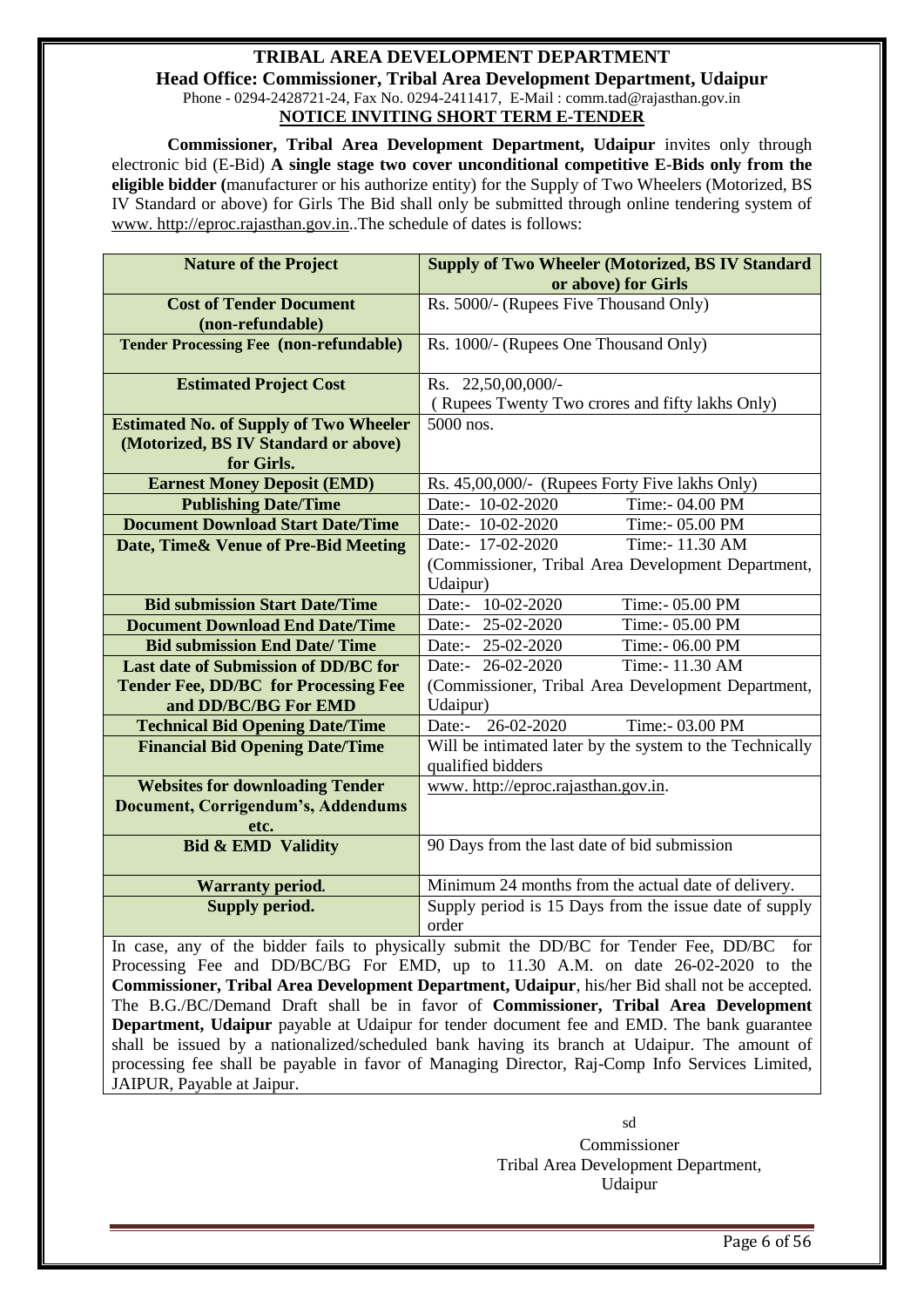#### **TRIBAL AREA DEVELOPMENT DEPARTMENT Head Office: Commissioner, Tribal Area Development Department, Udaipur** Phone - 0294-2428721-24, Fax No. 0294-2411417, E-Mail : comm.tad@rajasthan.gov.in

#### SECTION 2: PROJECT PROFILE

<span id="page-6-1"></span><span id="page-6-0"></span>Government of Rajasthan has taken a path breaking initiative with an objective to motivate the talented scheduled tribe girl students of Rajasthan. Under this scheme girl student who score 65 % or above marks in class 10th or 12th are given a Two-wheeler by Tribal Area Development Department, Govt. of Rajasthan. The girl students who have received a Two-wheeler in class 10th, again score more than 65 % marks in class 12th and decide to continue higher education (Graduation) are given financial assistance of Rs 20,000 in the first year, Rs 10,000 in second and third year.

 The scheme is for bonafide ST girl students of Rajasthan who have studied in Government School. Their parents should not be income taxpayers. Application process for this scheme is completely online.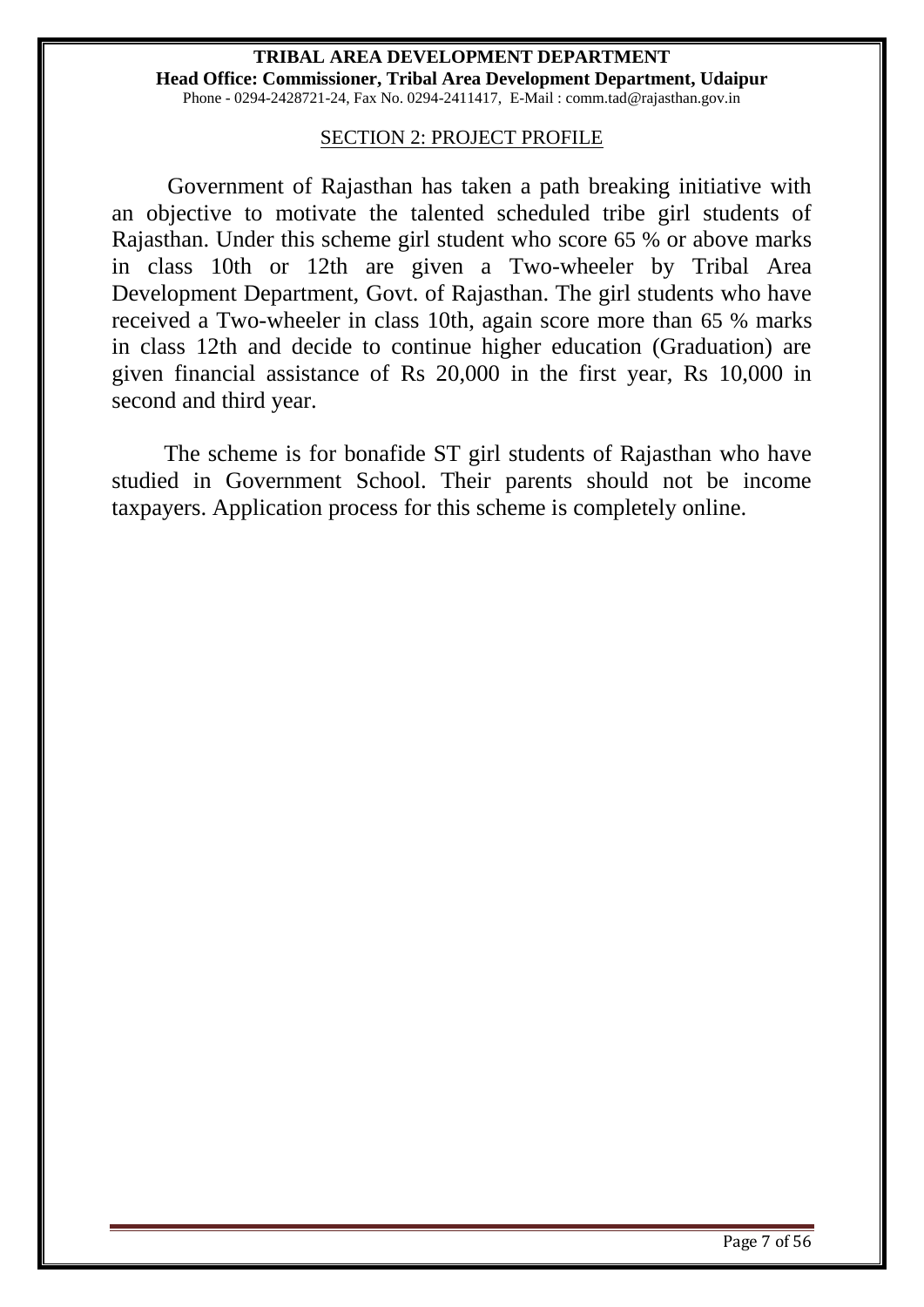**Head Office: Commissioner, Tribal Area Development Department, Udaipur**

Phone - 0294-2428721-24, Fax No. 0294-2411417, E-Mail : comm.tad@rajasthan.gov.in SECTION 3: ELIGIBILITY CRITERIA

<span id="page-7-0"></span>

| Sl.No | ~~~~<br><b>Basic Requirement</b>                                                                                                 | <u>, Luivibilit i</u><br>$\alpha$<br><b>Specific Requirements</b>                                                                                                                                                                                          | <b>Documents Required</b>                                                                                                                                                                                                       |
|-------|----------------------------------------------------------------------------------------------------------------------------------|------------------------------------------------------------------------------------------------------------------------------------------------------------------------------------------------------------------------------------------------------------|---------------------------------------------------------------------------------------------------------------------------------------------------------------------------------------------------------------------------------|
| 1.    | <b>Legal Entity</b>                                                                                                              | 1. The prospective bidder shall be<br>proprietor firm/company/<br>a<br>partnership firm (Joint venture<br>not allowed)                                                                                                                                     | 1. Copy of Certificate(s)                                                                                                                                                                                                       |
|       |                                                                                                                                  | The Bidder shall be only a<br>2.<br>Manufacturer<br>his/her<br><b>or</b><br>authorized representative for<br>submission of bid.                                                                                                                            | 2.Authorization Certificate from<br>Manufacturer for submission of<br>Manufacturer bid (authorized<br>representative)                                                                                                           |
| 2.    | Turnover                                                                                                                         | Average annual turnover during<br>the last three financial years, i.e.,<br>2016-2017, 2017-18 and 2018-19<br>(as per the last published audited<br>balance sheets), shall be at least<br>Rs. 75 Crores (Seventy five<br>Crores only).                      | Audited Balance Sheet, Profit &<br>Loss A/c, Trading A/c and C.A.<br>Certificate On the Basis of Final<br>Account With C.A's Registration<br>Number/Seal.                                                                       |
| 3.    | Net Worth                                                                                                                        | Net worth shall be positive on<br>31.03.2019.                                                                                                                                                                                                              | Statutory CA Certificate with<br>CA's Registration Number/ Seal<br>indicating net worth of the firm<br>on 31.03.2019.                                                                                                           |
| 4.    | Experience<br>for<br>Supply<br>of<br>Two<br>Wheeler (Motorized,<br>BS IV Standard or<br>above) for<br>Girls<br>Sales in<br>India | The Manufacturer shall have sold<br>average 20000 (Twenty Thousand<br>or more) Supply of Two Wheeler<br>(Motorized, BS IV Standard or<br>above) in India during last three<br>(03) Financial years i.e. from 1st<br>April 2016 till 31st March 2019        | <b>Statutory Auditor Certificate or</b><br>Certificate from the Company<br>Secretary of the Manufacturer<br>clearly specifying year wise sales<br>of Supply of Two Wheeler<br>(Motorized, BS IV Standard or<br>above) in India. |
| 5.    | Tax registration<br>and clearance                                                                                                | The Bidder shall have a registered<br>number of<br>G.S.T. where his business is<br>located - Copies of relevant<br>registration certificates<br>$\Box$<br>Valid latest G.S.T. clearance<br>certificate<br>Income Tax / PAN.                                | i. Copy of GST<br>registration<br>certificates and latest G.S.T.<br>clearance certificate.<br>ii.Copy of PAN card                                                                                                               |
| 6.    | <b>Blacklisting</b>                                                                                                              | A bidder is not eligible to<br>participate in this Bid if the firms<br>black-listed/<br>debarred<br>in<br>participating in any procurement<br>activities for fraudulent or corrupt<br>practices by the State government<br>or Central Government in India. | A Self Certified letter as given in<br>the Annexure-6                                                                                                                                                                           |
| 7.    | Service<br>Centre<br>during<br>Warranty<br>period without any<br>additional cost. (At<br>Service Centre)                         | The service support centers must<br>be in all 33 districts of Rajasthan.<br>The required details of service<br>shall be provided in<br>centers<br>annexure 16 of RFP.                                                                                      | Details / Undertaking for Service<br>Centers in Rajasthan as<br>per<br>Annexure-16                                                                                                                                              |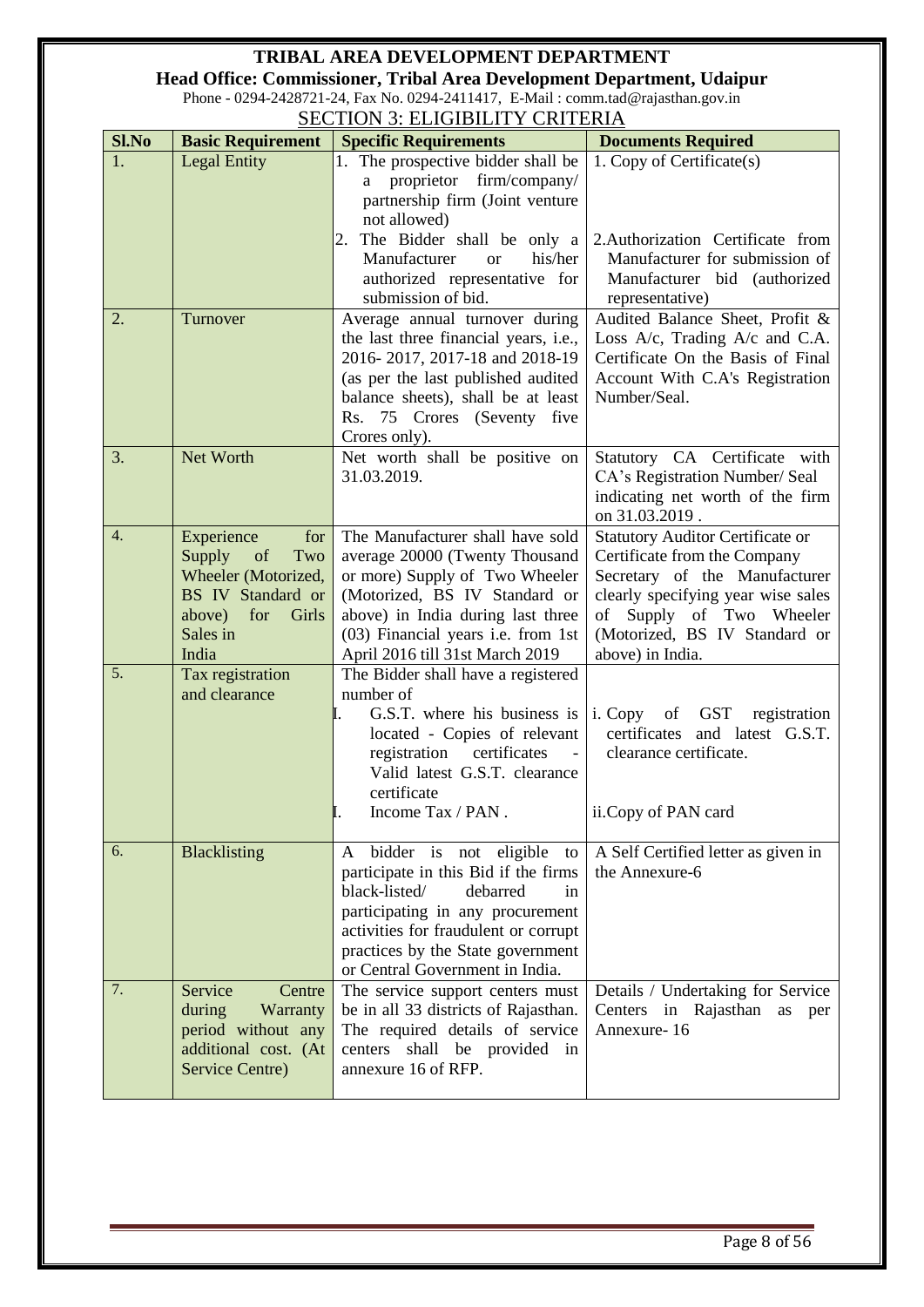#### **TRIBAL AREA DEVELOPMENT DEPARTMENT Head Office: Commissioner, Tribal Area Development Department, Udaipur** Phone - 0294-2428721-24, Fax No. 0294-2411417, E-Mail : comm.tad@rajasthan.gov.in **SECTION 4: SCOPE OF WORK**

1. The selected bidder is expected to carry out all activities covering Supply, Delivery, Testing, Insurance, registration, quality check and Inspection in co-ordination with **Commissioner, Tribal Area Development Department, Udaipur** Detailed scope of work for the project is as given below:

**(A) Supply and Delivery of Two Wheeler (Motorized, BS IV Standard or above) for Girls with all other standard accessories, inclusive of insurance (1 year comprehensive + 5 years third party) and deposit of all requisite government fees and taxes so as to deliver the vehicles in registered condition to Commissioner or its authorized subordinate offices and subsequent transfer of registration certificate in the name of beneficiaries at the time of final delivery :**  The selected bidder shall:

- I. Supply of all the required quantities of Two Wheeler (Motorized, BS IV Standard or above) for Girls, with all other standard accessories, inclusive of insurance  $(1 \text{ year comprehensive} + 5 \text{ years}$ third party) and deposit of all requisite government fees and taxes so as to deliver the vehicles in registered condition to Commissioner or its authorized subordinate offices and subsequent transfer of registration certificate in the name of beneficiaries at the time of final deliveryas mentioned in the Bill of Material (BOM) Given in Annexure-1, and having the specifications and all other accessories (including Battery etc. as mentioned in the Specifications provided in Annexure-2 titled "Technical Specifications") at the 33 District headquarters in the State of Rajasthan at the location and in Quantities as specified by **Commissioner, Tribal Area Development Department, Udaipur**.
- II. Conduct 100% Quality inspection and testing and ensure that each and every Supply of Two Wheeler (Motorized, BS IV Standard or above) for Girls complies to the specifications given in Annexure-2 and ensure that there shall not be any physical damage(s) and shall contain all the required accessories and services, as mentioned above, before declaring the vehicle as "Ready for final delivery".
- III. Exemption available if any from the government for the programme beneficiaries can be availed by the bidder at his/her own extent.
- IV. The list of beneficiaries along with locations shall be provided by the Department.
- **(B) Comprehensive Manufacturer Warranty (At Service Centre):** The Successful bidder shall:
- I. Provide comprehensive Manufacturer Warranty services through the designated Service Support Centers available at all the 33 Districts for the period mentioned in Annexure-1 (Bill of Material) for the Supply of Two Wheeler (Motorized, BS IV Standard or above) for Girls The warranty shall start from the actual Date of delivery of the Supply of Two Wheeler (Motorized, BS IV Standard or above) for Girls (At Service Centre) without any additional cost.
- II. Be responsible to ensure adequate and timely availability of spare parts needed for repairing the Supplied Two Wheeler (Motorized, BS IV Standard or above) for Girls at the service support centers during the warranty period and thereafter.
- III. Provide Warranty on supplied Two Wheeler (Motorized, BS IV Standard or above) for Girls shall be at least 24 Months.
- IV. Since the vehicle is required to be transferred in name of beneficiary students, the bidder shall have to get the insurance policy and registration certificate (RC) transferred in the name of beneficiary at the bidder's expense.
- V. The Bidder shall have to ensure pre delivery check (PDC) of the vehicles before delivery of the vehicle to the student beneficiary. It should be ensured that each vehicle has 1 litre fuel at the time of delivery
- VI. Warranty services must be provided within 7 days from the date of complaint received. The delay period will start from date of message/e-mail made by the student on the mobile number/ e-mail address of concern service support center. If delayed more than 7 days for rectification of complaint, the penalty shall be charged at the rate of rupees one hundred per day per case and maximum amount up to 5% of contract value.
- (2) **Delivery Schedule:** The Bidder shall ensure that all the required quantities of the ordered Supply of Two Wheeler (Motorized, BS IV Standard or above) for Girls are supplied and delivered to the desired location(s) within 15 days from the issue date of supply order. The supply order may be placed in piecemeal.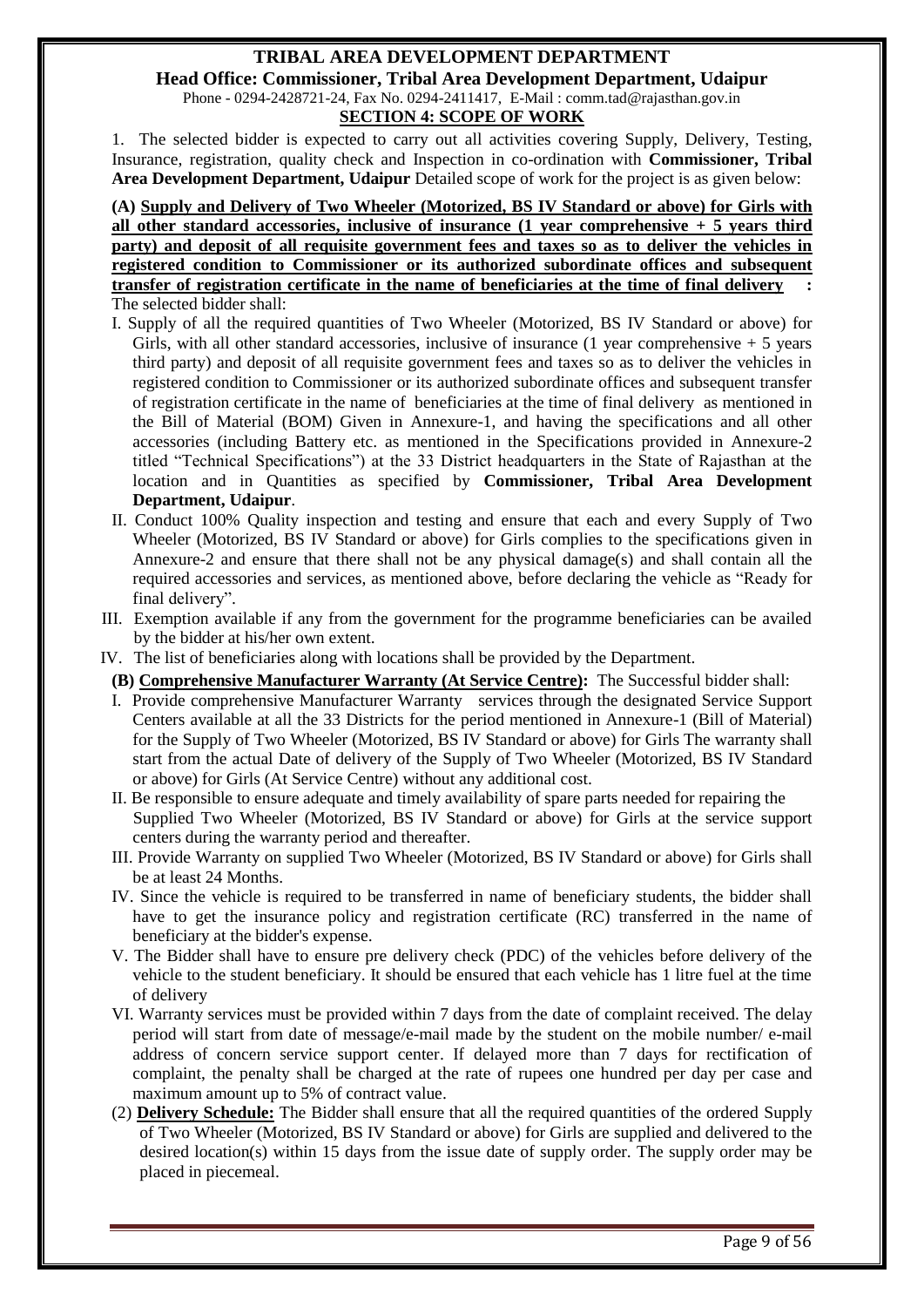**Head Office: Commissioner, Tribal Area Development Department, Udaipur** Phone - 0294-2428721-24, Fax No. 0294-2411417, E-Mail : comm.tad@rajasthan.gov.in SECTION 5: INSTRUCTION TO BIDDERS AND BIDDING PROCESS

<span id="page-9-0"></span>1) **Sale of Tender/ Bidding Document-** The complete bidding document would be available on the websites for the period as specified in the RFP. The prospective bidders are permitted to download the bidding document from any of the specified websites but must pay the cost of tender/ bidding document while submitting the e-bids. The Procuring Entity is not responsible for the completeness of the Bidding Document and its addenda, if they were not obtained directly from the Procuring Entity or not downloaded correctly from the Procuring Entity's website/ State Public Procurement Portal.

#### 2) **Clarification of Bidding Document and Pre-Bid Meeting-**

- A. The Bidder shall be deemed to have carefully examined the conditions, specifications, size, make etc. mentioned in the RFP for Supply of Two Wheeler (Motorized, BS IV Standard or above) for Girls and Related Services. If any Bidder has any doubts as to the meaning of any portion of the conditions or of the specifications, etc., it shall be submitted before the Bid, refer the same to the Procuring Entity and get clarifications in the specified format as per **Annexure-3**. A Bidder requiring any clarification of the Bidding Document shall contact the Procuring Entity in writing at the Procuring Entity's address indicated in the RFP. The Procuring Entity will respond in writing to any request for clarification. The Procuring Entity shall forward copies of its response to all Bidders who have acquired/ procured the Bidding Document directly from it including a description of the inquiry but without identifying its source. It shall also be placed on the websites of State Public Procurement Portal and the Procuring Entity.
- B. The purpose of the Pre-Bid Meeting will be to clarify issues and to answer questions on any matter related to this procurement that may be raised at that stage.
- C. The Bidder is requested, to submit questions in writing, to reach the Procuring Entity prior to the date of pre-bid meeting.
- D. Minutes of the Pre-Bid Meeting, including the text of the questions raised, and the responses given, without identifying the source, will be transmitted promptly to all Bidders and on the State Public Procurement Portal. Any modification to the Bidding Document that may become necessary as a result of the Pre-Bid Meeting shall be made by the Procuring Entity exclusively through the issue of an addendum (part of Bid document) and not through the minutes of the Pre-Bid Meeting.
- E. At any time prior to the deadline for submission of the Bids, the Procuring Entity, suemotto, may also amend the Bidding Document if required by issuing an addenda which will form part of the Bidding Document.
- F. Non-attendance at the Pre-Bid Meeting will not be a cause for disqualification of a Bidder.
- G. The procuring entity reserves the right not to respond to any/ all queries raised or clarifications sought if, in their opinion and at their sole discretion, they consider that it would be inappropriate to do so or do not find any merit in it.

#### 3) **Amendment of Bidding Document-**

- A. Any addendum issued shall be part of the Bidding Document and shall be communicated in writing to all concerned. It shall also be uploaded on the websites of State Public Procurement Portal and the Procuring Entity for prospective bidders to download.
- B. To give prospective Bidders reasonable time in which to take an addendum into account in preparing their Bids, the Procuring Entity may, at its discretion, extend the deadline for the submission of the Bids under due intimation to the Bidders who have procured the Bidding Document from the Procuring Entity and also by uploading it on the websites of State Public Procurement Portal and Procuring Entity.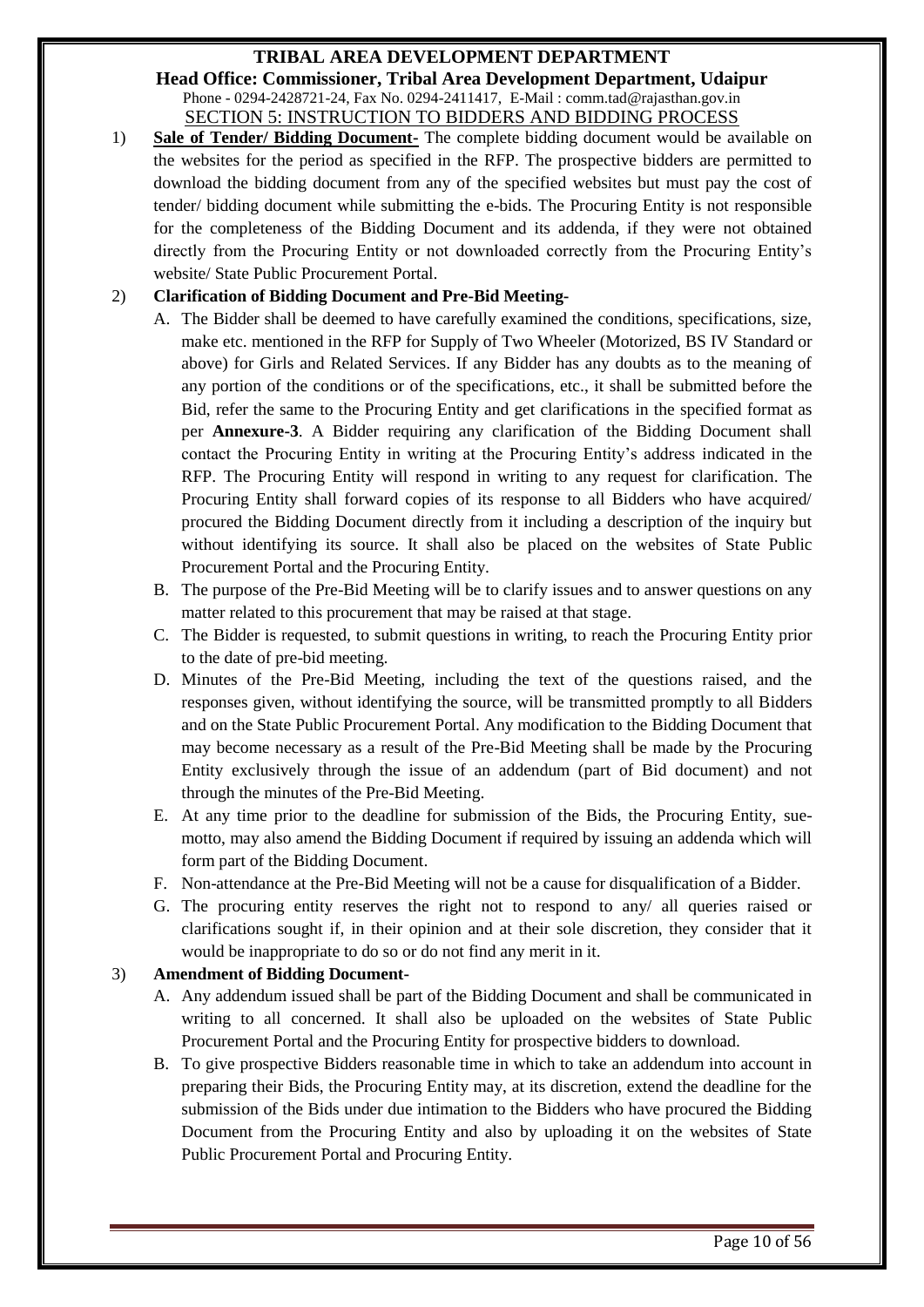**Head Office: Commissioner, Tribal Area Development Department, Udaipur** Phone - 0294-2428721-24, Fax No. 0294-2411417, E-Mail : comm.tad@rajasthan.gov.in

#### **4. Documents comprising the Bid**.

(A) **E-bid-**A Single stage two cover system (E-Bid) shall be followed for the bid:

#### **I .Technical bid II. Financial bid**

#### **(B) Technical bid shall include the following documents:**

| SNo.                       | <b>Documents Type</b>                                                                                                                                                                           | <b>Document Format</b>                                                                                                                                          | Page<br>No. |  |  |  |  |  |  |  |  |
|----------------------------|-------------------------------------------------------------------------------------------------------------------------------------------------------------------------------------------------|-----------------------------------------------------------------------------------------------------------------------------------------------------------------|-------------|--|--|--|--|--|--|--|--|
| 1.                         | Covering Letter<br><b>Technical Bid</b>                                                                                                                                                         | On bidder letter head duly signed by authorized<br>signatory mentioning fee details and proof of<br>submitting online bid etc.                                  |             |  |  |  |  |  |  |  |  |
|                            |                                                                                                                                                                                                 | <b>Fee Details</b>                                                                                                                                              |             |  |  |  |  |  |  |  |  |
| 2.                         | <b>Tender Fee</b>                                                                                                                                                                               | Scanned copy<br>of BC/DD<br>in<br>of<br>the<br>favor<br>Commissioner,<br><b>Tribal</b><br><b>Development</b><br>Area<br>Department, Udaipur payable at Udaipur. |             |  |  |  |  |  |  |  |  |
| 3.                         | <b>RISL Processing Fee.</b>                                                                                                                                                                     | Scanned copy of DD/BC in favor of the M.D.RISL,<br>Jaipur, payable at Jaipur.                                                                                   |             |  |  |  |  |  |  |  |  |
| $\overline{4}$ .           | <b>EMD</b>                                                                                                                                                                                      | Scanned copy of DD/bank guarantee/BC in favor of the<br>Commissioner,<br>Tribal<br>Area<br><b>Development</b><br>Department, Udaipur payable at Udaipur.        |             |  |  |  |  |  |  |  |  |
|                            |                                                                                                                                                                                                 | <b>Pre-Qualification Documents</b>                                                                                                                              |             |  |  |  |  |  |  |  |  |
| 5.                         | <b>Tender Form</b>                                                                                                                                                                              | as per Annexure-4                                                                                                                                               |             |  |  |  |  |  |  |  |  |
| 6.                         | <b>Bidder</b><br>Authorization<br>Certificate<br>(Manufacturer)                                                                                                                                 | as per Annexure-5                                                                                                                                               |             |  |  |  |  |  |  |  |  |
| 7.                         | All<br>the<br>documents<br>in<br>the<br>mentioned<br>"Eligibility Criteria", in<br>support of the eligibility                                                                                   | As per the section-3 eligibility criteria clause.                                                                                                               |             |  |  |  |  |  |  |  |  |
| <b>Technical Documents</b> |                                                                                                                                                                                                 |                                                                                                                                                                 |             |  |  |  |  |  |  |  |  |
| 8.                         | Certificate<br>of<br>Conformity/<br>$No-$<br>Deviation                                                                                                                                          | On non judicial stamp paper of Rs. 100 as per<br>Annexure-7                                                                                                     |             |  |  |  |  |  |  |  |  |
| 9.                         | Manufacturer's<br>Authorization<br>Format<br>Supply of Two<br>for<br><b>Wheeler (Motorized, BS</b><br>IV Standard or above)<br>for Girls (MAF)                                                  | As per Annexure-13                                                                                                                                              |             |  |  |  |  |  |  |  |  |
| 10.                        | Test report for the<br>(Motorized, BS<br>IV<br>Standard or above) for<br>Girls propose model to<br>be supplied by the<br>bidder                                                                 | To be Issued by Authorized Inspection<br>Supply of Two Wheeler   Agency as per BS IV Standard or above.                                                         |             |  |  |  |  |  |  |  |  |
| 11.                        | Undertaking<br>of<br>Authenticity of Supply<br>Two<br>of<br>Wheeler<br>(Motorized,<br><b>BS</b><br>IV<br>Standard or above) for<br>and<br>Girls<br>Allied<br>Equipments along with<br>services. | On non judicial stamp paper of Rs. 100 as per<br>Annexure-8                                                                                                     |             |  |  |  |  |  |  |  |  |
| 12.                        | Financial<br><b>Bid</b><br>Undertaking                                                                                                                                                          | On non judicial stamp paper of Rs. 100 as per<br>Annexure-9                                                                                                     |             |  |  |  |  |  |  |  |  |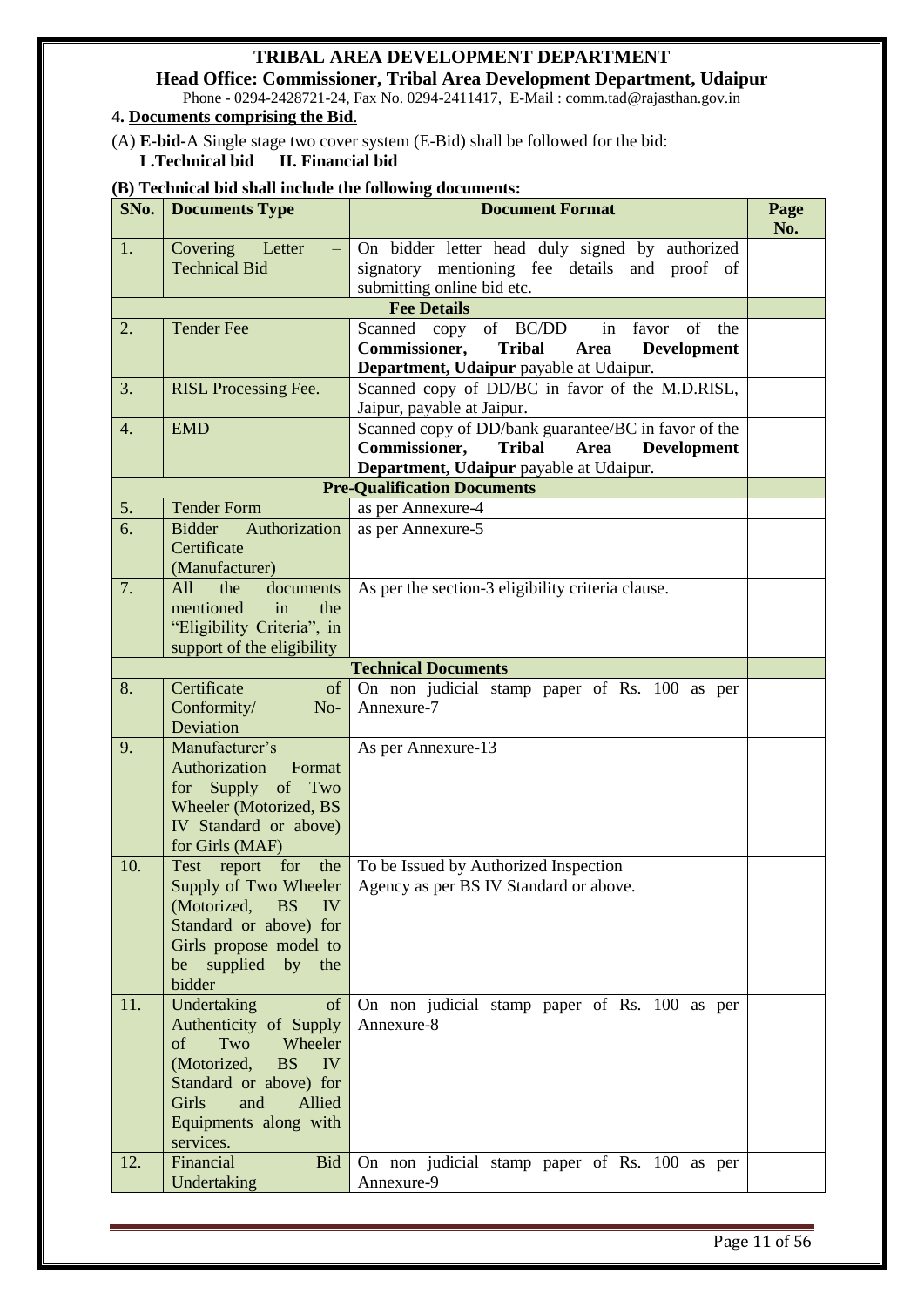**Head Office: Commissioner, Tribal Area Development Department, Udaipur** Phone  $-0.0294-2428721-24$ , Fax No. 0294-2411417, E-Mail : comm.tad@rajastha

|     |                             | Prone - $0\angle 94$ - $24\angle 8721$ - $24$ , Pax INO. $0\angle 94$ - $2411417$ , E-Mail : Comm.tag wrapasthan.gov.in |
|-----|-----------------------------|-------------------------------------------------------------------------------------------------------------------------|
| 13. | <b>Components Offered</b>   | As per Annexure-12                                                                                                      |
| 14. | Compliance Sheet for        | Compliance sheet as per RFP Annexure 2 from                                                                             |
|     | the supplied items          | Manufacturer on their letterheads                                                                                       |
| 15  |                             | <b>Photo &amp; video CD</b> of Photo & video CD of proposed two wheeler for Girls                                       |
|     |                             | proposed Two Wheeler (Motorized B.S. IV or above Standard.) With                                                        |
|     |                             | for Girls (Motorized), Manufacturing and testing certificate showing all parts                                          |
|     | B.S. IV or<br>above         | clearly shall be submitted physically before the                                                                        |
|     | with<br>Standard)           | opening date of technical bid along with the                                                                            |
|     | manufacturing and DD/BC/BG. |                                                                                                                         |
|     | <b>Testing Certificate.</b> |                                                                                                                         |
|     |                             | Please note the Financial bid undertaking needs to be submitted along with the                                          |
|     |                             | technical bid. Price bid needs to be submitted only on e-procurement website as per                                     |
|     | the BoQ template.           |                                                                                                                         |

(C) Financial bid shall include the following documents:

| SNo. | <b>Documents Type</b> | <b>Document Format</b> |
|------|-----------------------|------------------------|
|      | Price Bid             | As per Annexure-10     |

- (D) The Bidder shall submit test report of Two Wheeler (Motorized, BS IV Standard or above) with self certification report of Manufacturer as per technical specification of RFP. The submitted Test Report shall not be more than Two (02) months old from the last date of submission of Bids. It shall be in accordance with the Technical Specifications as mentioned in Annexure-2 of RFP and be done by any one of the Recognized lab/Test centre Authorize by the state government/Central Government or any by the government department Authorize Testing Agency Under the Government of India.
- (E) The bidder shall ensure that all the required documents, as mentioned in this bidding document, are submitted along with the bid and in the prescribed format only. Non-submission of the required documents or submission of the documents in a different format/ contents may lead to the rejections of the bid proposal submitted by the bidder.
- (F) The bidders are advised to prepare and submit the bid accordingly and ensure that all the required documents are uploading on the e-proc website.

#### **5. Cost of Bidding:**

The Bidder shall bear all costs associated with the preparation and submission of its Bid, and the tendering authority shall not be responsible or liable for those costs, regardless of the conduct or outcome of the bidding process.

#### **6. Bid Prices:**

- (A) The price/ financial bid must be specified in the BOQ file available at e-Proc and without changing its form and type.
- (B) Prices quoted in the bid must be firm and final and shall not be subject to any modifications, on any account whatsoever. All other taxes any expenses shall be included in Rates.
- (C) All the prices shall be quoted only in Indian Rupees (INR) Currency.
- (D) Prices/ Rates shall be written both in figures and words, as applicable.
- (E) All rates quoted must be FOR destination or as per direction. Where the Supply of Two Wheeler (Motorized, BS IV Standard or above) for Girls are to be delivered, and shall include all the taxes and other expenses as per the scope of work. Commissioner, Tribal Area Development Department, Udaipur will not pay any cartage or transportation charges.
- (F) Prices quoted in the bid must be firm and final and shall not be subject to any modifications.
- (G) The prices quoted by the Bidder in the financial bid shall conform to the requirements specified therein.
- (H) Approved rate of successful Bidder (s) shall be effective for a period of 03(three) Months from the date of agreement.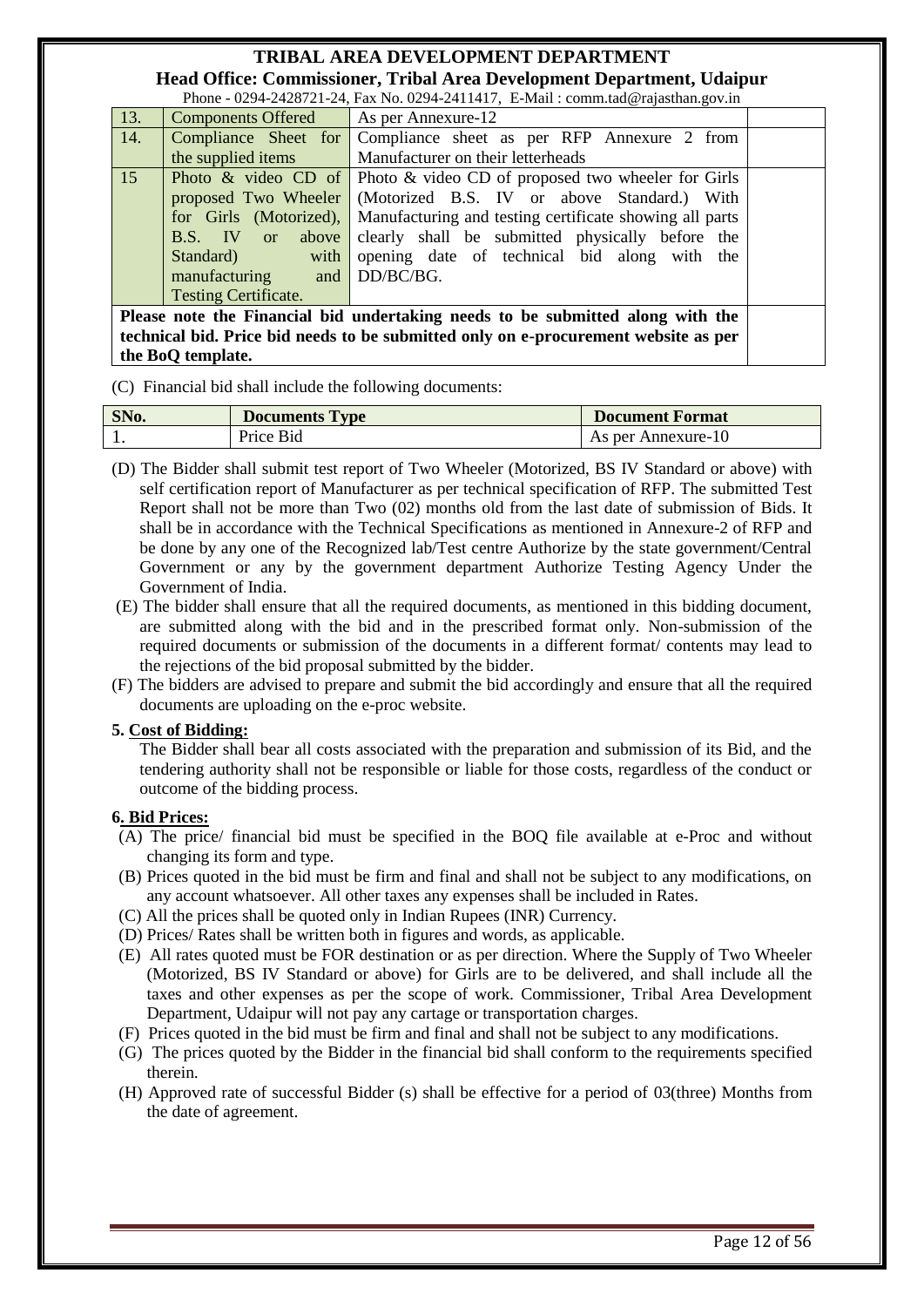**Head Office: Commissioner, Tribal Area Development Department, Udaipur** Phone - 0294-2428721-24, Fax No. 0294-2411417, E-Mail : comm.tad@rajasthan.gov.in

#### **7. Period of Validity of Bids:**

- a. Bids shall remain valid for the period of 90 days, as specified in RFP, after the bid submission deadline date prescribed by the tendering authority. A bid valid for a shorter period shall be rejected by the tendering authority as non responsive bid.
- b. In exceptional circumstances, prior to the expiration of the bid validity period, the tendering authority may request bidders to extend the period of validity of their Bids. The EMD shall also be extended for a corresponding period. A bidder may refuse the request without forfeiting its bid security i.e. EMD. A bidder granting the request shall not be required or permitted to modify its bid. The request and the responses shall be made in writing.

#### **8. Earnest Money Deposit (EMD):**

- A. Every bidder, if not exempted, participating in the bidding process must furnish the required Earnest money deposit as specified in the Notice Inviting Tender (RFP).
- B. EMD of a bidder lying with Commissioner, Tribal Area Development Department, Udaipur payable at Udaipur in respect of other bids awaiting decision will not be adjusted towards EMD for the fresh bids. The EMD originally deposited may, however, be taken into consideration in case bids are re-invited.
- C. Form of EMD: The EMD may be deposited in the form of DD/BG in favor of "Commissioner, Tribal Area Development Department, Udaipur payable at Udaipur". The EMD shall be valid for the period of Bid Validity as mentioned in the RFP.
- D. Refund of EMD: The EMD of unsuccessful bidders shall be refunded soon after final acceptance of bid and award of contract. In case of best/ successful bidder(s), the EMD, if feasible, may also be adjusted in arriving at the amount of the PSD.
- E. Forfeiture of EMD: The EMD taken from the bidder shall be forfeited in the following cases:-
	- I. When the bidder withdraws or modifies his bid proposal after opening of bids.
	- II. When the bidder does not execute the agreement after placement of order within the specified time.
	- III. When the bidder fails to commence the Supply of Two Wheeler (Motorized, BS IV Standard or above) for Girls and service as per purchase/ work order within the time prescribed.
	- IV. When the bidder does not deposit the PSD in defined period of time.
	- V. To adjust any dues against the firm from any other contract with Commissioner, Tribal Area Development Department, Udaipur

#### **9. Deadline for the submission of Bids:**

- a. Bids must be submitted by the bidders online at e-Proc website as indicated in the RFP of Subsequent Corrigendum's, if any.
- b. Normally, the date of submission and opening of bids would not be extended. However, in exceptional circumstances or when the bidding document is required to be substantially modified as a result of discussions in pre-bid meting and the time with the prospective bidders for preparation of bids appears insufficient, the date may be extended by Commissioner, Tribal Area Development Department, Udaipur and due publicity to such change in date of submission of bids would be given. In such cases, it would be ensured that after issue of corrigendum, reasonable time is available to the bidders to prepare and submit their bids. Any change in date of submission and opening of bids would also be placed on the respective websites immediately. However, if the modifications in bidding document, specifications of Supply of Two Wheeler (Motorized, BS IV Standard or above) for Girls and service are substantial, fresh publication of original bid inquiry may also be issued.
- c. The tendering authority may, at its discretion, extend the deadline for the submission of bids by amending the bidding document, in which case all rights and obligations of the tendering authority and bidders previously subject to the deadline shall thereafter would be subject to the deadline as extended.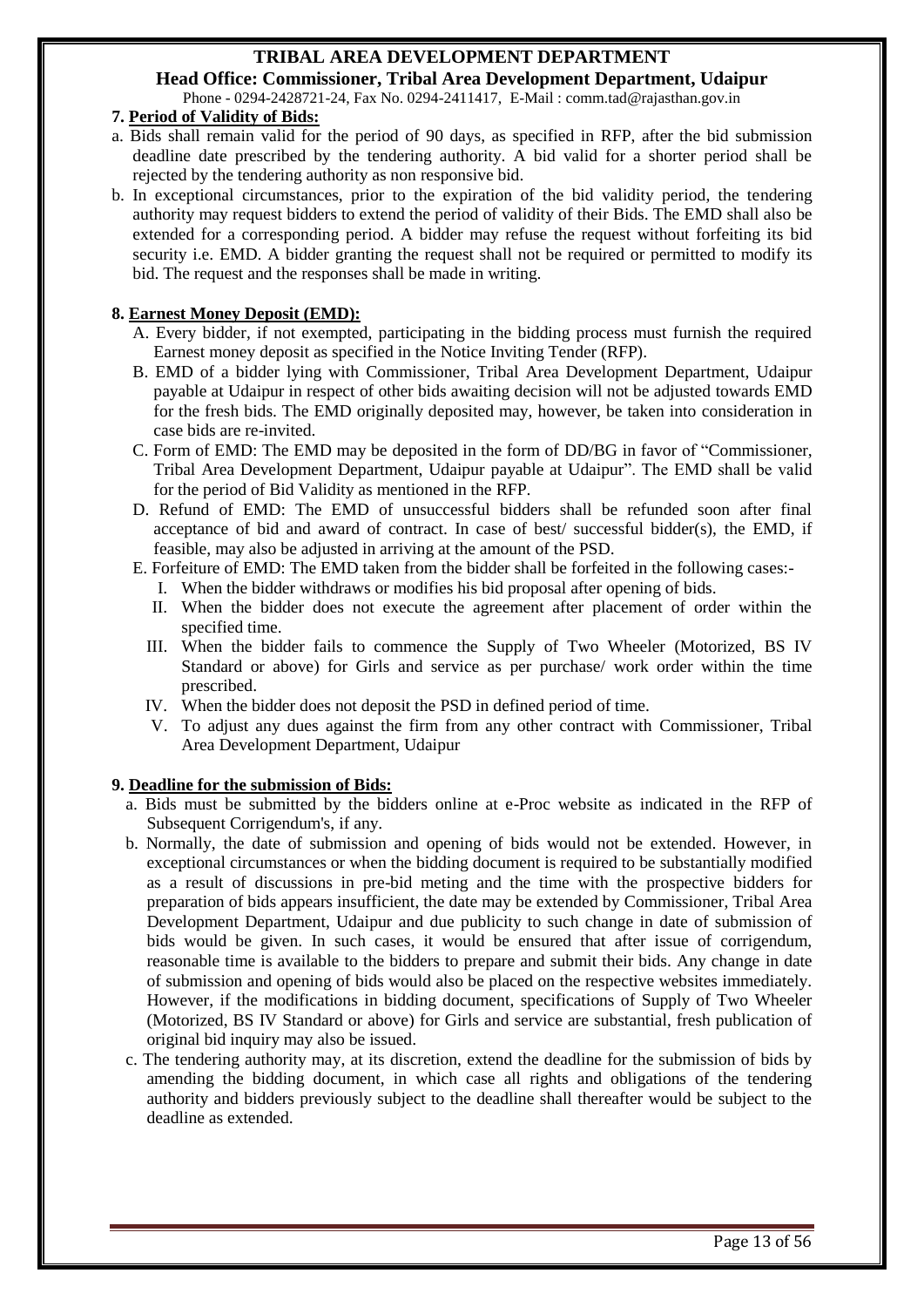**Head Office: Commissioner, Tribal Area Development Department, Udaipur** Phone - 0294-2428721-24, Fax No. 0294-2411417, E-Mail : comm.tad@rajasthan.gov.in

#### **10. Format and Signing of Bid:**

- A. The bid forms/templates/ annexure etc., wherever applicable, shall be typed or written in indelible ink and shall be signed (all the pages) by a person duly authorized to sign, in token of acceptance of all the terms and conditions of the bidding document. This authorization shall consist of a written letter of Authorization from the Authorized person, accompanied with a board resolution, in case of a company/power of attorney as per Annexure-5.
- B. The bid, duly signed (digitally) by Authorized signatory, shall be uploaded on the e-proc portal in respective file/ format.
- C. Bidders must submit their bids online at e-proc portal. Bids received by other means shall not be accepted.
- D. If bids are not submitted as per the details mentioned in this bidding document and e-Proc website, the tendering authority shall reject the bid.

#### **11. Bid Opening/Opening of Tenders:**

- A. The Purchase Committee will perform the bid opening, which is a critical event in the bidding process.
- B. The tendering authority shall conduct the bid opening at the address, date and time specified in the RFP.
- C. All the bids received up to the specified time and date in response to all the bid inquiries shall be opened by the members of the Committee at the specified place, date and time in the presence of bidders or their authorized representatives who may choose to be present. Alternatively, the bidders may also view the bid opening status/ process online at e-Proc website.
- D. All the documents comprising of technical bid/ cover shall be opened  $\&$  downloaded from the e-Proc website (only for the bidder who have submitted the prescribed fee(s) to Commissioner, Tribal Area Development Department, Udaipur.
- E. All the technical bid covers, except the Financial cover, shall be opened one at a time, and the following read out and recorded: the name of the bidder; the presence of the Commissioner, Tribal Area Development Department, Udaipur processing fee, tender fee, EMD and any other details as the tendering authority may consider appropriate.
- F. The Tendering authority shall prepare a record of the bid opening that shall include, at a minimum: the name of the bidder and the presence or absence of processing fee, Tender fee, and EMD. The bidder representatives who are present shall be required to sign the attendance sheet.
- G. The Commercial/ Financial cover shall be kept unopened and shall be opened later on the date and time intimated to the bidders who qualify in the evaluation of technical bids.
- **12. Selection method:** The selection method is Least Cost Based Selection (LCBS or L1).

#### **13. Guiding Principles for Evaluation of Bids:**

- A. The tendering authority shall strictly apply only and all of the evaluation and qualification criteria specified in the bidding document.
- B. The determination shall be based upon an examination of the documentary evidence of the bidder qualifications and proposed solution submitted by the bidder.
- C. A bidder shall be considered to be eligible if it meets the eligibility criteria mentioned in the RFP
- D. A responsive bid would be the one that meets the requirements of the bidding document without material deviation, Reservation, or omission, where: -
	- I. "Deviation" is a departure from the requirements specified in the bidding document;
	- II. "Reservation" is the setting of limiting conditions or withholding from complete acceptance of the requirements specified in the bidding document; and
	- III. "Omission" is the failure to submit part or all of the information or documentation required in the bidding document.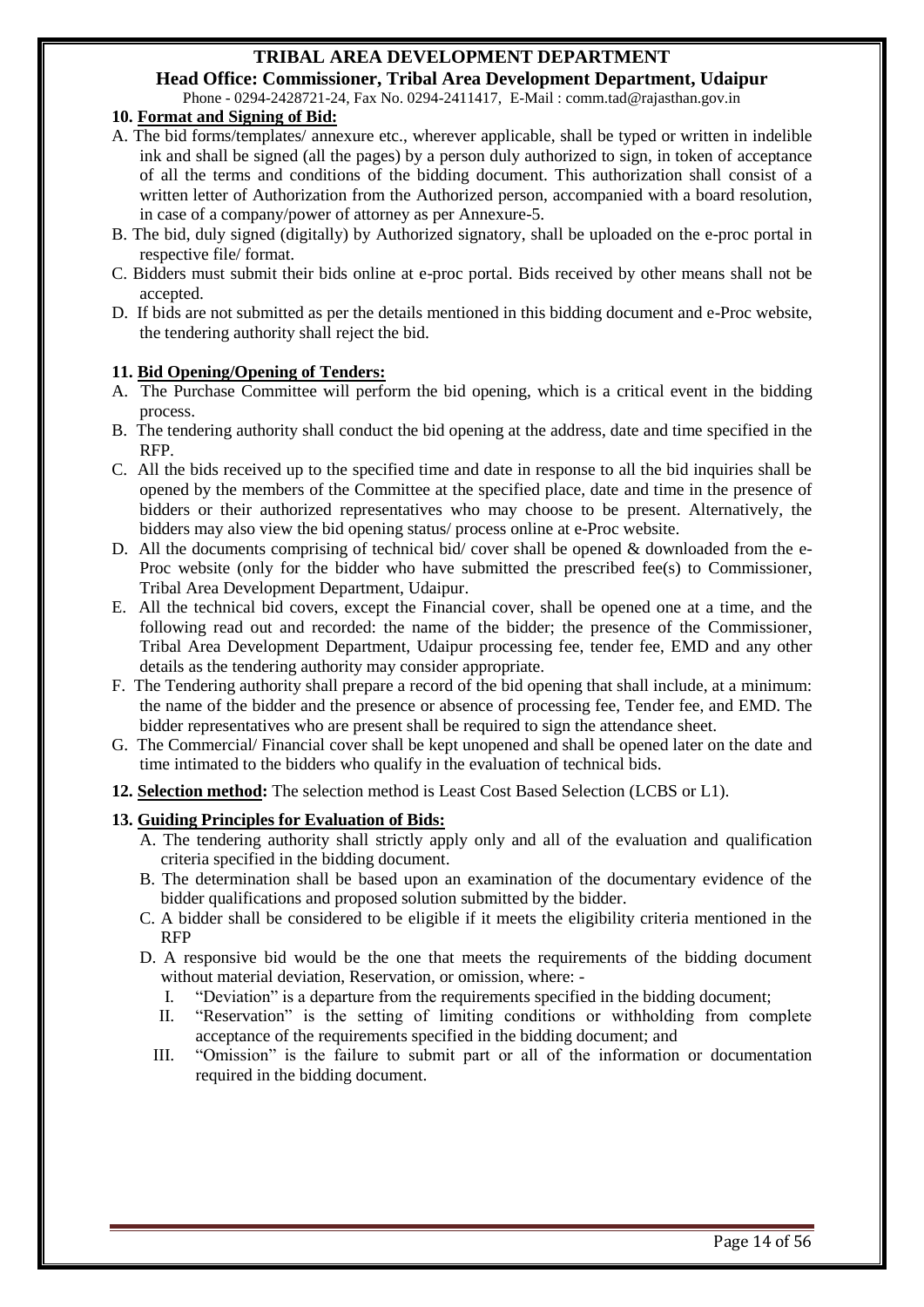**Head Office: Commissioner, Tribal Area Development Department, Udaipur** Phone - 0294-2428721-24, Fax No. 0294-2411417, E-Mail : comm.tad@rajasthan.gov.in

A material deviation, Reservation, or omission is one that,

i. if accepted, would: -

- Affect in any substantial way the scope, quality, or performance of the Supply of Two Wheeler (Motorized, BS IV Standard or above) for Girls and Related Services specified in the bidding document; or
- limits in any substantial way, inconsistent with the bidding document, the tendering authority's rights or the bidder obligations under the proposed Contract; or

ii. If rectified, would unfairly affect the competitive position of other bidders presenting responsive bids.

F. Provided that a bid is substantially responsive, the tendering authority -

- May waive any nonconformity in the bid that does not constitute a material deviation, reservation or omission.
- May request that the bidder submit the necessary information or documentation, within a reasonable period of time, to rectify nonmaterial nonconformities or omissions in the bid related to documentation requirements. Requesting information or documentation on such nonconformities shall not be related to any aspect of the price of the bid. Failure of the bidder to comply with the request may result in the rejection of its bid.
- Shall rectify nonmaterial nonconformities or omissions. To this effect, the bid price shall be adjusted, for comparison purposes only, to reflect the price of the missing or nonconforming item or component. The adjustment shall be made using the method indicated in pre-bid meting and Evaluation Criteria of this bidding document.

#### **14. Evaluation of Technical Bids:**

- A. The technical evaluation shall be completed by the Procuring/Technical Committee as early as possible after opening of technical bids.
- B. Technical Evaluation Criteria Bid shall be technically evaluated based on the documents submitted by the bidder as asked in the clause "Documents comprising the bid", along with test report with respect to technical specifications submitted by the bidder
- C. The eligible bidders whose bid is determined to be substantially responsive shall be considered To be qualified in the technical evaluation, unless disqualified pursuant to clause "Conflict of Interest" or "Disqualification", and shall be informed, either in writing or by uploading the details On the websites mentioned in the RFP, about the date, time and place of opening of their financial Bids
- D. The firms which could not qualify in technical evaluation will be informed about this fact. EMD refunded after completion of the bid process i.e. award of the contract to the best value / successful bidder.

#### **15. Evaluation of Financial Bids**

- A. The financial bids/ cover of bidders who qualify in technical evaluation shall be opened online at the notified time, date and place by the members of the purchase Committee in the presence of the bidders or their representatives who choose to be present. Alternatively, the bidders may also view the financial bid opening status/ process online at e-Proc website.
- B. The process of opening of financial bids/ covers shall be similar to that of technical bids.
- C. To evaluate a bid, the tendering authority shall consider the following:
	- I. The bid price as quoted in accordance with bidding document.
- II. Price adjustment for correction of arithmetic errors in accordance with bidding document.

D. The evaluation shall include all costs and taxes applicable to the bidder as per law of G.S.T.

#### **16. Clarification of Bids**

- A. To assist in the examination, evaluation, comparison and post qualification of the bids, the tendering authority may, at its discretion, ask any bidder for a clarification of his bid. The tendering authority's request for clarification and the response shall be either in writing or by uploading the details on the websites mentioned in the RFP.
- B. Any clarification submitted by a bidder with regard to his bid that is not in response to a request by the tendering authority shall not be considered.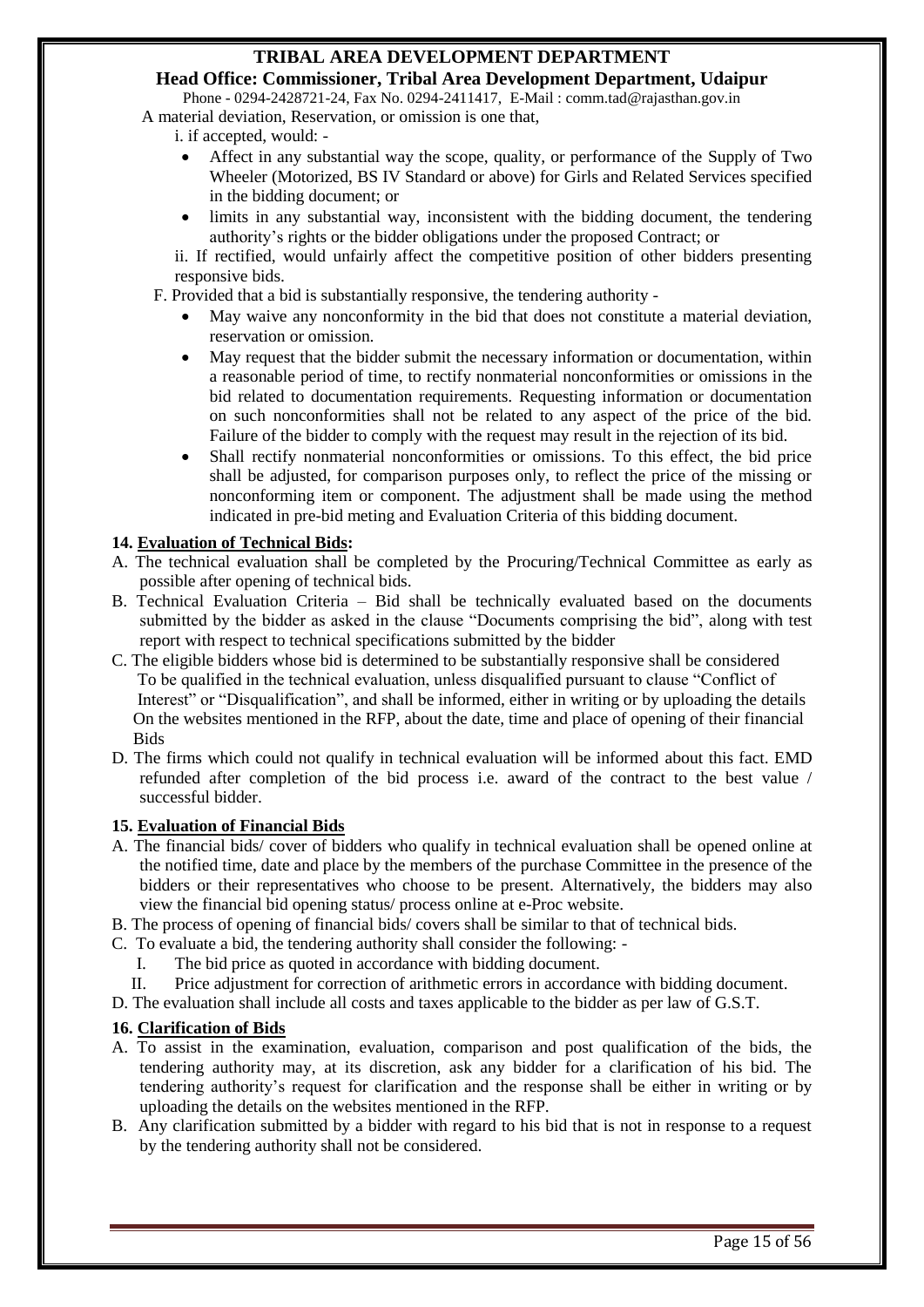**Head Office: Commissioner, Tribal Area Development Department, Udaipur** Phone - 0294-2428721-24, Fax No. 0294-2411417, E-Mail : comm.tad@rajasthan.gov.in

- C. No change in the prices or substance of the bid shall be sought, offered, or permitted, except to confirm the correction of arithmetic errors discovered by the tendering authority in the evaluation of the Commercial/ Financial Bids.
- **17. Comparison of bids and determination of the best value bid:** The tendering authority shall compare responsive bids of all eligible bidders to determine the best value bid, in accordance with the evaluation criteria given in this RFP. The lowest Bidder shall be determined on the basis of total price per unit arrived as given in column No. 5 of Price Bid {BoQ online}.
- **18. Correction of Arithmetic Errors-** Provided that the bid is substantially responsive, the competent Procurement Committee shall correct arithmetical errors on the following basis:-
	- I. if there is a discrepancy between the RFP price and the total price that is obtained by multiplying the RFP price and quantity, the RFP price shall prevail and the total price shall be corrected, unless in the opinion of the tendering authority there is an obvious misplacement of the decimal point in the RFP price, in which case the total price as quoted shall govern and the RFP price shall be corrected;
	- II. If there is an error in a total corresponding to the addition or subtraction of subtotals, the subtotals shall prevail and the total shall be corrected; and
	- III. If there is a discrepancy between words and figures, the amount in words shall prevail, unless the amount expressed in words is related to an arithmetic error, in which case the amount in figures shall prevail subject to (i) and (ii) above.

#### **19. Negotiations:**

A. As a general rule, negotiations after opening of financial bids would be discouraged. However, Negotiations may be undertaken in exceptional circumstances, such as: -

- i. When ring prices have been quoted.
- ii. When the quoted rates have wide variations and are much higher than the market rates Prevailing at the time of opening of bids.
- B. Negotiations shall not make original offer of the bidder ineffective.
- C. Negotiations shall be conducted with the best value bidder only and by information given in writing with a minimum period of 3 days (in case of a local bidder) and 7 days (in case of an outstation bidder) shall be given for response in writing and in sealed cover. In case of urgency, the tender sanctioning PC may reduce the notice period for negotiations provided the bidder receives the information regarding holding negotiations.
- D. In case the best value bidder does not reduce his rates in response to negotiations or the rates so reduced are still considered to be higher, the tender sanctioning PC may decide to make a written counter offer to the best value bidder. If the best value bidder does not accept the counter offer given by the PC, the PC may recommend rejecting the bid or may repeat the process to make the same counter offer to second best value bidder and so on to third, fourth best value bidder, etc. till a bidder accepts it.

#### **20. Disqualification:**

Tendering authority may at its sole discretion and at any time during the processing of bids, disqualify any bidder/ bid from the bid process if the bidder:

- I. Has not submitted the bid in accordance with the bidding document.
- II. Has submitted bid without submitting the prescribed Tender Fee, Commissioner, Tribal Area Development Department, Udaipur Processing Fee, EMD or the Bidder authorization certificate/ Power of Attorney.
- III. Has imposed conditions in his bid.
- IV. During validity of the bid or its extended period, if any, increases his quoted prices.
- V. Has made misleading or false representations in the forms, statements and attachments submitted in proof of the eligibility requirements.
- VI. Has failed to provide clarifications related thereto, when sought.
- VII. Has submitted more than one bid. This will cause disqualification of all bids submitted by such bidders including forfeiture of the EMD.
- VIII. Is found to canvass, influence or attempt to influence in any manner for the qualification or selection process, including without limitation, by offering bribes or other illegal gratification.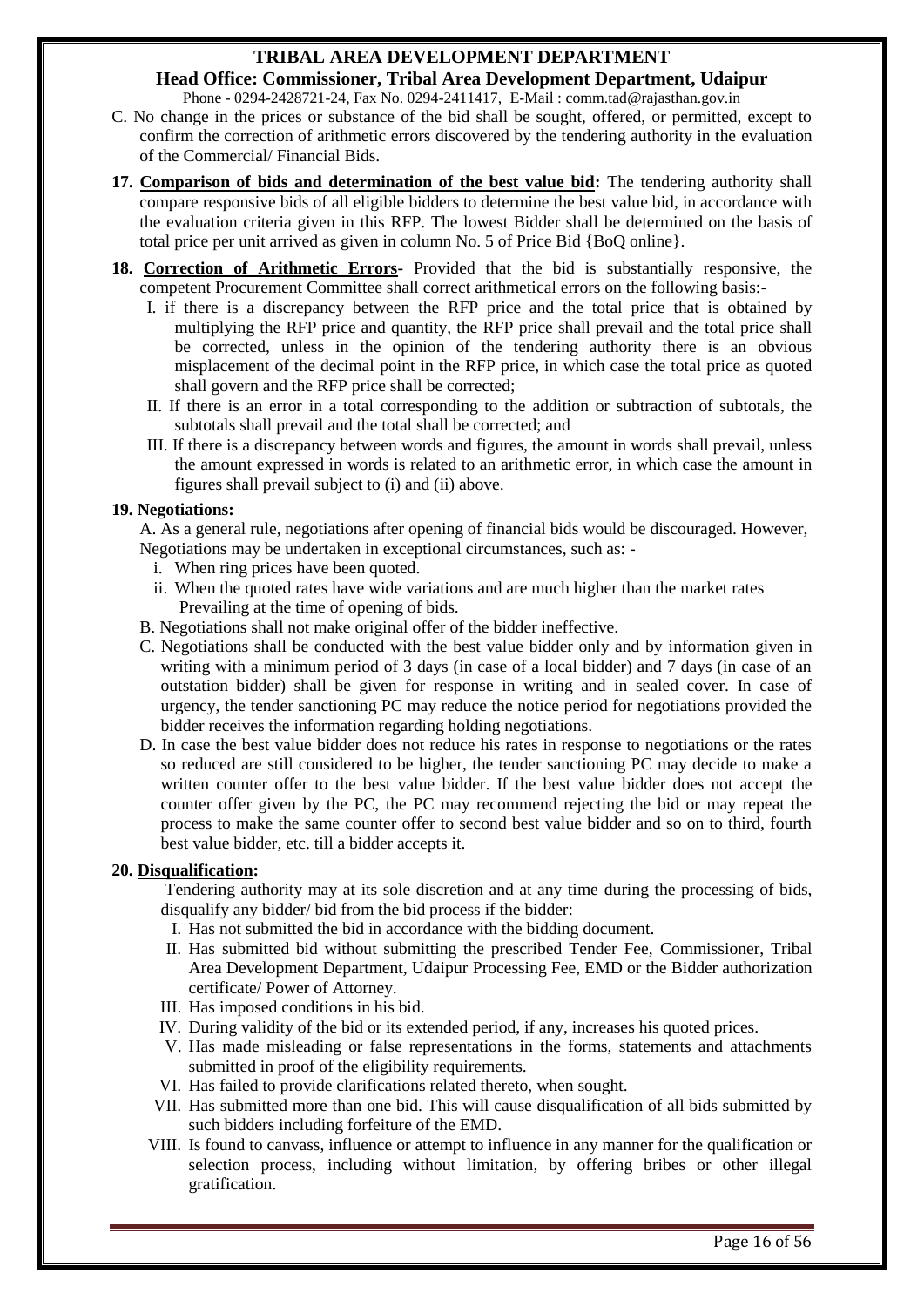**Head Office: Commissioner, Tribal Area Development Department, Udaipur** Phone - 0294-2428721-24, Fax No. 0294-2411417, E-Mail : comm.tad@rajasthan.gov.in

#### **21. Acceptance of the Tender/ Bid :**

- A. Prior to the expiration of the period of bid validity, the tendering authority shall notify the successful bidder(s), in writing, that its bid has been accepted.
- B. The tendering authority shall award the Contract to the bidder whose proposal/ bid has been determined to be the best value bid.
- C. Decision on bids shall be taken within original validity period of offers. If the decision on acceptance or rejection of a bid cannot be taken within the original bid validity period due to unavoidable circumstances, all the bidders shall be requested to extend validity period of their bids up to a specified date.
- D. As soon as a bid is accepted by the tendering authority, its written intimation (LOA) would be sent to the concerned bidder. In the same intimation the bidder may be asked to execute an agreement in prescribed format on a non-judicial stamp of prescribed as per rules of Rajasthan Government and deposit the amount of prescribed performance security deposit 5% of the contract amount. Within 07 (seven) days from the date of issue of acceptance.
- E. The acceptance of an offer is complete as soon as the letter of communication is posted to the correct address of the bidder(s).
- F. The acceptance of the bid shall also be placed on website of eproc.rajasthan.gov.in, sppp.rajasthan.gov.in and tad.rajasthan.gov.in general information to all.
- G. The EMD of the bidders whose bids could not be accepted shall be refunded soon after the agreement with the successful bidder is executed and his performance security deposit is obtained. Until a formal Contract is prepared and executed, the letter of acceptance shall constitute a binding Contract.

#### **22. Confidentiality:**

- a. Information relating to the examination, evaluation, comparison, and post qualification of bids, and recommendation of contract award, shall not be disclosed to bidders or any other persons not officially concerned with such process until publication of the Contract award.
- b. Any attempt by a bidder to influence the tendering authority or other officials in the examination, evaluation, comparison, and post qualification of the bids or Contract award decisions may result in the rejection of his bid.
- c. From the time of bid opening to the time of Contract award, if any bidder wishes to contact the tendering authority on any matter related to the bidding process, he is allowed to do so in writing.

#### **23. Conflict of Interest:**

- A. Commissioner, Tribal Area Development Department, Udaipur considers a conflict of interest to be a situation in which a party has interests that could improperly influence that party's performance of official duties or responsibilities, contractual obligations, or compliance with applicable laws and regulations. In pursuance of Commissioner, Tribal Area Development Department, Udaipur Procurement Ethics requirement that bidders, suppliers, and contractors under contracts, observe the highest standard of ethics, Commissioner, Tribal Area Development Department, Udaipur will take appropriate actions against the bidder(s), if it determines that a conflict of interest has flawed the integrity of any procurement process. Consequently all bidders found to have a conflict of interest shall be disqualified.
- B. A bidder may be considered to be in a conflict of interest if the bidder or any of its affiliates participated as a consultant in the preparation of the solicitation documents/RFP for the procurement of the Supply of Two Wheeler (Motorized, BS IV Standard or above) for Girls and services that are the subject matter of the bid.
- C. It may be considered to be in a conflict of interest with one or more parties in the bidding process if.
	- I. they have controlling shareholders in common; or
	- II. it receives or have received any direct or indirect subsidy from any of them; or
	- III. they have the same legal representative for purposes of the Bid; or
	- IV. They have a relationship with each other, directly or through common third parties, that puts them in a position to have access to information about or influence on the Bid of another Bidder, or influence the decisions of the tendering authority regarding this bidding process.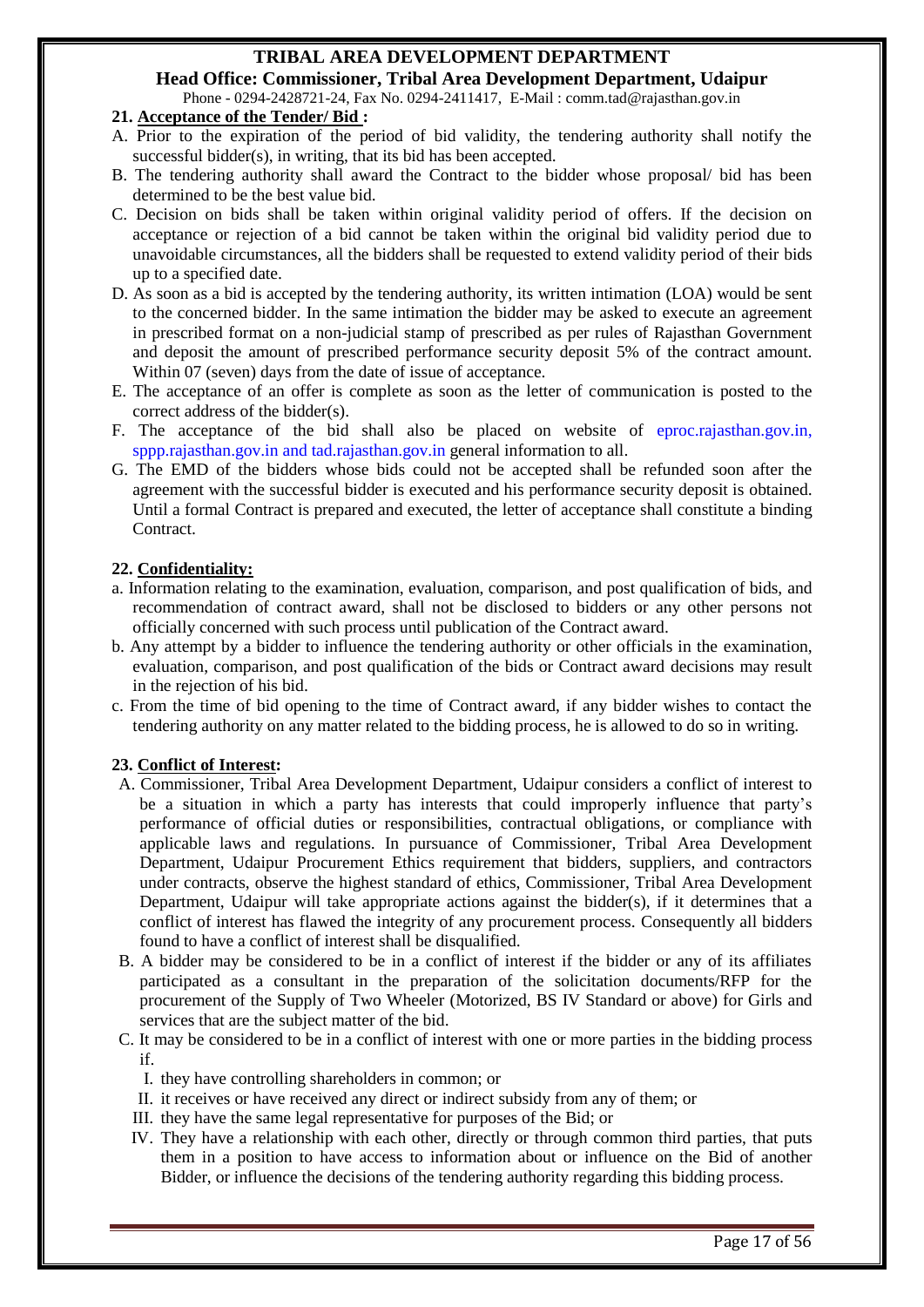**Head Office: Commissioner, Tribal Area Development Department, Udaipur** Phone - 0294-2428721-24, Fax No. 0294-2411417, E-Mail : comm.tad@rajasthan.gov.in

**24. Tendering authority's Right to Accept/ Reject any or all of the Bids:** The tendering authority reserves the right to accept or reject any bid, and to cancel the bidding process and reject all bids at any time prior to contract award, without thereby incurring any liability to the bidders.

#### **25. Right to Vary Quantities:**

- (1) If the procuring entity does not procure any subject matter of procurement or procures less than the quantity specified in the bidding documents due to change in circumstances, the bidder shall not be entitled for any claim or compensation except otherwise provided in the bidding documents.
- (2) Orders for extra items may be placed by the procuring entity in accordance with the Schedule of Powers as prescribed by the Finance Department, up to 5% of the value of the original contract, if allowed in the bidding documents. The fair market value of such extra items payable by the procuring entity to the contractor shall be determined by the procuring entity in accordance with guidelines prescribed by the administrative department concerned.
- (3) Orders for additional quantities may be placed, if allowed in the bidding documents, on the rates and conditions given in the contract and the original order was given after inviting open competitive bids. Delivery or completion period may also be proportionately increased. The limits of orders for additional quantities shall be as under:-
	- (a) 50% of the quantity of the individual items and 50% of the value of original contract in case of works; and
	- (b) 50% of the value of goods or services of the original contract. Provided that in exceptional circumstances and without changing the scope of work envisaged under the contract, a procuring entity may procure additional quantities beyond 50% of the quantity of the individual items as provided in the original work order with prior approval of the Administrative Department concerned as follows :-
		- (i) The procuring entity shall obtain prior approval for revised requirements from the competent authority for reasons to be recorded in writing. Wherever necessary, due to the quantum of orders for additional quantities, the procuring entity shall obtain prior and revised technical, financial and administrative sanctions from the competent authorities;
		- (ii) That the additional quantities so procured shall be part and parcel of the work being executed;
		- (iii) That the limit of 50% of the value of original contract shall not be exceeding in any case.

#### **26. Repeat Orders:**

Repeat orders may also be placed with the consent of the, selected bidder on the rates and conditions given in the bidding document. In such a case, the delivery/completion period will also be proportionately increased.

#### **27. Signing of Contract:**

- A. Promptly after issue the letter of acceptance by the tendering authority as per terms & condition of bid document.
- B. Within seven (07) days of receipt of the Letter of acceptance the successful bidder shall attend the office of tendering authority for sign the contract agreement.

#### **28. Performance Security Deposit (PSD):**

- A. Within seven (07) days of the issue of Letter of Acceptance the successful Bidder shall furnish the bank guarantee of Performance Security Deposit (PSD).
- B. Failure of the successful bidder to submit the aforementioned PSD or sign the Contract Agreement shall constitute sufficient grounds for the annulment (cancellation/ termination) of the award and forfeiture of the EMD. In that event the tendering authority may award the Contract to the next best value bidder whose offer is valid and substantially responsive and is determined by the tendering authority to be qualified to perform the Contract satisfactorily.
- C. Final decision shall be taken solely by the department based upon the merits of the case.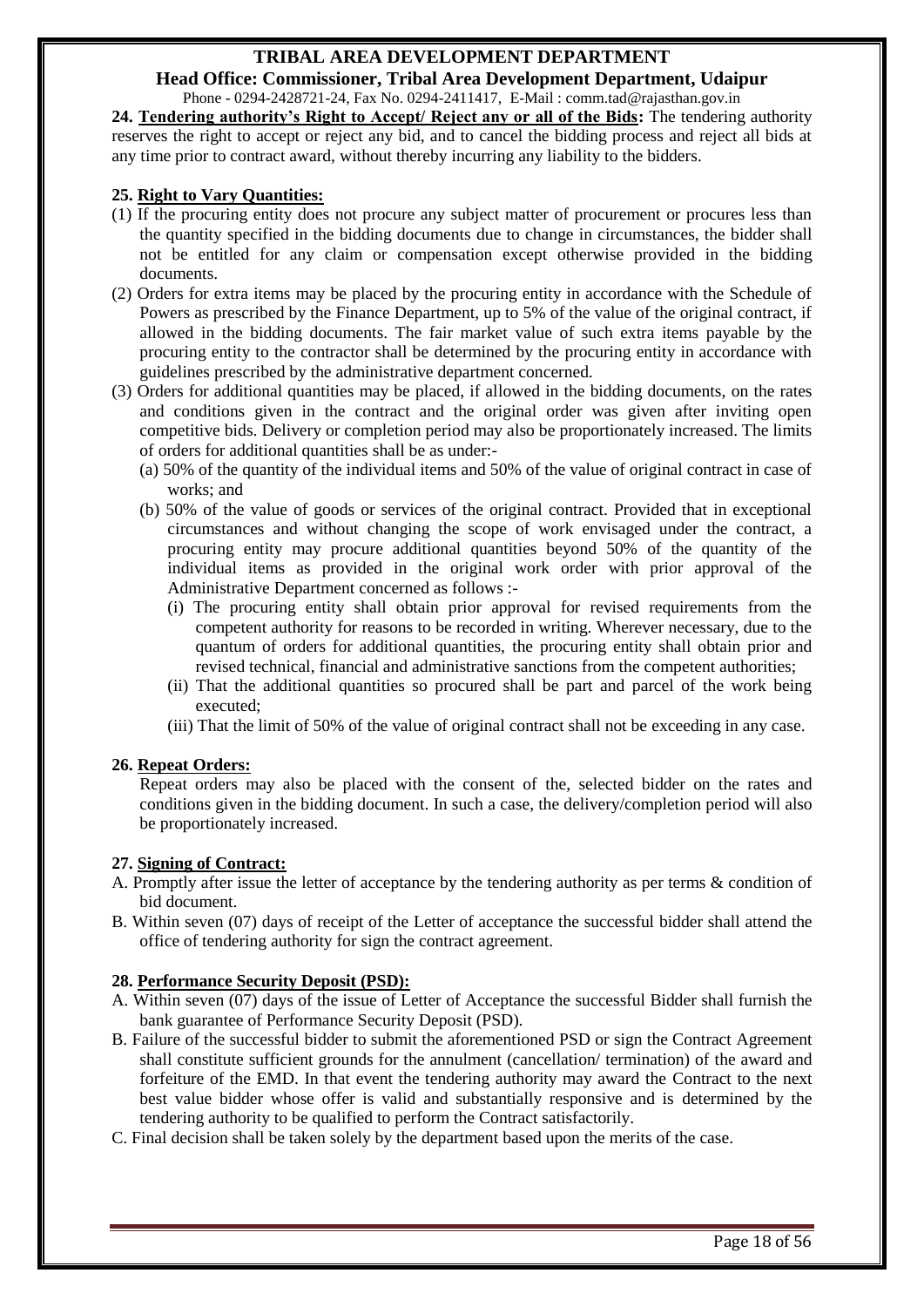**Head Office: Commissioner, Tribal Area Development Department, Udaipur**

Phone - 0294-2428721-24, Fax No. 0294-2411417, E-Mail : comm.tad@rajasthan.gov.in

**29. Reservation of Rights:** To take care of unexpected circumstances, Commissioner, Tribal Area Development Department, Udaipur reserves the rights for the following: -

- A. Extend the closing date for submission of the bid proposals.
- B. Amend the bidding requirements at any time prior to the closing date, with the amendment being notified to prospective bidders and on the respective websites.
- C. Allow a bidder to change its technical proposal if the same opportunity is given to all bidders but before the opening of financial bids.
- D. To accept any bid not necessarily the lowest, reject any bid without assigning any reasons and accept bid for all or anyone or more of the articles/ services for which bid has been invited or distribute items of stores/ services to more than one bidder.
- E. Terminate or abandon the bidding procedure or the entire project whether before or after the receipt of bid proposals.
- F. Seek the advice of external consultants to assist Commissioner, Tribal Area Development Department, Udaipur in the evaluation or review of proposals.
- G. Make enquiries of any person, company or organization to ascertain information regarding the bidder and its proposal.
- H. Reproduce for the purposes of the procedure the whole or any portion of the proposal despite any Patent or other intellectual property right that may subsist in the proposal.

#### **30. Monitoring of Contract:**

- A. An officer or a committee of officers named Contract Monitoring Committee (CMC) may be nominated by tendering authority to Monitoring the progress of the contract during its delivery period.
- B. During the delivery period the CMC shall keep a watch on the progress of the contract and shall ensure that quantity of Supply of Two Wheeler (Motorized, BS IV Standard or above) for Girls and service delivery is in proportion to the total delivery period given, if it is a severable contract, in which the delivery of the Supply of Two Wheeler (Motorized, BS IV Standard or above) for Girls and service is to be obtained continuously or is batched. If the entire quantity of Supply of Two Wheeler (Motorized, BS IV Standard or above) for Girls and service is to be delivered in the form of completed work or entire contract like fabrication work, the process of completion of work may be watched and inspections of the selected bidder premises where the work is being completed may be inspected.
- C. If delay in delivery of Supply of Two Wheeler (Motorized, BS IV Standard or above) for Girls and service is observed a performance notice would be given to the selected bidder to speed up the delivery.
- D. Any change in the constitution of the firm, etc. shall be notified forth with by the contractor in writing to the tendering authority and such change shall not relieve any former member of the firm, etc., from any liability under the contract.
- E. The selected bidder shall not assign or sub-let his contract or any substantial part thereof to any other agency without the permission of tendering authority.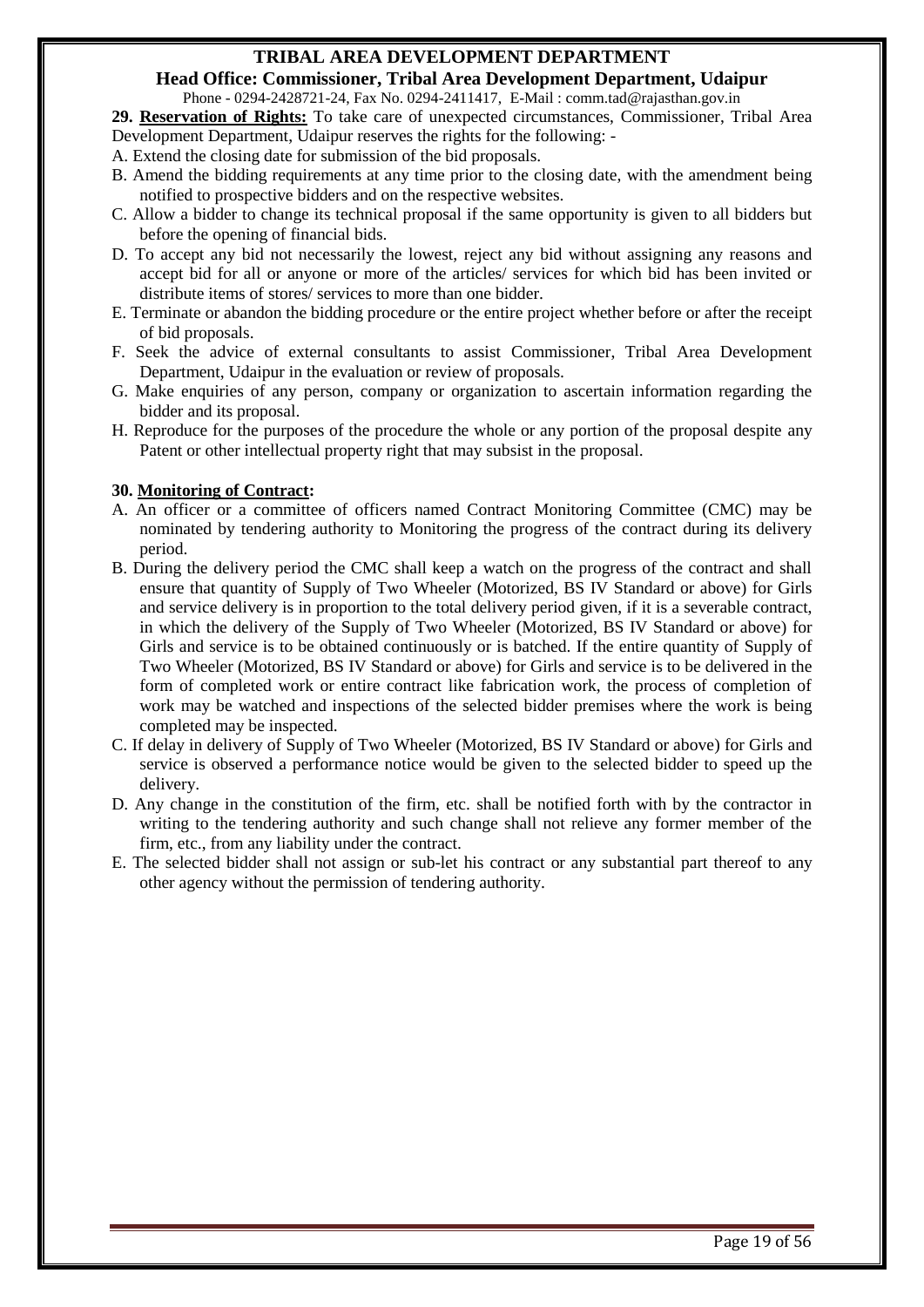**Head Office: Commissioner, Tribal Area Development Department, Udaipur** Phone - 0294-2428721-24, Fax No. 0294-2411417, E-Mail : comm.tad@rajasthan.gov.in **SECTION 6: TERMS AND CONDITIONS OF TENDER & CONTRACT**

#### <span id="page-19-0"></span>**Definitions:-**

For the purpose of clarity, the following words and expressions shall have the meanings hereby assigned to them: - For the purpose of clarity, the following words and expressions shall have the meanings hereby assigned to them: -

- A) Act & Rules- means the Rajasthan transparency in public procurement act 2012, Rules 2013 & GF&AR.
- B) "Contract" means the Agreement entered into between the Purchaser and the successful/ selected bidder(s), together with the Contract Documents referred to therein, including all attachments, appendices, and all documents incorporated by reference therein."Contract Documents" means the documents listed in the Agreement, including any amendments thereto.
- C) "Contract Price" means the price payable to the successful/ selected bidder as specified in the Agreement, subject to such additions and adjustments thereto or deductions there from, as may be made pursuant to the Contract.
- D) "Day" means a calendar day.
- E) "Delivery" means the transfer of the Supply of Two Wheeler (Motorized, BS IV Standard or above) for Girls from the successful/ selected bidder to the Purchaser in accordance with the terms and conditions set forth in the Contract. In case splitting the quantity of among the two bidders than the total allowed period as per RFP also splitting in the same ratio.
- F) "Completion" means the fulfillment of the related services by the successful/ selected bidder in accordance with the terms and conditions set forth in the Contract.
- G) "Supply of Two Wheeler for Girls (Motorized, BS IV Standard or above)" means all of the commodities, raw material, machinery and equipment, and/or other materials that the successful/ selected bidder is required to supply to the Purchaser under the Contract.
- H) "Purchaser" means the entity purchasing the Supply of Two Wheeler (Motorized, BS IV Standard or above) for Girls and related services, as specified in the bidding document.
- I) "Related Services" means the services incidental to the Supply of Two Wheeler (Motorized, BS IV Standard or above) for Girls., such as Testing Certificate, Pollution N.O.C., Road safety Certificate, Warranty support and other similar obligations of the successful/ selected bidder under the Contract.
- J) "The Site," where applicable, means the place of delivery of Supply of Two Wheeler (Motorized, BS IV Standard or above) for Girls
- K) The division of quantity made by the department in the ratio mentioned in the RFP than the allowed total period for supply also splitting in the same ratio of quantity in the bidders.
- L) Appeal Authority:- The First Appeal Authority is Principal Secretary, Tribal area development department, Rajasthan Jaipur and Second Appeal Authority is Appeal Principal Secretary Finance Department, Rajasthan, Jaipur Under Rajasthan Transparency in Public Procurement act- 2012

**A) General Conditions of the Bid-**

#### **1. Income Tax and G.S.T. Registration and G.S.T. Clearance Certificate-**

No Bidder who does not hold a valid Permanent Account Number (PAN) from Income Tax department, GOI and who is not registered under the G.S.T. Act prevalent in the State where his business is located shall not eligible for bid. The Valid G.S.T. Registration Number/ clearance certificate shall be quoted in the bid. The G.S.T. Certificate must be issued from the concerned state/ central .U.T. Competent Authority. The Certificate valid on the date of submission of bid. The Bid without such Certificate is liable to rejection.

**2. Contract Documents:** Subject to the order of precedence set forth in the Agreement, all documents forming the Contract (and all parts thereof) are intended to be correlative, complementary, and mutually explanatory.

#### **3. Interpretation**.

If the context so requires it, singular means plural and vice versa.

A. Entire Agreement: The Contract constitutes the entire agreement between the Purchaser and the selected bidder and supersedes all communications, negotiations and agreements (whether written or oral) of parties with respect thereto made prior to the date of Contract.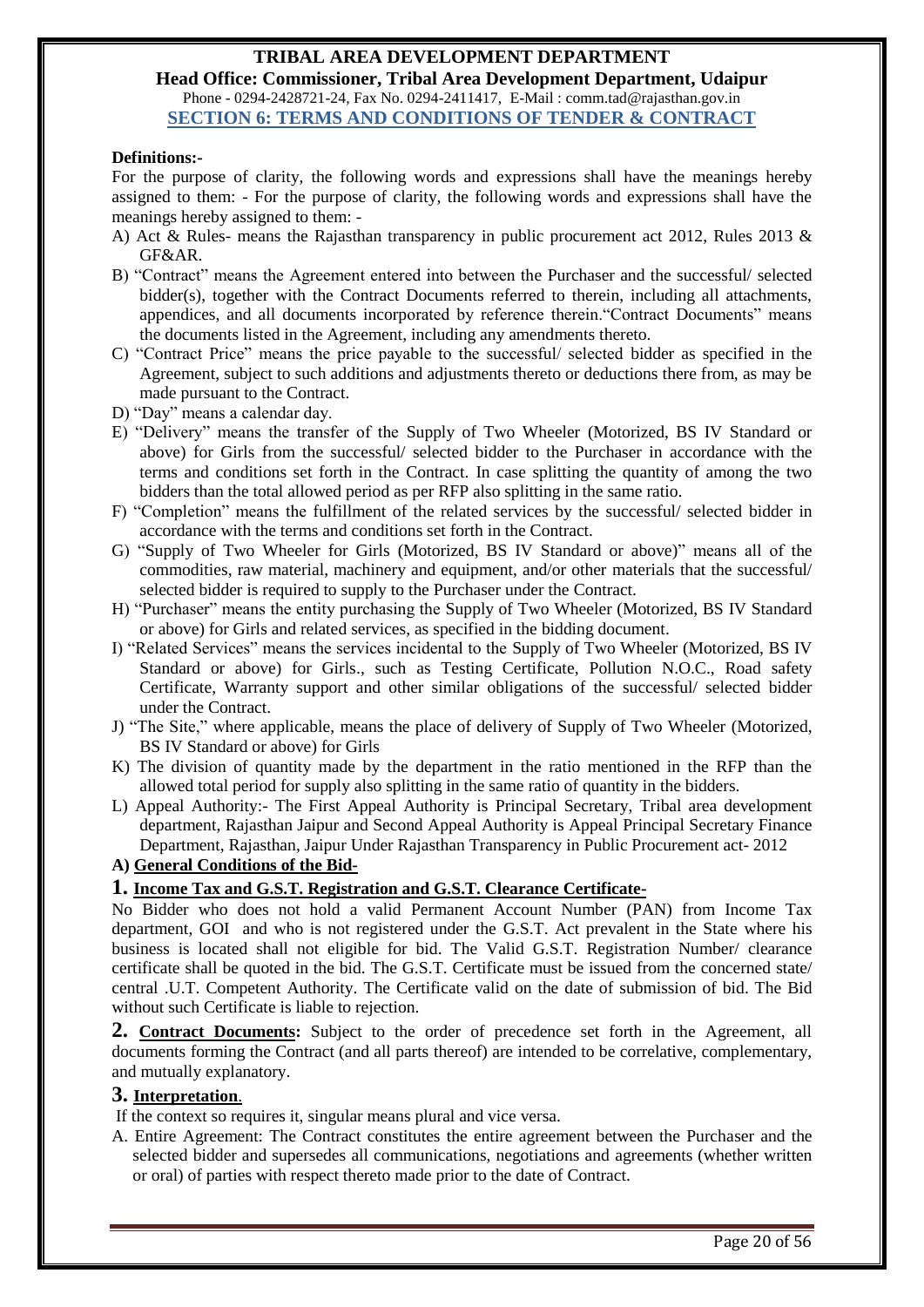**Head Office: Commissioner, Tribal Area Development Department, Udaipur** Phone - 0294-2428721-24, Fax No. 0294-2411417, E-Mail : comm.tad@rajasthan.gov.in

- B. Amendment: No amendment or other variation of the Contract shall be valid unless it is in writing, is dated, expressly refers to the Contract, and is signed by a duly authorized representative of each party thereto.
- C. Non-waiver: Subject to the condition (f) below, no relaxation, forbearance, delay, or indulgence by either party in enforcing any of the terms and conditions of the Contract or the granting of time by either party to the other shall prejudice, affect, or restrict the rights of that party under the Contract, neither shall any waiver by either party of any breach of Contract operate as waiver of any subsequent or continuing breach of Contract.
- D. Any waiver of a party's rights, powers, or remedies under the Contract must be in writing, dated, and signed by an authorized representative of the party granting such waiver, and must specify the right and the extent to which it is being waived.
- E. Severability: If any provision or condition of the Contract is prohibited or rendered invalid or unenforceable, such prohibition, invalidity or unenforceability shall not affect the validity or enforceability of any other provisions and conditions of the Contract.

#### **4. Language**.

- A. The Contract as well as all correspondence and documents relating to the Contract exchanged by the successful/ selected bidder and the Purchaser, shall be written in Hindi  $\&$  English language only. Supporting documents and printed literature that are part of the Contract may be in another language provided they are accompanied by an accurate translation of the relevant passages in the language specified in the special conditions of the contract, in which case, for purposes of interpretation of the Contract, this translation shall govern.
- B. The successful/ selected bidder shall bear all costs of translation to the governing language and all risks of the accuracy of such translation.

#### **5. Eligible Supply of Two Wheeler (Motorized, BS IV Standard or above) for Girls and Related Services**.

For purposes of this Clause, the term "Supply of Two Wheeler for Girls (Motorized, BS IV Standard or above and above)" includes all Items as per Terms & Conditions of R.F.P.

- A. Supply of Two Wheeler for Girls (Motorized, BS IV Standard or above and above) being bid shall be the ones which are produced in volume and are used by a large number of users in India/ abroad. Supply of Two Wheeler (Motorized, BS IV Standard or above) for Girls quoted by the successful/ selected bidder must be associated with `specific make and model numbers, item code and names and with printed literature describing configuration and functionality. Any deviation from the printed specifications shall be clearly mentioned in the offer document by the bidder/ supplier.
- B. The Manufacturer of the quoted product must have its own registered spares depot in India having adequate inventory of the equipment being quoted for providing the necessary spares within next business day or maximum 30 hours.
- C. Bidder must quote products in accordance with above clause "Eligible Supply of Two Wheeler (Motorized, BS IV Standard or above) for Girls and related services". As Per Terms & Condition of R.F.P.

#### **6. Notices:**

- A. Any notice given by one party to the other pursuant to the Contract shall be in writing to the address specified in the contract. The term "in writing" means communicated in written form with proof of dispatch and receipt.
- B. A Notice shall be effective when delivered or on the Notice's effective date, whichever is later.

**7. Governing Law:** The Contract shall be governed by and interpreted in accordance with the laws of the Rajasthan State/ the Country (India), unless otherwise specified in the R.F.P.

#### **8. Scope of Supply:**

A. Subject to the provisions in the bidding document and contract, the Supply of Two Wheeler (Motorized, BS IV Standard or above) for Girls to be supplied (15 days from issuing date of respective supply order) shall be as specified in the bidding document.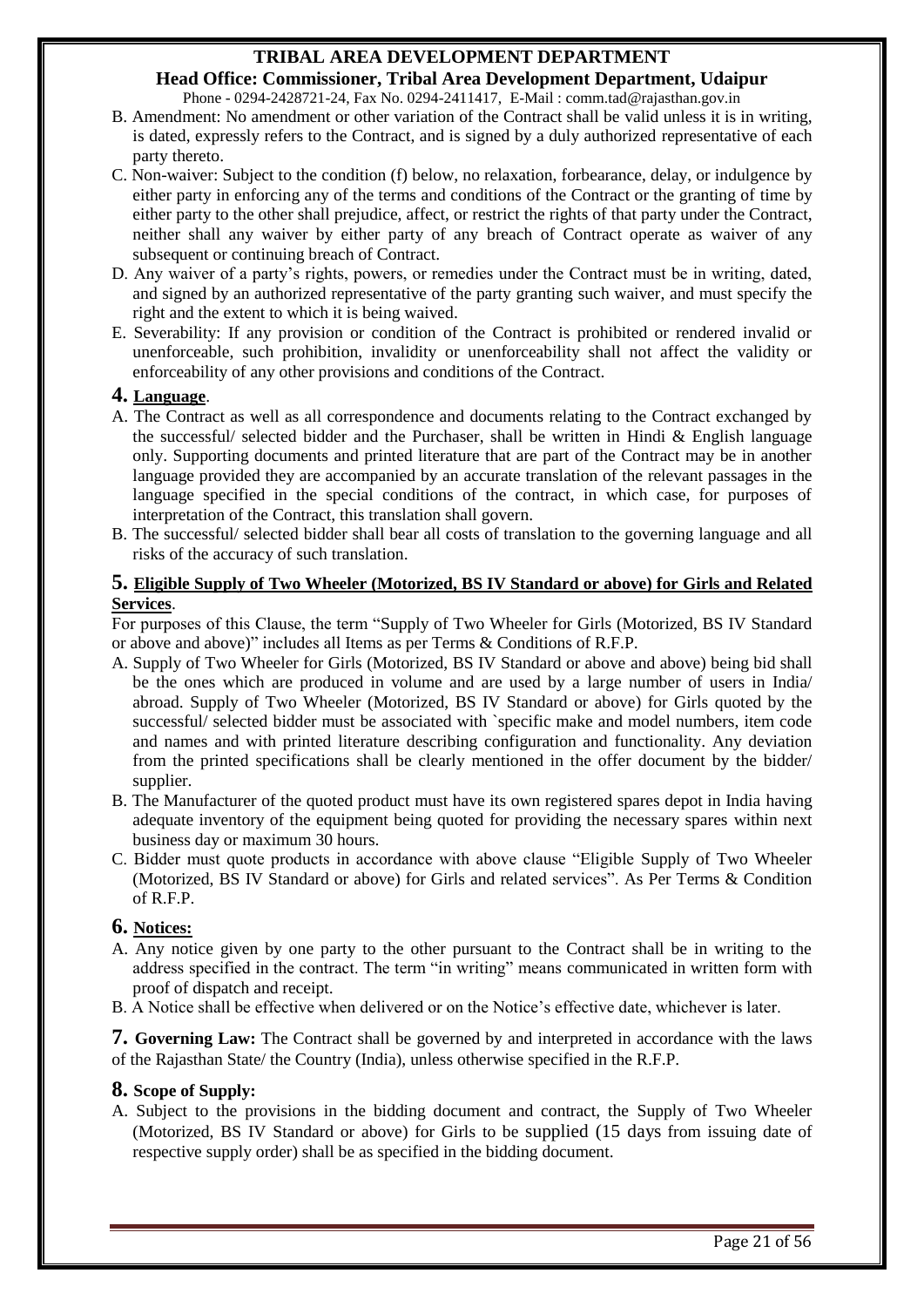**Head Office: Commissioner, Tribal Area Development Department, Udaipur** Phone - 0294-2428721-24, Fax No. 0294-2411417, E-Mail : comm.tad@rajasthan.gov.in

B. Unless otherwise stipulated in the Contract, the scope of supply shall include all such items not specifically mentioned in the Contract but that can be reasonably inferred from the Contract as being required for attaining delivery and completion of the Supply of Two Wheeler (Motorized, BS IV Standard or above) for Girls and related services as if such items were expressly mentioned in the Contract in the R.F.P.

#### **9. Delivery**.

Subject to the conditions of the contract, the delivery of the Supply of Two Wheeler for Girls (Motorized, BS IV Standard or above) and completion of the related services shall be in accordance with the delivery and completion schedule specified in the bidding document. The details of supply to be furnished by the successful/ selected bidder are specified in the R.F.P.

- A. The contract for the supply can be repudiated at any time by the purchase officer, if the supplies are not made to his satisfaction after giving an Opportunity .Reply to the bidder of being heard and recording the reasons for repudiation.
- B. The selected bidder shall arrange to supply the ordered Supply of Two Wheeler (Motorized, BS IV Standard or above) for Girls as per specifications within the specified delivery/ completion period at various offices/ locations mentioned in the R.F.P.
- C. Shifting the place of delivery destination: COMMISSIONER, TRIBAL AREA DEVELOPMENT DEPARTMENT, UDAIPUR shall be free to shift the place of delivery within the same district. The successful/selected bidder shall provide all assistance including transportation in shifting of the delivered Items.

**10. Selected bidder Responsibilities:** The Selected bidder shall all the Supply of Two Wheeler (Motorized, BS IV Standard or above) for Girls and related services included in the scope of supply in accordance with the provisions of bidding document and/ or contract.

#### **11.Contract Price:**

- A. The Contract Price shall be paid as specified in the contract subject to any additions and adjustments thereto, or deductions there from, as may be made pursuant to the Contract.
- B. Prices charged by the Selected bidder for the Supply of Two Wheeler (Motorized, BS IV Standard or above) for Girls delivered and the Related Services performed under the Contract shall not vary from the prices quoted by the Selected bidder in its price-bid for entire quantity mention in the RFP.

#### **12.Recoveries from Selected bidder:**

- A. Recovery of liquidated damages, short supply, breakage, rejected articles shall be made ordinarily from bills.
- B. The Purchase Officer shall withhold amount to the extent of short supply, broken/ damaged or for rejected articles unless these are replaced satisfactorily. In case of failure to withhold the amount, it shall be recovered from his dues and performance security deposit available with COMMISSIONER, TRIBAL AREA DEVELOPMENT DEPARTMENT, UDAIPUR.
- C. The balance, if any, shall be demanded from the selected bidder and when recovery is not possible, the Purchase Officer shall take recourse to law in force.
- D. Rectification of any inconsistence in the services mention in the Bid shall be binding upon the bidder and the cost of such rectification shall be borne by the bidder himself failing which he shall be liable for the recoveries.

### **13.Taxes & Duties:**

- A. The income tax & G.S.T. etc., if applicable, shall be deducted at source from the payment to the, Selected bidder as per the law in force at the time of execution of contract.
- B. For Supply of Two Wheeler (Motorized, BS IV Standard or above) supplied from outside India, the successful/ selected bidder shall be entirely responsible for all taxes, stamp duties, license fees, and other such levies imposed outside the country.
- C. For Supply of Two Wheeler (Motorized, BS IV Standard or above) supplied from within India, the successful/ selected bidder shall be entirely responsible for all taxes, duties, license fees, etc., incurred until delivery of the contracted Supply of Two Wheeler (Motorized, BS IV Standard or above) for Girls to the Purchaser.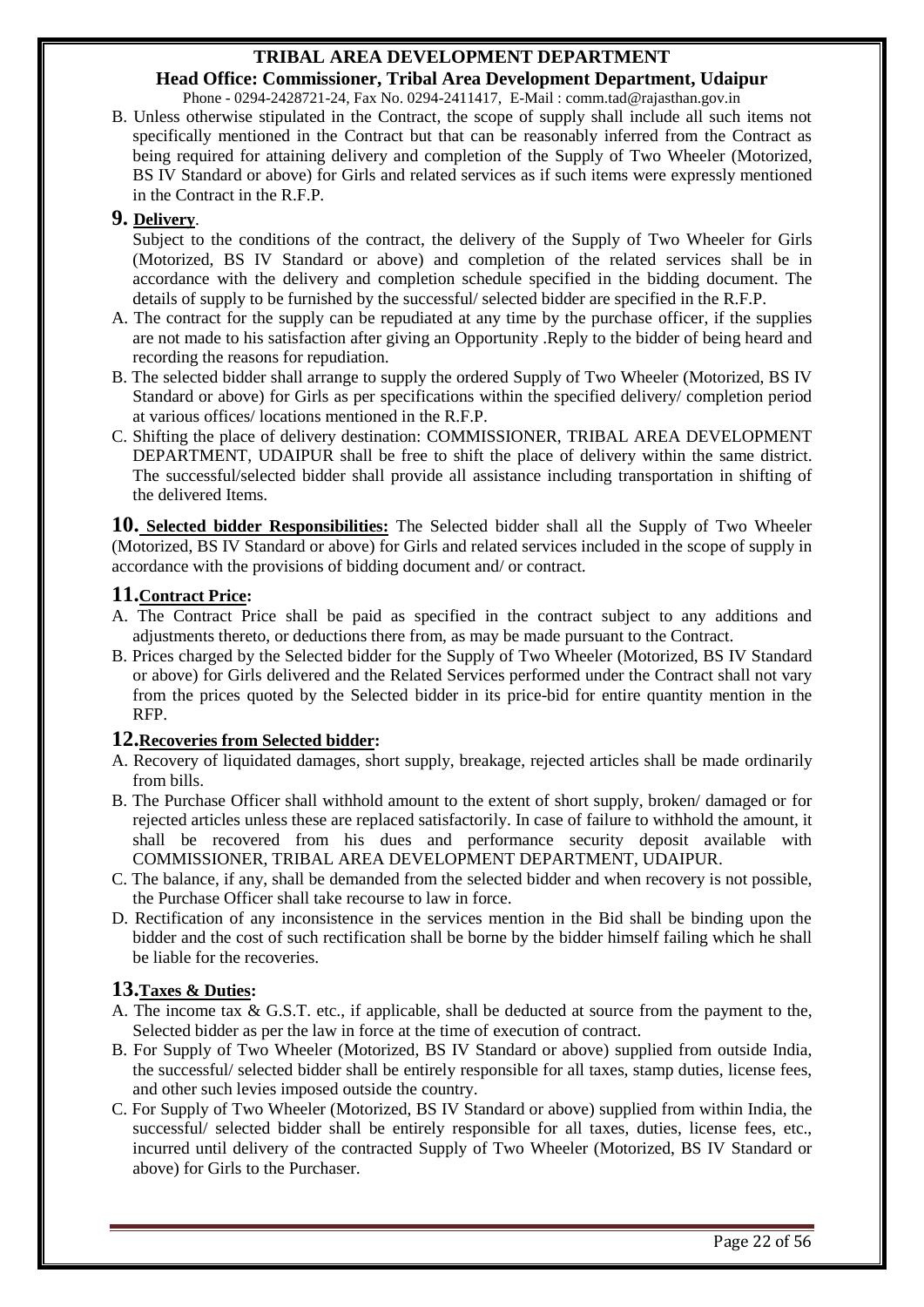**Head Office: Commissioner, Tribal Area Development Department, Udaipur** Phone - 0294-2428721-24, Fax No. 0294-2411417, E-Mail : comm.tad@rajasthan.gov.in

- D. Revision of any other tax or duty shall be on account of the bidder.
- E. If any tax exemptions, reductions, allowances or privileges may be available to the successful/ selected bidder in India, the Purchaser shall use its best efforts to enable the successful/ selected bidder to benefit from any such tax savings to the maximum allowable extent.

#### **14.Performance Security Deposit (PSD):**

- A. In case of successful/ selected bidder(s), the EMD will be adjusted in arriving at the amount of the PSD.
- B. The successful/ selected bidder shall, within Seven (07) days issue date of the letter of acceptance provide a PSD 5% of the total agreed/ ordered project value for the due performance of the Contract in the amounts and currencies specified in the work order.
- C. The proceeds of the PSD shall be payable to the Purchaser as compensation for any loss resulting from the successful/ selected bidder failure to complete its obligations under the Contract.
- D. Form of PSD: Successful bidder will have to deposit PSD in the form of DD/Bank Guarantee (Unconditional & Irrevocable) in favor of Commissioner, Tribal Area Development Department, Udaipur Payable at "Udaipur" for a period of 30 months from the date of execution of agreement and extendable up to period of sixty days beyond the date of completion of all contractual obligations of the bidder, including warranty obligations and maintenance and defect liability period.
- E. Refund of PSD: PSD shall be refunded after period of sixty days beyond the date of completion of all contractual obligations of the bidder, including warranty obligations and maintenance and defect liability period.
- F. Forfeiture of PSD: PSD shall be forfeited in the following cases:-
- I. When any terms and condition of the contract is breached.
- II. When the, Selected bidder fail to commence supply or stops making the supplies or fail to provide deliverables after partially executing the purchase/ work order.
- III. To adjust any dues against the firm from any other contract with COMMISSIONER, TRIBAL AREA DEVELOPMENT DEPARTMENT, UDAIPUR.
- G. No interest will be paid by COMMISSIONER, TRIBAL AREA DEVELOPMENT DEPARTMENT, UDAIPUR on the amount of EMD and PSD.
- H. Proper notice will be given to the selected bidder with reasonable time before EMD/ PSD is forfeited.
- I. Forfeiture of EMD/PSD shall be without prejudice to any other right of COMMISSIONER, TRIBAL AREA DEVELOPMENT DEPARTMENT, UDAIPUR to claim any damages as admissible under the law as well as to take such action against the, Selected bidder such as severing future business relation or black listing, etc.

**15. Patent:** The Patent in all drawings, source code, design/model and other materials containing data and information furnished to the Purchaser by the, Selected bidder herein shall remain vested in the Selected bidder, or, if they are furnished to the Purchaser directly or through the Selected bidder by any third party, including suppliers of Supply of Two Wheeler (Motorized, BS IV Standard or above) for Girls the Patent in such Supply of Two Wheeler (Motorized, BS IV Standard or above) for Girls shall remain vested in such third party.

#### **16.Confidential Information:**

- A. The Purchaser and the Selected bidder shall keep confidential and shall not, without the written consent of the other party hereto, directly to any third party any drawings, documents, data, or other information furnished directly or indirectly by the other party hereto in connection with the Contract, whether such information has been furnished prior to, during or following completion or termination of the Contract.
- B. The Purchaser shall not use such documents, data, and other information received from the Selected bidder for any purposes unrelated to the Contract. Similarly, the, Selected bidder shall not use such documents, data, and other information received from the Purchaser for any purpose other than the design, procurement, or other work and services required for the performance of the Contract.

Page 23 of 56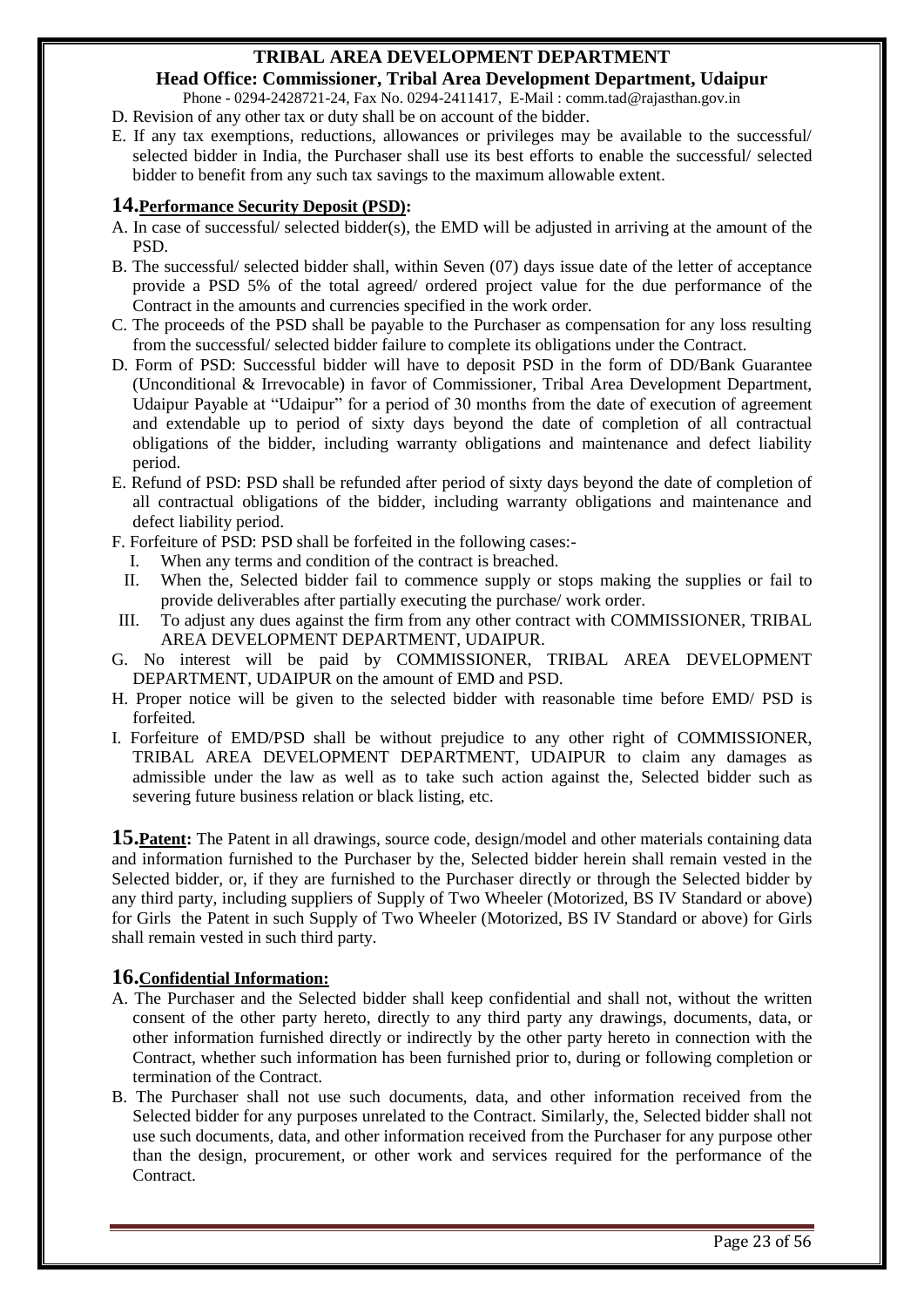**Head Office: Commissioner, Tribal Area Development Department, Udaipur** Phone - 0294-2428721-24, Fax No. 0294-2411417, E-Mail : comm.tad@rajasthan.gov.in

C. The obligation of a party under sub-clauses above, however, shall not apply to information that: -

- I. the Purchaser or Selected bidder need to share with COMMISSIONER, TRIBAL AREA DEVELOPMENT DEPARTMENT, UDAIPUR other institutions participating in the Contract;
- II. now or hereafter enters the public domain through no fault of that party;
- III. can be proven to have been possessed by that party at the time of disclosure and which was not previously obtained, directly or indirectly, from the other party; or
- IV. Otherwise lawfully becomes available to that party from a third party that has no obligation of confidentiality.
- D. The above provisions shall not in any way modify any undertaking of confidentiality given by

Either of the parties hereto prior to the date of the Contract in respect of the supply or any part thereof.

E. The provisions of this clause shall survive completion or termination, for whatever reason, of the Contract.

#### **17. Sub-contracting:**

A. The bidder shall not assign or sub-let his contract or any substantial part thereof to any other agency during the contract period.

#### **18. Specifications and Standards:**

- A. All articles supplied shall strictly conform to the specifications, trademark laid down in the tender form and wherever articles have been required according to ISI/ ISO/ other applicable specifications/ certifications/ standards, those articles shall conform strictly to those specifications/ certifications/ standards. The supply shall be of best quality and description. The decision of the competent authority/ purchase committee whether the articles supplied conform to the specifications shall be final and binding on the selected bidder(s).
- B. Technical Specifications. The Selected bidder shall ensure that the Supply of Two Wheeler (Motorized, BS IV Standard or above) for Girls and related services comply with the technical specifications and other provisions of the Contract.
	- I. The Selected bidder shall be entitled to disclaim responsibility for any design, data, drawing, specification or other document, or any modification thereof provided or designed by or on behalf of the Purchaser, by giving a notice of such disclaimer to the Purchaser.
	- II. The Supply of Two Wheeler (Motorized, BS IV Standard or above) for Girls and related services supplied under this Contract shall conform to the standards mentioned in bidding document and, when no applicable standard is mentioned, the standard shall be equivalent or superior to the official standards whose application is appropriate to the country of origin of the Supply of Two Wheeler (Motorized, BS IV Standard or above) for Girls.
- C. Wherever references are made in the Contract to codes and standards in accordance with which it shall be executed, the edition or the revised version of such codes and standards shall be those specified in the bidding document. During Contract execution, any changes in any such codes and standards shall be applied only after approval by the Purchaser and shall be treated in accordance with the general conditions of the contract.

#### **19.Transportation:**

- A. The Selected bidder shall provide such transportation of the Supply of Two Wheeler (Motorized, BS IV Standard or above) for Girls as is required to prevent their damage or deterioration during transit to their final destination, as indicated in the Contract. During transit, the transportation shall be sufficient to withstand, without limitation, rough handling and exposure to extreme temperatures, salt and precipitation, and open storage. Transportation case size and weights shall take into consideration, where appropriate, the remoteness of the final destination of the Supply of Two Wheeler (Motorized, BS IV Standard or above) for Girls and the absence of heavy handling facilities at all points in transit.
- B. The transportation, marking, and documentation within and outside the packages shall comply strictly with such special requirements as shall be expressly provided for in the Contract, including additional requirements, if any, specified in the contract, and in any other instructions ordered by the Purchaser.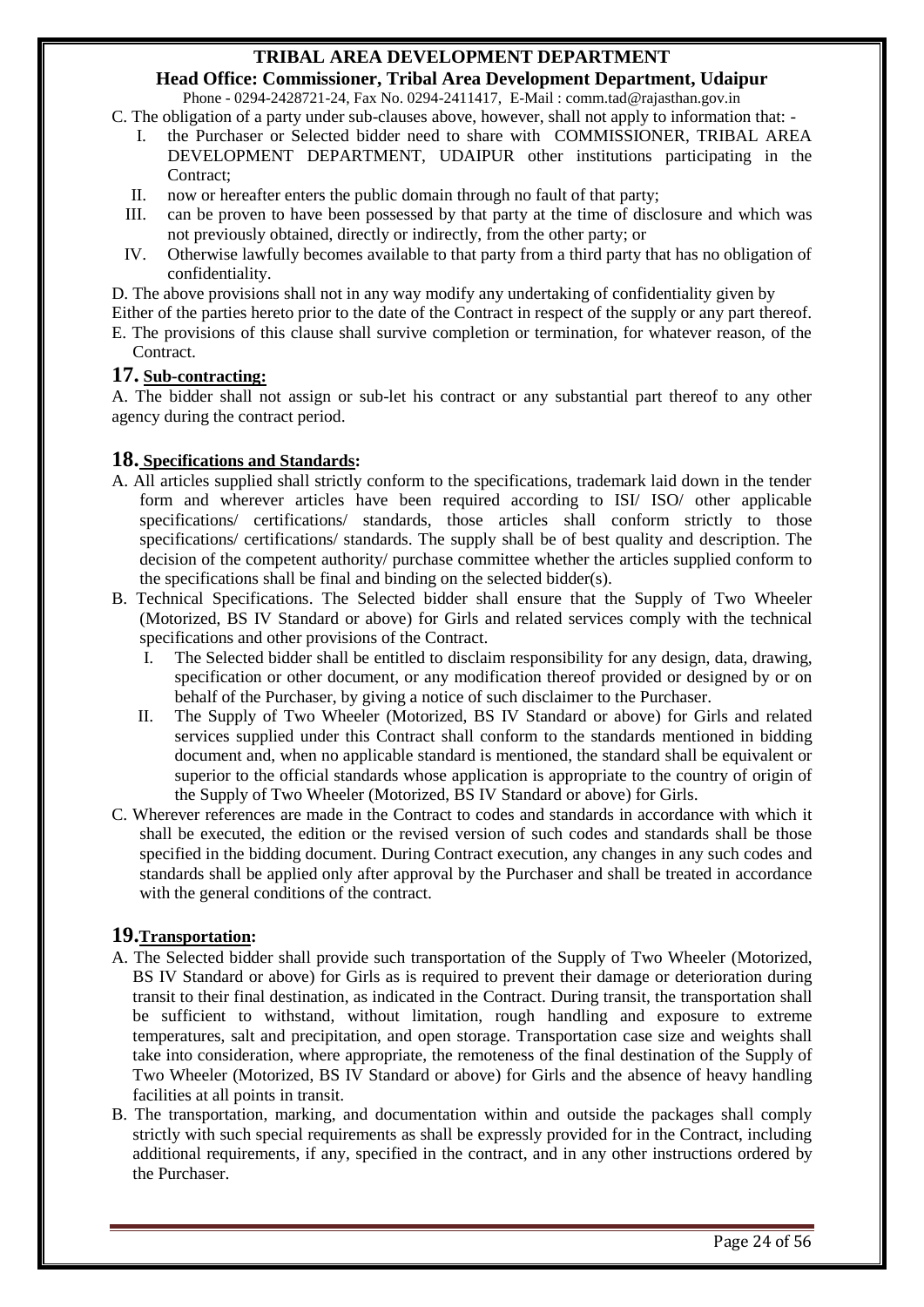**Head Office: Commissioner, Tribal Area Development Department, Udaipur** Phone - 0294-2428721-24, Fax No. 0294-2411417, E-Mail : comm.tad@rajasthan.gov.in

C. The Bidder shall be responsible for any defect in transportation and ensure the following:

- I. The furnished Supply of Two Wheeler (Motorized, BS IV Standard or above) for Girls Shall be Bubble, Wrapped and then packed in the cardboard boxes of standard quality as followed by industry.
- II. The above Supply of Two Wheeler (Motorized, BS IV Standard or above) for Girls Shall be packed in cartons as per requirements of distribution to individual office. The concerned list of FOR, contact address, telephone number etc. along with the individual supply quantity to each district location shall be provided by COMMISSIONER, TRIBAL AREA DEVELOPMENT DEPARTMENT, UDAIPUR to the selected bidder. Each carton shall be inscribed with the name of the District / concerned FOR / institution name to which it is to be supplied

#### **20. Insurance:**

- A. The Supply of Two Wheeler (Motorized, BS IV Standard or above) for Girls supplied under the Contract shall be fully insured against loss by theft, destruction or damage incidental to manufacture or acquisition, transportation, storage, fire, flood, under exposure to weather and delivery at the designates project locations, in accordance with the applicable terms. The insurance charges will be borne by the supplier and Purchaser will not be required to pay such charges if incurred.
- B. The Supply of Two Wheeler (Motorized, BS IV Standard or above) for Girls will be delivered at the FOR destination in perfect condition as per scope of work.

#### **21. Transportation:**

- A. The selected bidder shall be responsible for the proper transportation so as to avoid damage under normal conditions of transport by sea, rail and road or air and delivery of the material in the good condition to the consignee at destination. In the event of any loss, damage, breakage or leakage or any shortage the bidder shall be liable to make good such loss and shortage found at the checking/ inspection of the material by the consignee. No extra cost on such account shall be admissible.
- B. All Supply of Two Wheeler (Motorized, BS IV Standard or above) for Girls must be sent freight paid through Railways or By Road.

**22. Inspection:** The Purchase Officer or his duly authorized representative shall at all reasonable time have access to the selected bidder premises and shall have the power at all reasonable time to inspect and examine the materials and workmanship of the Supply of Two Wheeler (Motorized, BS IV Standard or above) for Girls/ equipment/ machineries during manufacturing process or afterwards as may be decided.

#### **23. Inspection / Testing charges (other then pre dispatch inspection:**

Inspection/Testing charges for engaging Third Party Agency (TPA)/Technical Member of SLPC shall be borne by COMMISSIONER, TRIBAL AREA DEVELOPMENT DEPARTMENT, UDAIPUR.

#### **24. Rejection:**

- A. Articles not approved during inspection or testing shall be rejected and will have to be replaced by the selected bidder at his own cost within the time fixed by the Purchase Officer.
- B. If, however, due to exigencies of Department's work, such replacement either in whole or in part, is not considered feasible, the Purchase Officer after giving an Opportunity to the selected bidder of being heard shall for reasons to be recorded, deduct a suitable amount from the approved rates. The deduction so made shall be final.
- C. The rejected articles shall be removed by the selected bidder within 15 days of intimation of rejection, after which Purchase Officer shall not be responsible for any loss, shortage or damage and shall have the right to dispose of such articles as he thinks fit, at the supplier's/ bidder/ selected bidder risk and on his account.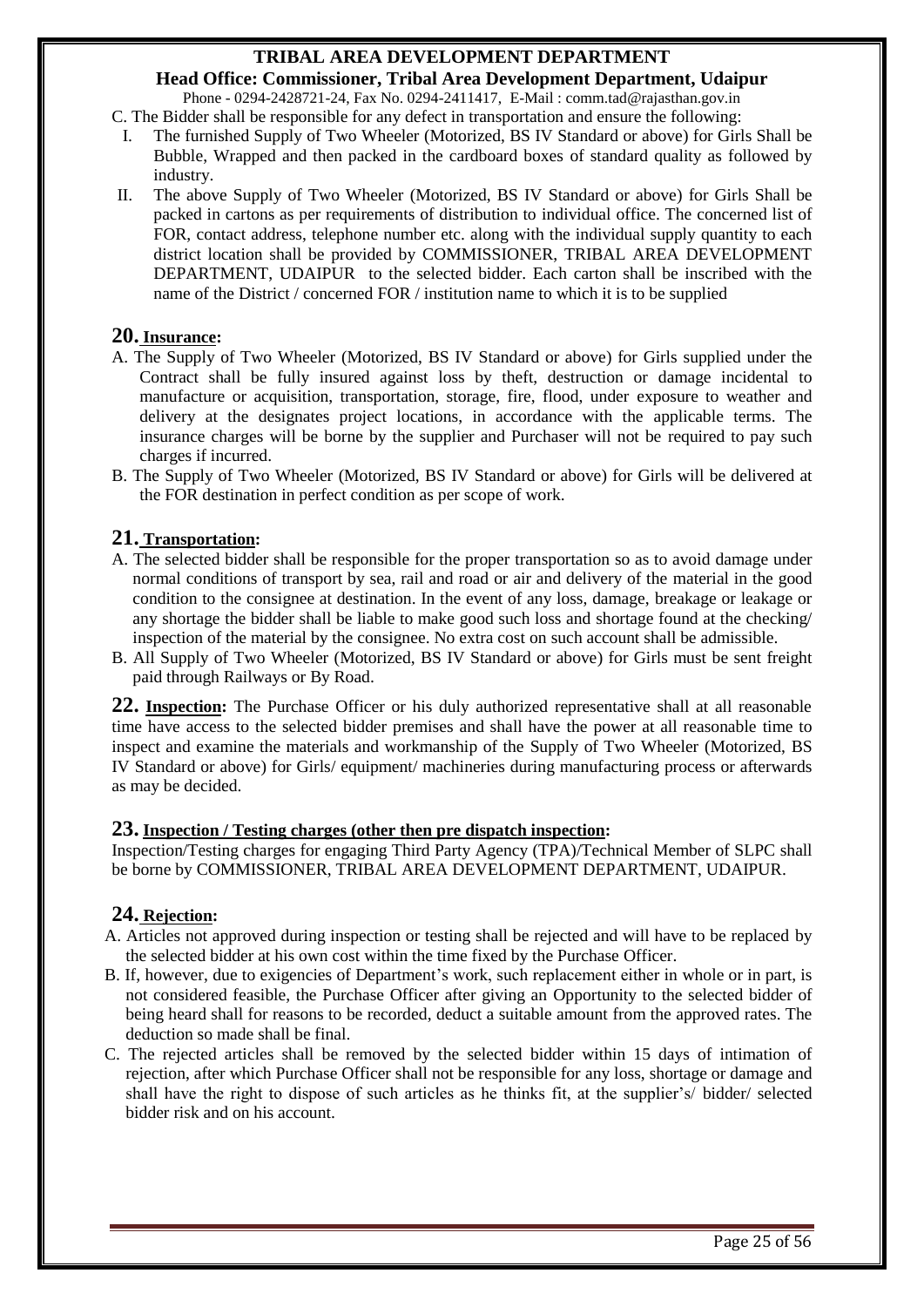**Head Office: Commissioner, Tribal Area Development Department, Udaipur** Phone - 0294-2428721-24, Fax No. 0294-2411417, E-Mail : comm.tad@rajasthan.gov.in

#### **25. Extension in Delivery Period and Liquidated Damages (LD):**

- A. Except as provided under clause "Force Majeure", if the selected bidder fails to deliver any or all of the Supply of Two Wheeler (Motorized, BS IV Standard or above) for Girls or perform the Related Services within the period specified in the Contract, the Purchaser may without prejudice to all its other remedies under the Contract, deduct from the Contract Price, as liquidated damages, a sum equivalent to the percentage specified in (d) below.
- B. The time specified for delivery in the tender form shall be deemed to be the essence of the contract and the selected bidder shall arrange Supply of Two Wheeler (Motorized, BS IV Standard or above) for Girls supply and related services within the specified period.
- C. Delivery and completion period may be extended with or without liquidated damages, if the delay in the supply of Supply of Two Wheeler (Motorized, BS IV Standard or above) for Girls or service is on account of hindrances beyond the control of the selected bidder.
	- I. The selected bidder shall request in writing to the purchaser giving reasons for extending the delivery period of service, if he finds himself unable to complete the supply of Supply of Two Wheeler (Motorized, BS IV Standard or above) for Girls Or service within the stipulated delivery period or is unable to maintain prorate progress in the supply of Supply of Two Wheeler (Motorized, BS IV Standard or above) for Girls or service delivery. This request shall be submitted as soon as a hindrance in delivery of Supply of Two Wheeler (Motorized, BS IV Standard or above) for Girls and service occurs or within 15 days from such occurrence but before expiry of stipulated period of completion of delivery of Supply of Two Wheeler (Motorized, BS IV Standard or above) for Girls and service after which such request shall not be entertained.
	- II. The purchaser shall examine the justification of causes of hindrance in the delivery of Supply of Two Wheeler (Motorized, BS IV Standard or above) for Girls and service and the period of delay occurred due to that and recommend the competent authority on the period of extension which shall be granted with or without liquidated damages.

 Normally, extension in delivery period of Supply of Two Wheeler (Motorized, BS IV Standard or above) for Girls and service in following circumstances may be considered without liquidated damages:

- III. When delay has occurred due to delay by COMMISSIONER, TRIBAL AREA DEVELOPMENT DEPARTMENT, UDAIPUR in performing any of the duties to be performed by them as mentioned in the Section titled "Scope of Work".
	- When delay has occurred in supply of materials etc. if these were required to be supplied to the supplier or service provider by the COMMISSIONER, TRIBAL AREA DEVELOPMENT DEPARTMENT, UDAIPUR as per terms of the contract.
	- $\hat{\mathbf{v}}$  If the competent authority agrees to extend the delivery period/ schedule, an amendment to the contract with suitable denial clauses and with or without liquidated damages, as the case may be, issued. The amendment letter shall mention that no extra price or additional cost for any reason, what so ever beyond the contracted cost shall be paid for the delayed supply of Supply of Two Wheeler (Motorized, BS IV Standard or above) for Girls and service.
- IV. It shall be at the discretion of the concerned authority to accept or not to accept the supply of Supply of Two Wheeler (Motorized, BS IV Standard or above) for Girls and/ or services rendered by the contractor after the expiry of the stipulated delivery period, if no formal extension in delivery period has been applied and granted. The competent authority shall have right to cancel the contract with respect to undelivered Supply of Two Wheeler (Motorized, BS IV Standard or above) for Girls and/ or service.
- V. If COMMISSIONER, TRIBAL AREA DEVELOPMENT DEPARTMENT, UDAIPUR is in need of the goods / or service rendered after expiry of the stipulated delivery period, it may accept the services and issue a letter of extension in delivery period with usual liquidated damages and denial clauses to regularize the transaction.
- D. In case of extension in the delivery and/ or completion period is granted with full liquidated damages, the recovery shall be made on the basis of following percentages of value of Supply of Two Wheeler (Motorized, BS IV Standard or above) for Girls and/ or service which the selected bidder has failed to supply or complete : -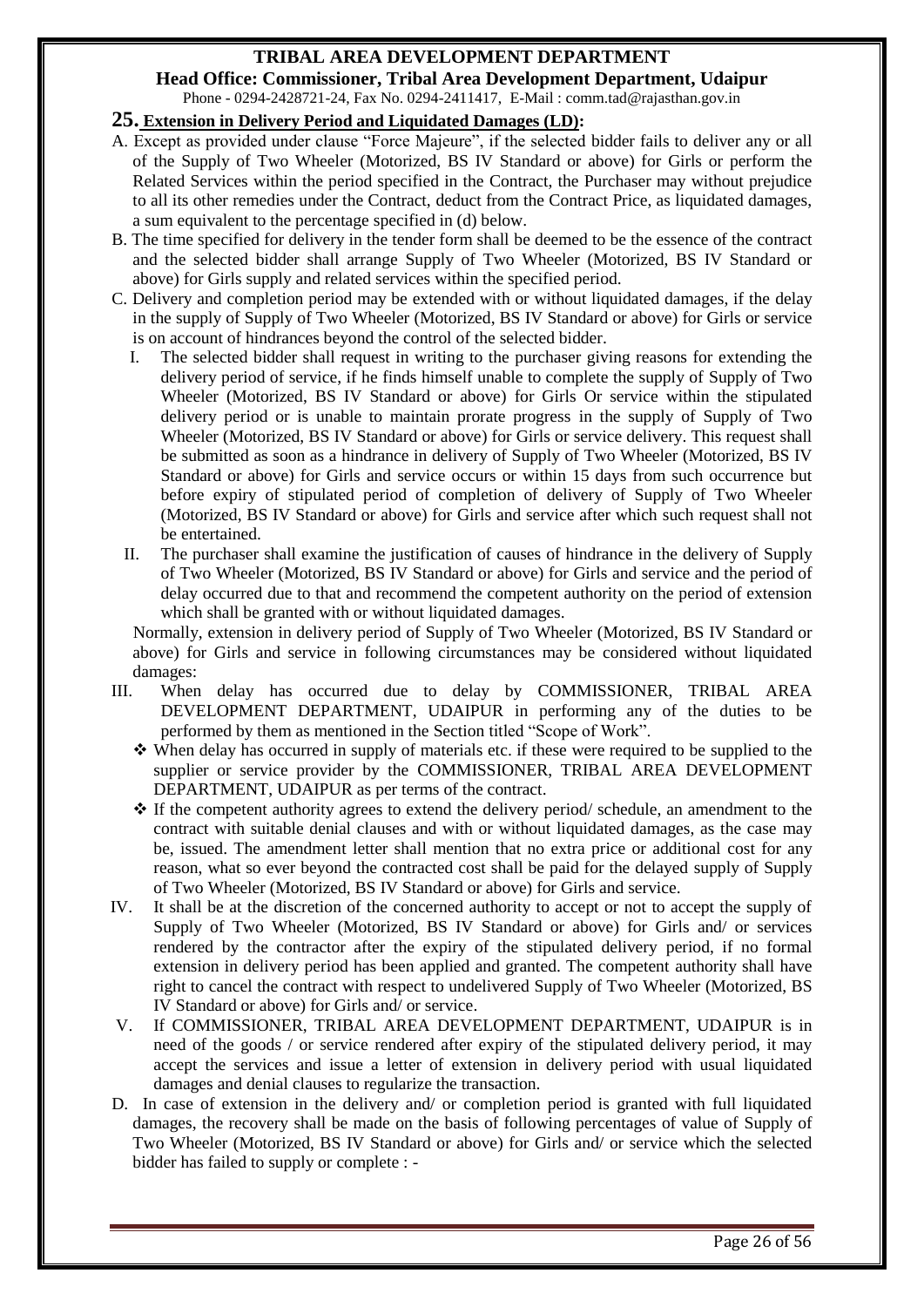**Head Office: Commissioner, Tribal Area Development Department, Udaipur**<br>
Native Contract 24 September 2004 2411417, E Mail vegeta telegrisethen govin  $P_{\text{N}_2}$  0204-2411417, FMail

| No.  | <b>Condition</b>                                                               | $LD\%*$ |
|------|--------------------------------------------------------------------------------|---------|
| L.   | Delay up to one fourth period of the prescribed delivery period for Supply of  | 2.5 %   |
|      | Two Wheeler (Motorized, BS IV Standard or above) for Girls                     |         |
| Ш.   | Delay exceeding one fourth but not exceeding half of the prescribed delivery   | 5.0 %   |
|      | period for Supply of Two Wheeler (Motorized, BS IV Standard or above) for      |         |
|      | Girls.                                                                         |         |
| III. | Delay exceeding half but not exceeding three fourth of the prescribed delivery | $7.5\%$ |
|      | period for Supply of Two Wheeler (Motorized, BS IV Standard or above) for      |         |
|      | Girls.                                                                         |         |
| IV.  | Delay exceeding three fourth of the prescribed delivery period for Supply of   | 10.0%   |
|      | Two Wheeler (Motorized, BS IV Standard or above) for Girls.                    |         |

- \*
	- I. Fraction of a day in reckoning period of delay in supplies and completion of work shall be eliminated, if it is less than half a day.

II. The maximum amount of liquidated damages shall be 10% of the contract amount

#### **26.Authenticity of Equipments**.

- A. The selected bidder shall certify (as per Annexure-8) that the supplied Supply of Two Wheeler (Motorized, BS IV Standard or above) for Girls are brand new, genuine/ authentic, not refurbished, conform to the description and quality as specified in this bidding document and are free from defects in material, workmanship and service.
- B. If during the contract period, the said Supply of Two Wheeler (Motorized, BS IV Standard or above) for Girls be discovered counterfeit/ unauthentic or not to conform to the description and quality aforesaid or have determined (and the decision of the Purchase Officer in that behalf will be final and conclusive), not with state level the fact that the purchaser may have inspected and/ or approved the said Supply of Two Wheeler (Motorized, BS IV Standard or above) for Girls., the purchaser will be entitled to reject the said Supply of Two Wheeler (Motorized, BS IV Standard or above) for Girls or such portion thereof as may be discovered not to conform to the said description and quality, on such rejection the Supply of Two Wheeler (Motorized, BS IV Standard or above) for Girls Will be at the selected bidder risk and all the provisions relating to rejection of Supply of Two Wheeler (Motorized, BS IV Standard or above) for Girls etc., shall apply. The selected bidder shall, if so called upon to do, replace the Supply of Two Wheeler (Motorized, BS IV Standard or above) for Girls etc., or such portion thereof as is rejected by Purchase Officer, otherwise the selected bidder shall pay such damage as may arise by the reason of the breach of the condition herein contained. Nothing herein contained shall prejudice any other right of the Purchase Officer in that behalf under this contract or otherwise.
- C. Supply of Two Wheeler (Motorized, BS IV Standard or above) for Girls accepted by the purchaser in terms of the contract shall in no way dilute purchaser's right to reject the same later, if found deficient in terms of the this clause of the contract.

#### **27.Patent Indemnity:**

- A. The selected bidder shall, subject to the Purchaser's compliance with sub-clause (b) below, indemnify and hold harmless the Purchaser and its employees and officers from and against any and all suits, actions or administrative proceedings, claims, demands, losses, damages, costs, and expenses of any nature, including attorney's fees and expenses, which the Purchaser may suffer as a result of any infringement or alleged infringement of any patent, utility model, registered design, trademark, Patent, or other intellectual property right registered or otherwise existing at the date of the Contract by reason of: -
- I. the installation of the Supply of Two Wheeler (Motorized, BS IV Standard or above) for Girls by the selected bidder or the use of the Supply of Two Wheeler (Motorized, BS IV Standard or above) for Girls in the country where the Site is located; and
- II. The sale in any country of the products produced by the Supply of Two Wheeler (Motorized, BS IV Standard or above) for Girls.. Such indemnity shall not cover any use of the Supply of Two Wheeler (Motorized, BS IV Standard or above) for Girls or any part thereof other than for the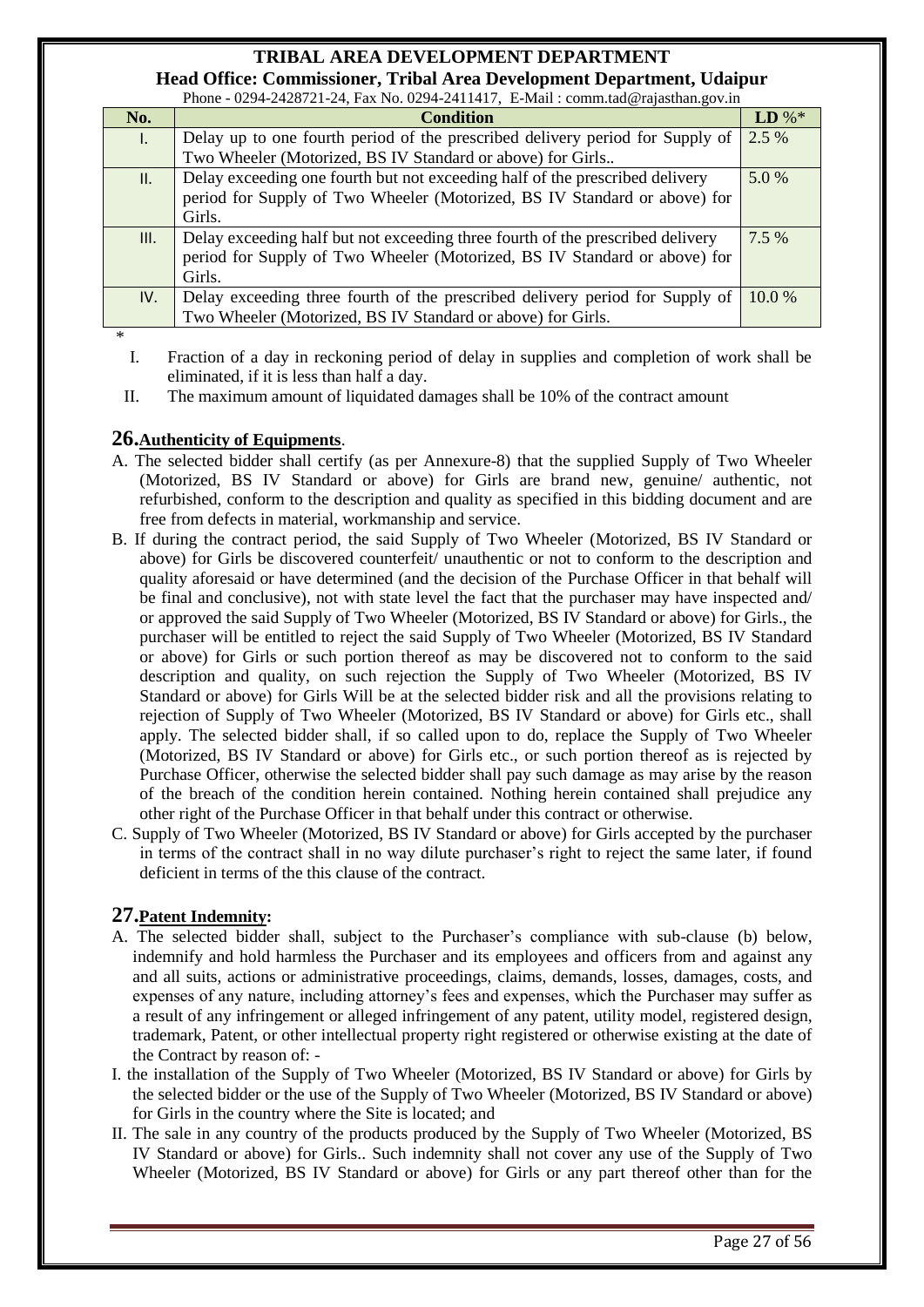## **Head Office: Commissioner, Tribal Area Development Department, Udaipur**

Phone - 0294-2428721-24, Fax No. 0294-2411417, E-Mail : comm.tad@rajasthan.gov.in purpose indicated by or to be reasonably inferred from the Contract, neither any infringement resulting from the use of the Supply of Two Wheeler (Motorized, BS IV Standard or above) for Girls or any part thereof, or any products produced thereby in association or combination with any other equipment, plant, or materials not supplied by the selected bidder(s), pursuant to the Contract.

- B. If any proceedings are brought or any claim is made against the Purchaser arising out of the matters referred to above, the Purchaser shall promptly give the, selected bidder a notice thereof, and the selected bidder may at its own expense and in the Purchaser's name conduct such proceedings or claim and any negotiations for the settlement of any such proceedings or claim.
- C. If the, selected bidder fails to notify the Purchaser within thirty (30) days after receipt of such notice that it intends to conduct any such proceedings or claim, and then the Purchaser shall be free to conduct the same on its own behalf.
- D. The Purchaser shall, at the selected bidder request, afford all available assistance to the, selected bidder in conducting such proceedings or claim, and shall be reimbursed by the , selected bidder for all reasonable expenses incurred in so doing.
- E. The Purchaser shall indemnify and hold harmless the selected bidder and its employees, officers, and Subcontractors (if any) from and against any and all suits, actions or administrative proceedings, claims, demands, losses, damages, costs, and expenses of any nature, including attorney's fees and expenses, which the, selected bidder may suffer as a result of any infringement or alleged infringement of any patent, utility model, registered design, trademark, Patent, or other intellectual property right registered or otherwise existing at the date of the Contract arising out of or in connection with any design, data, drawing, specification, or other documents or materials provided or designed by or on behalf of the Purchaser.

**28. Limitation of Liability:** Except in cases of gross negligence or willful misconduct:-

- A. neither party shall be liable to the other party for any indirect or consequential loss or damage, loss of use, loss of production, or loss of profits or interest costs, provided that this exclusion shall not apply to any obligation of the selected bidder to pay liquidated damages to the Purchaser; and
- B. The aggregate liability of the selected bidder to the Purchaser, whether under the Contract, in tort, or otherwise, shall not exceed the amount specified in the Contract, provided that this limitation shall not apply to the cost of repairing or replacing defective equipment, or to any obligation of the selected bidder to indemnify the Purchaser.

#### **29. Change in Laws & Regulations:**

Unless otherwise specified in the Contract, if after the date of the Invitation for Bids, any law, regulation, ordinance, order or bylaw having the force of law is enacted, promulgated, abrogated, or change in Rajasthan/ India, where the Site is located (which shall be deemed to include any change in interpretation or application by the competent authorities) that subsequently affects the Delivery Date and/ or the Contract Price shall not be change. Any additional or reduced cost shall not be separately paid or credited to the bidder but if rates are reduced, than benefit of reduced cost must credited to the purchaser account.

#### **30. Force Majeure:**

- A. The selected bidder shall not be liable for forfeiture of its PSD, LD, or termination for default if and to the extent that it's delay in performance or other failure to perform its obligations under the Contract is the result of an event of Force Majeure.
- B. For purposes of this Clause, "Force Majeure" means an event or situation beyond the control of the selected bidder that is not foreseeable, is unavoidable, and its origin is not due to negligence or lack of care on the part of the selected bidder(s). Such events may include, but not be limited to, acts of the Purchaser in its sovereign capacity, wars or revolutions, fires, floods, epidemics, quarantine restrictions, and freight embargoes.
- C. If a Force Majeure situation arises, the, selected bidder shall promptly notify the COMMISSIONER, TRIBAL AREA DEVELOPMENT DEPARTMENT, UDAIPUR in writing of such conditions and cause thereof within 15 days of occurrence of such event. Unless otherwise directed by COMMISSIONER, TRIBAL AREA DEVELOPMENT DEPARTMENT, UDAIPUR,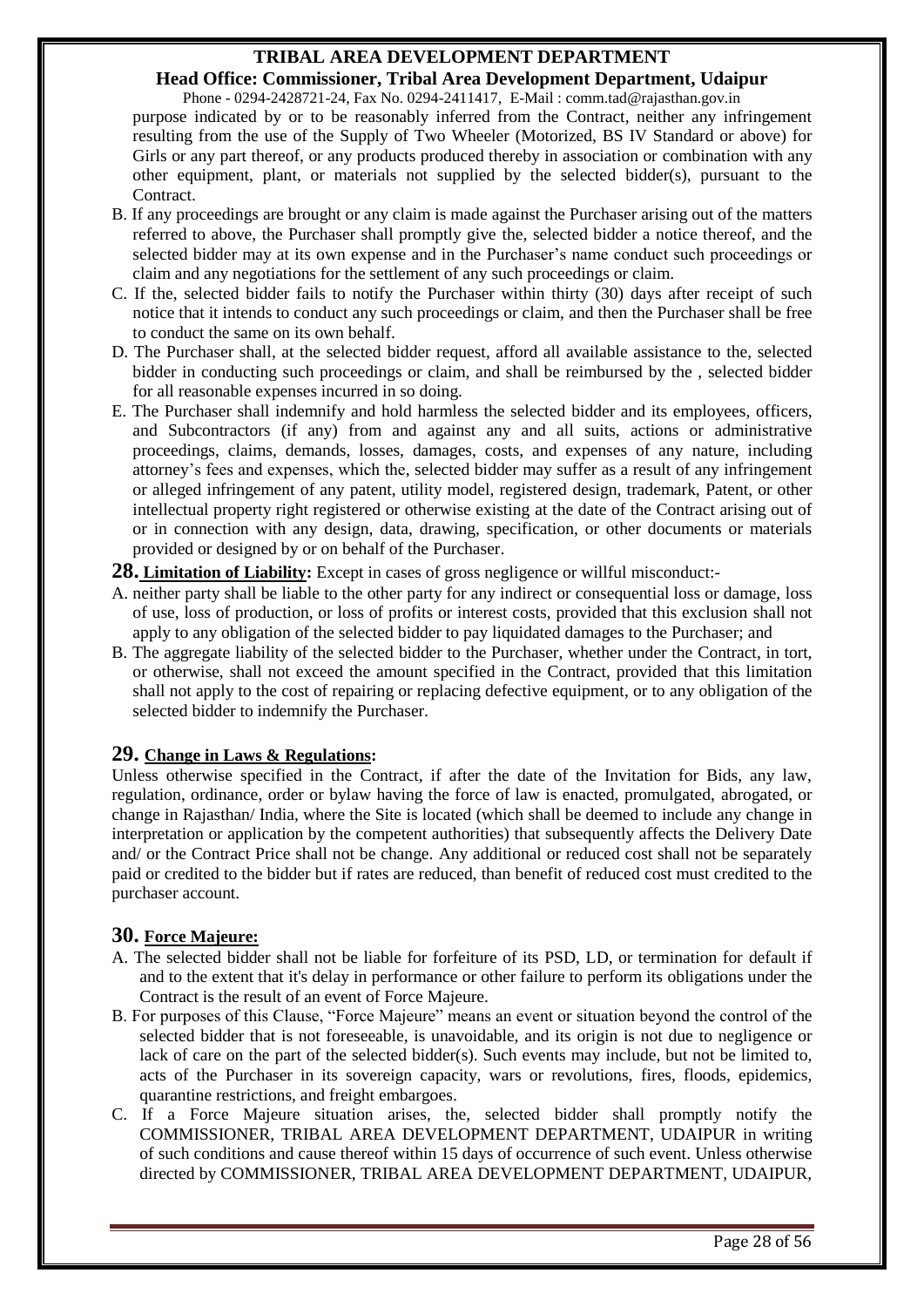**Head Office: Commissioner, Tribal Area Development Department, Udaipur**

Phone - 0294-2428721-24, Fax No. 0294-2411417, E-Mail : comm.tad@rajasthan.gov.in the selected bidder shall continue to perform its obligations under the contract as far as reasonably practical.

- D. If the performance in whole or part or any obligation under the contract is prevented or delayed by any reason of Force Majeure may terminate the contract without any financial repercussion on either side.
- E. In case a Force Majeure situation occurs with the COMMISSIONER, TRIBAL AREA DEVELOPMENT DEPARTMENT, UDAIPUR may take the case with the selected bidder on similar lines.

#### **31.Change Orders and Contract Amendments:**

- A. The Purchaser may at any time order the selected bidder through Notice in accordance with clause "Notices" above, to make changes within the general scope of the Contract in any one or more of the following: -
	- I. Drawings, designs, or specifications, where Supply of Two Wheeler (Motorized, BS IV Standard or above) for Girls to be furnished under the Contract are to be specifically manufactured for the Purchaser;
	- II. The method of shipment or transportation;
	- III. The place of delivery; and
	- IV. The related services to be provided by the selected bidder(s).
- B. If any such change causes an increase or decrease in the cost of, or the time required for, the supplier's/ selected bidder performance of any provisions under the Contract no additional cost shall be allow under the contract.

#### **32. Termination:**

#### **A. Termination for Default:**

- I. The tender sanctioning authority of COMMISSIONER, TRIBAL AREA DEVELOPMENT DEPARTMENT, UDAIPUR may, without prejudice to any other remedy for breach of contract, by a written notice of default, of at-least 30 days, sent to the selected bidder(s), terminate the contract in whole or in part: -
	- $\cdot \cdot$  If the, selected bidder fails to deliver any or all quantities of the service within the time period specified in the contract, or any extension thereof granted by COMMISSIONER, TRIBAL AREA DEVELOPMENT DEPARTMENT, UDAIPUR; or
	- $\div$  If the , selected bidder fails to perform any other obligation under the contract within the specified period of delivery of service or any extension granted thereof; or If the , selected bidder(s), in the judgment of the Purchaser, is found to be engaged in corrupt, fraudulent, collusive, or coercive practices in competing for or in executing the contract.
	- If the, selected bidder commits breach of any condition of the contract.
- II. If COMMISSIONER, TRIBAL AREA DEVELOPMENT DEPARTMENT, UDAIPUR terminates the contract in whole or in part, amount of PSD may be forfeited.
- III. Before cancelling a contract and taking further action, advice of senior most finance person available in the office and of legal adviser or legal assistant posted in the office, if there is one, may be obtained.
- **B. Termination for Insolvency:** COMMISSIONER, TRIBAL AREA DEVELOPMENT DEPARTMENT, UDAIPUR may at any time terminate the Contract by giving a written notice of at-least 30 days to the, selected bidder(s), if the, selected bidder become bankrupt or otherwise insolvent. In such event, termination will be without compensation to the , selected bidder(s), provided that such termination will not prejudice or affect any right of action or remedy that has accrued or will accrue thereafter to COMMISSIONER, TRIBAL AREA DEVELOPMENT DEPARTMENT, UDAIPUR.
- **C. Termination for Convenience:** COMMISSIONER, TRIBAL AREA DEVELOPMENT DEPARTMENT, UDAIPUR, by a written notice of at **least 30 days** sent to the, selected bidder(s), may terminate the Contract, in whole or in part, at any time for its convenience. The Notice of termination shall specify that termination is for the Purchaser's convenience, the extent to which performance of the, selected bidder under the Contract is terminated, and the date upon which such termination becomes effective. The department will not be liable for any compensation towards any damage caused to bidder on this account.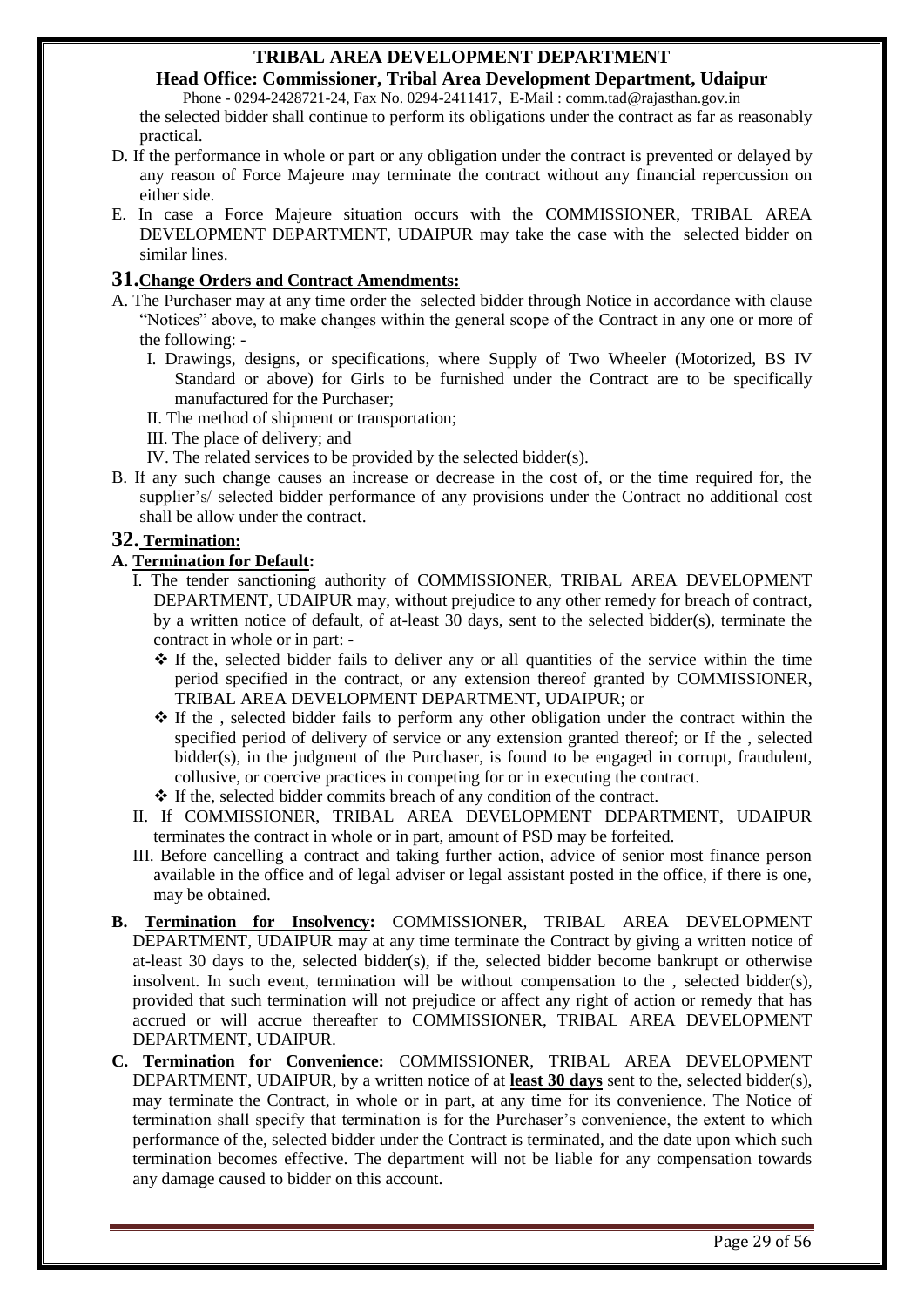**Head Office: Commissioner, Tribal Area Development Department, Udaipur** Phone - 0294-2428721-24, Fax No. 0294-2411417, E-Mail : comm.tad@rajasthan.gov.in

#### **33. Settlement of Disputes**

- A. General: If any dispute arises between the, selected bidder and COMMISSIONER, TRIBAL AREA DEVELOPMENT DEPARTMENT, UDAIPUR during the execution of a contract that shall be amicably settled by mutual discussions. However, if the dispute is not settled by mutual discussions, a written representation will be obtained from the, selected bidder on the points of dispute. The representation so received shall be examined by the concerned Procurement Committee which sanctioned the tender. The Procurement Committee may take legal advice of a counsel and then examine the representation. The, selected bidder will also be given an Opportunity of being heard. The Committee will take a decision on the representation and convey it in writing to the, selected bidder.
- B. State level Committee for Settlement of Disputes: If a question, difference or objection arises in connection with or out of the contract/ agreement or the meaning of operation of any part, thereof or the rights, duties or liabilities of either party have not been settled by mutual discussions or the decision of tender sanctioning Procurement Committee.
- C. Procedure for reference to the State level govt. Committee: The, selected bidder shall present his representation to the COMMISSIONER, TRIBAL AREA DEVELOPMENT DEPARTMENT, UDAIPUR. It decision which shall be final and binding both on the bidder and Commissioner, Tribal Area Development Department, Udaipur. If the decision not acceptable to the bidder the matter shall be refer to the government for further decision.
- D. Legal Jurisdiction: All legal proceedings arising out of any dispute between both the parties regarding a contract shall be settled by a competent court having jurisdiction over the place, only at Udaipur. Where agreement has been executed and by no other court, after decision of the state level committee for settlement of disputes.

#### **34. Payment Terms and Schedule:**

A. Payment schedule – The payment shall be made by the Commissioner, Tribal Area Development Department, Udaipur after the satisfactory Supply of Two Wheeler (Motorized, BS IV Standard or above) for Girls, as per terms and conditions of RFP in the following manner-

| S. No. | <b>Mile stone</b>                                                                                                                                                                                                                                                                                                                                                                                                                                                                                                                                                                                          | <b>Payment</b> Percentage<br>for |
|--------|------------------------------------------------------------------------------------------------------------------------------------------------------------------------------------------------------------------------------------------------------------------------------------------------------------------------------------------------------------------------------------------------------------------------------------------------------------------------------------------------------------------------------------------------------------------------------------------------------------|----------------------------------|
|        |                                                                                                                                                                                                                                                                                                                                                                                                                                                                                                                                                                                                            | agreed value of supply           |
| 1.     | A. Supply of Two Wheeler (Motorized, BS IV<br>Standard or above) for Girls at designated<br>locations along with all accessories prescribed.<br>B. Completion of required services for Registration<br>of the vehicle i.e. insurance, payment of all<br>applicable fees, taxes etc.<br>C. Registration of the vehicle in the name of<br>Commissioner, Tribal Area<br>Development<br>Department, Udaipur.<br>D. Stock entry of vehicles at the level of District<br>level offices.<br>E. furnishing the document for the proof A, B and C<br>above duly certified by the concerned<br>departmental officer. | 50\%                             |
| $2 -$  | A. Transfer of the vehicle in the name of beneficiary,<br>the details as provided by the department and<br>actual delivery to the beneficiary after pre<br>delivery check (PDC) and requisite fuelling.<br>B. Certificate of satisfactory accomplishment of the<br>work by the officer nominated by Commissioner,<br>Tribal Area Development Department, Udaipur.                                                                                                                                                                                                                                          | 50%                              |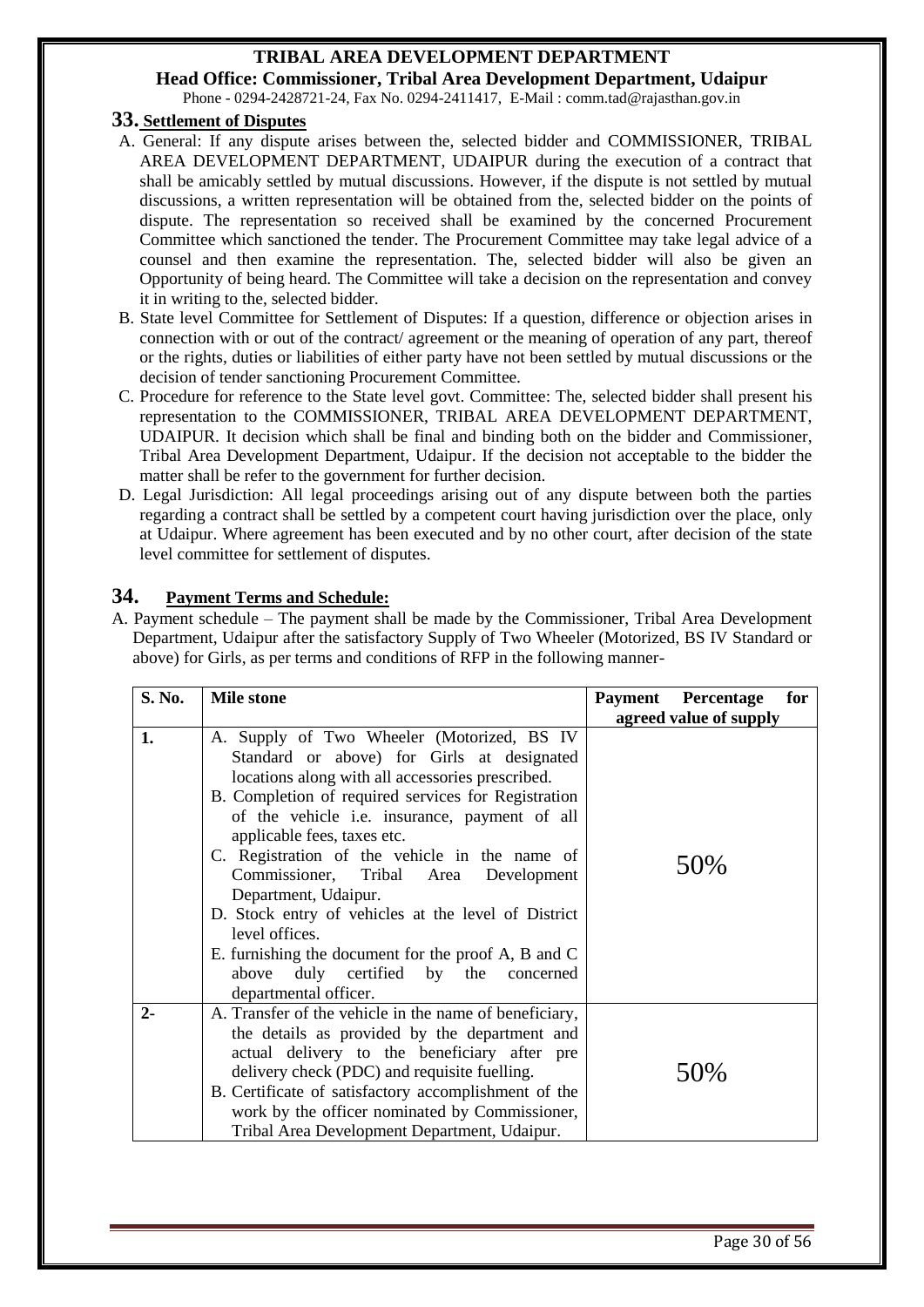**Head Office: Commissioner, Tribal Area Development Department, Udaipur** Phone - 0294-2428721-24, Fax No. 0294-2411417, E-Mail : comm.tad@rajasthan.gov.in

- B. The selected bidder request for payment shall be made to the purchaser in writing, accompanied by invoices, delivery challan etc describing, as appropriate, the Supply of Two Wheeler (Motorized, BS IV Standard or above) for Girls delivered and related services performed, and by the required documents submitted pursuant to general conditions of the contract and upon fulfillment of all the obligations stipulated in the Contract.
- C. Due Payments shall be made promptly by the purchaser (Through Treasury) after submission of an invoice or request for payment by the, selected bidder(s), and the purchaser has accepted it.
- D. The currency or currencies in which payments shall be made to the selected bidder(s) under this contract shall be Indian Rupees (INR) only.
- E. All remittance charges will be borne by the, selected bidder(s).
- F. In case of dispute, the payment corresponding to such dispute shall be withheld and will be paid only after settlement of the dispute.
- G. Advance and running Payments will not be allowed.
- H. Any penalties/ liquidated damages, as applicable, for delay and non-performance, as mentioned in this bidding document, will be deducted from the payments for the respective milestones.
- I. Taxes (Income tax & G.S.T.), as applicable, will be deducted at source, from due payments, as per the prevalent rules and regulations.
- J. E-Way Bill Generated by supplier as per Government Norms.
- K. It will be the liability of bidder to repose and secure the vehicle intermediately registered in the name of Commissioner, Tribal Area Development Department, Udaipur until they are finally delivered to the target beneficiaries and completion of associated activities under direction of departmental officers, as nominated by Commissioner, Tribal Area Development Department, Udaipur.

#### **35- PRICE FALL CLAUSE:-**

The prices under a RFP will be subject to price fall clause. The price charged for the Specified items supply under the contract by the successful Bidder will in no event exceed the lowest price at which the successful Bidder sells the Specified items of identical description to any other person in the state during the period of contract.

If at any time, during the said period the contractor reduces the sale price of such Specified items or sells such Specified items to any other person at a price lower than the price chargeable under the contract he will forthwith notify such reduction of sales to the Commissioner, Tribal Area Development Department, Udaipur and the price payable under the contract for the Specified items supplied after the date of coming into force of such reduction of sale will stand correspondingly reduced. The successful Bidder will furnish certificate in the manner required by the Commissioner, Tribal Area Development Department, Udaipur to the effect that the provision of this clause has been duly complied with respect to supplies made or billed for up to the date of certification.

If at any time during the period of contract, the price of bided items is reduced or brought down by any law or Act of the Central or State Government or by the Bidder himself, the Bidder will be bound to inform ordering authority immediately about it. Ordering authority empowered to unilaterally effect such reduction as is necessary in rates in case the Bidder fails to notify or fails to agree for such reduction of rates.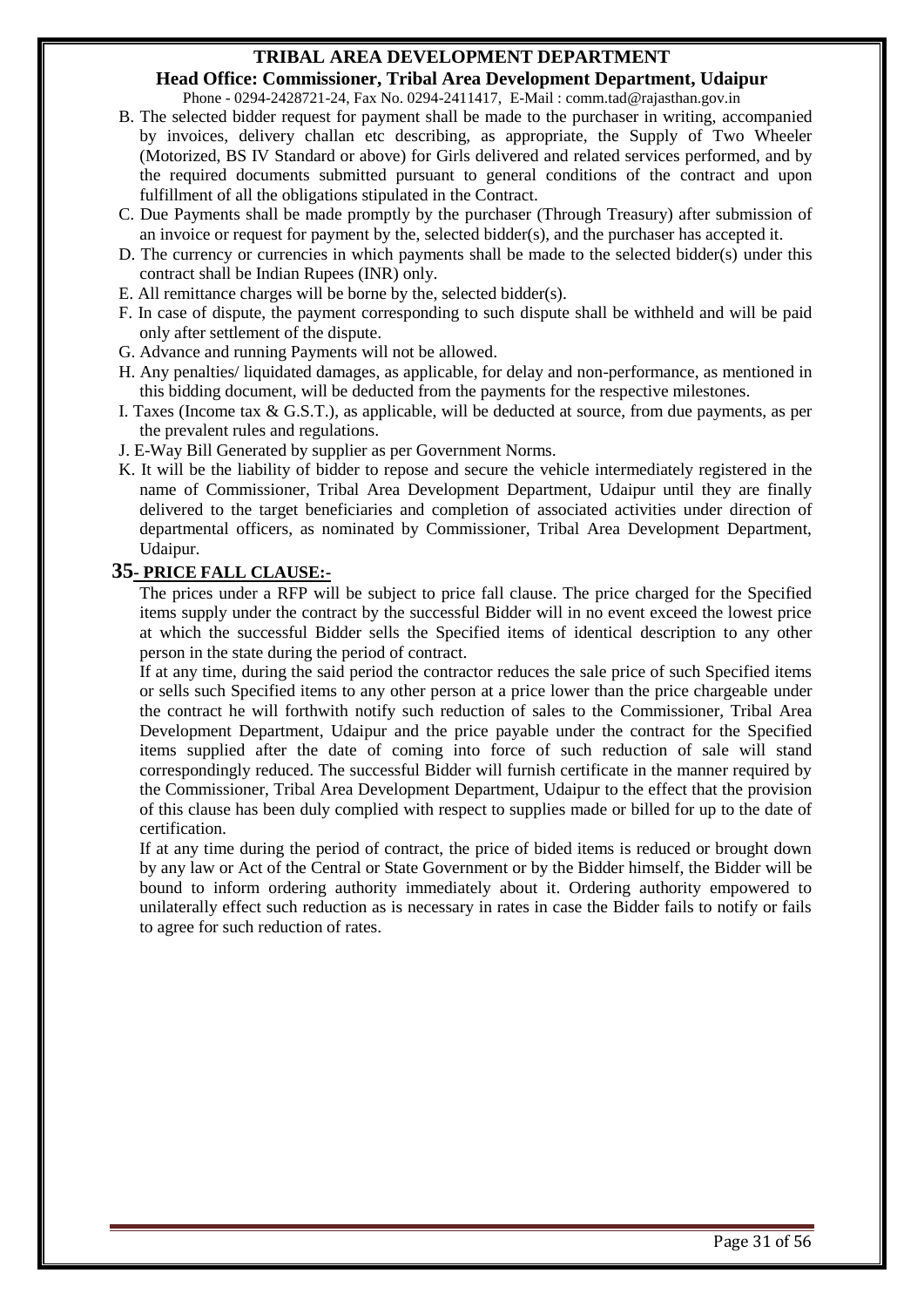## **TRIBAL AREA DEVELOPMENT DEPARTMENT Head Office: Commissioner, Tribal Area Development Department, Udaipur** Phone - 0294-2428721-24, Fax No. 0294-2411417, E-Mail : comm.tad@rajasthan.gov.in

#### **Section -7 : PROCEDURE OF APPEAL**

#### 1) **Filing an appeal-**

1st appeal to Principal Secretary TAD of Rajasthan government Jaipur.

2nd appeal to Principal Secretary (Finance) of Rajasthan government Jaipur.

If any Bidder or prospective bidder is aggrieved that any decision, action or omission of the Procuring Entity is in contravention to the provisions of the Act or the Rules or the Guidelines issued there under, he may file an appeal to First Appellate Authority, as specified in Clause 37 within a period of ten days from the date of such decision or action, omission, as the case may be, clearly giving the specific ground or grounds on which he feels aggrieved:

Provided that after the declaration of a Bidder as successful the appeal may be filed only by a Bidder who has participated in procurement proceedings:

Provided further that in case a Procuring Entity evaluates the Technical Bids before the opening of the Financial Bids, an appeal related to the matter of Financial Bids may be filed only by a Bidder whose Technical Bid is found to be acceptable.

- 2) The officer to whom an appeal is filed under Para (1) shall deal with the appeal as expeditiously as possible and shall endeavour to dispose it of within thirty days from the date of the appeal.
- 3) If the officer designated under Para (1) fails to dispose of the appeal filed within the period specified in Para (2), or if the Bidder or prospective bidder or the Procuring Entity is aggrieved by the order passed by the First Appellate Authority, the Bidder or prospective bidder or the Procuring Entity, as the case may be, may file a second appeal to Second Appellate Authority specified in act within fifteen days from the expiry of the period specified in para (2) or of the date of receipt of the order passed by the First Appellate Authority, as the case may be.
- 4) **Appeal not to lie in certain cases-** No appeal shall lie against any decision of the Procuring Entity relating to the following matters, namely:-
	- A. determination of need of procurement;
	- B. provisions limiting participation of Bidders in the Bid process;
	- C. the decision of whether or not to enter into negotiations;
	- D. cancellation of a procurement process;
	- E. Applicability of the provisions of confidentiality.

#### 5) **Form of Appeal-**

- A. An appeal under Para (1) or (3) above shall be in the annexed Form along with as many copies as there are respondents in the appeal.
- B. Every appeal shall be accompanied by an order appealed against, if any, affidavit verifying the facts stated in the appeal and proof of payment of fee.
- C. Every appeal may be presented to First Appellate Authority or Second Appellate Authority, as the case may be, in person or through registered post or authorised representative.

#### 6) **Fee for filing appeal-**

- A. Fee for first appeal shall be rupees two thousand five hundred and for second appeal shall be rupees ten thousand, which shall be non-refundable.
- B. The fee shall be paid in the form of bank demand draft or banker's cheque of a Scheduled Bank in India payable in the name of Appellate Authority concerned.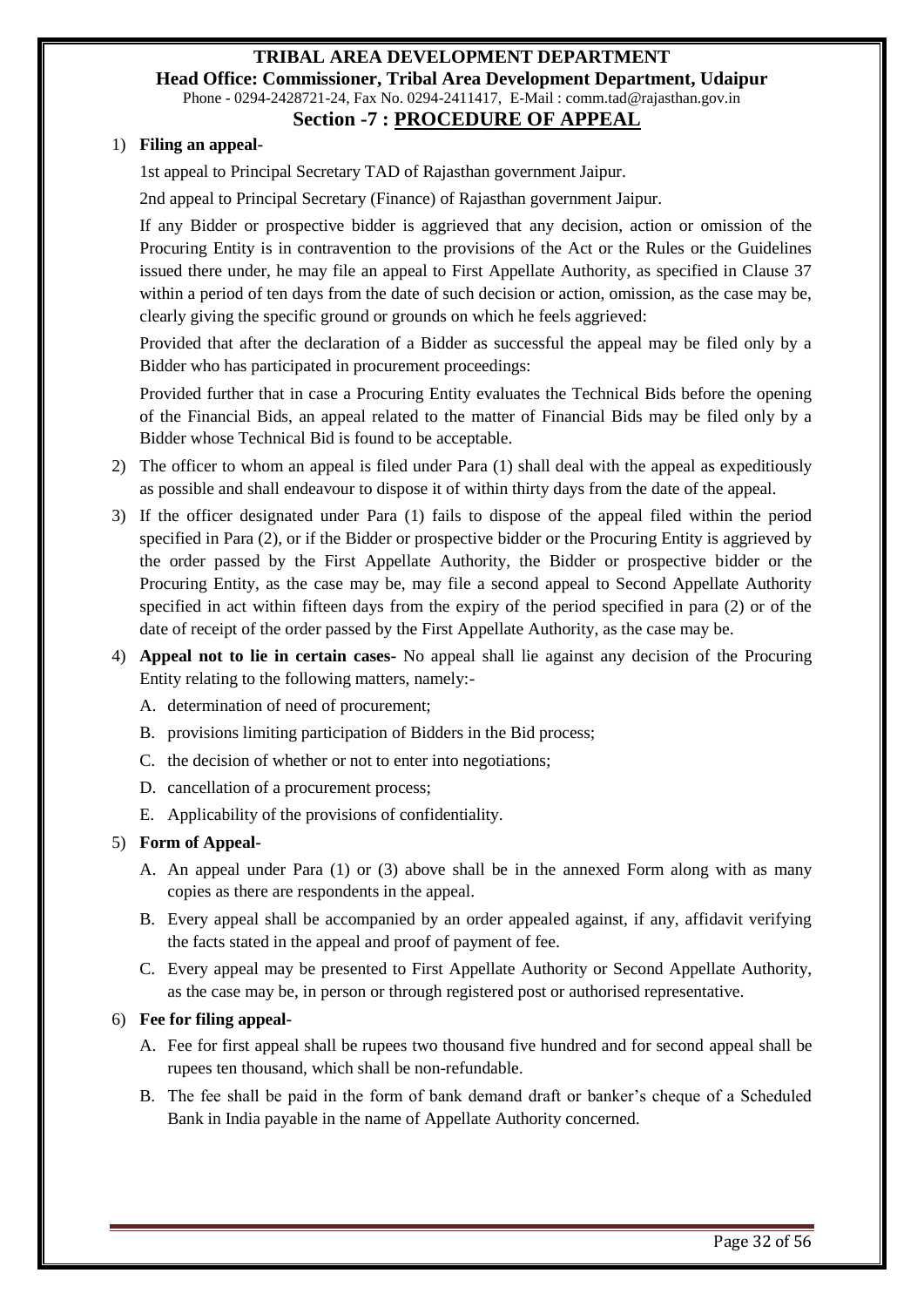**Head Office: Commissioner, Tribal Area Development Department, Udaipur** Phone - 0294-2428721-24, Fax No. 0294-2411417, E-Mail : comm.tad@rajasthan.gov.in

#### 7) **Procedure for disposal of appeal-**

- A. The First Appellate Authority or Second Appellate Authority, as the case may be, upon filing of appeal, shall issue notice accompanied by copy of appeal, affidavit and documents, if any, to the respondents and fix date of hearing.
- B. On the date fixed for hearing, the First Appellate Authority or Second Appellate Authority, as the case may be, shall,-
	- (i) hear all the parties to appeal present before him; and
	- (ii) Peruse or inspect documents, relevant records or copies thereof relating to the matter.
- C. After hearing the parties, perusal or inspection of documents and relevant records or copies thereof relating to the matter, the Appellate Authority concerned shall pass an order in writing and provide the copy of order to the parties to appeal free of cost.
- D. The order passed under sub-clause (c) above shall also be placed on the State Public Procurement Portal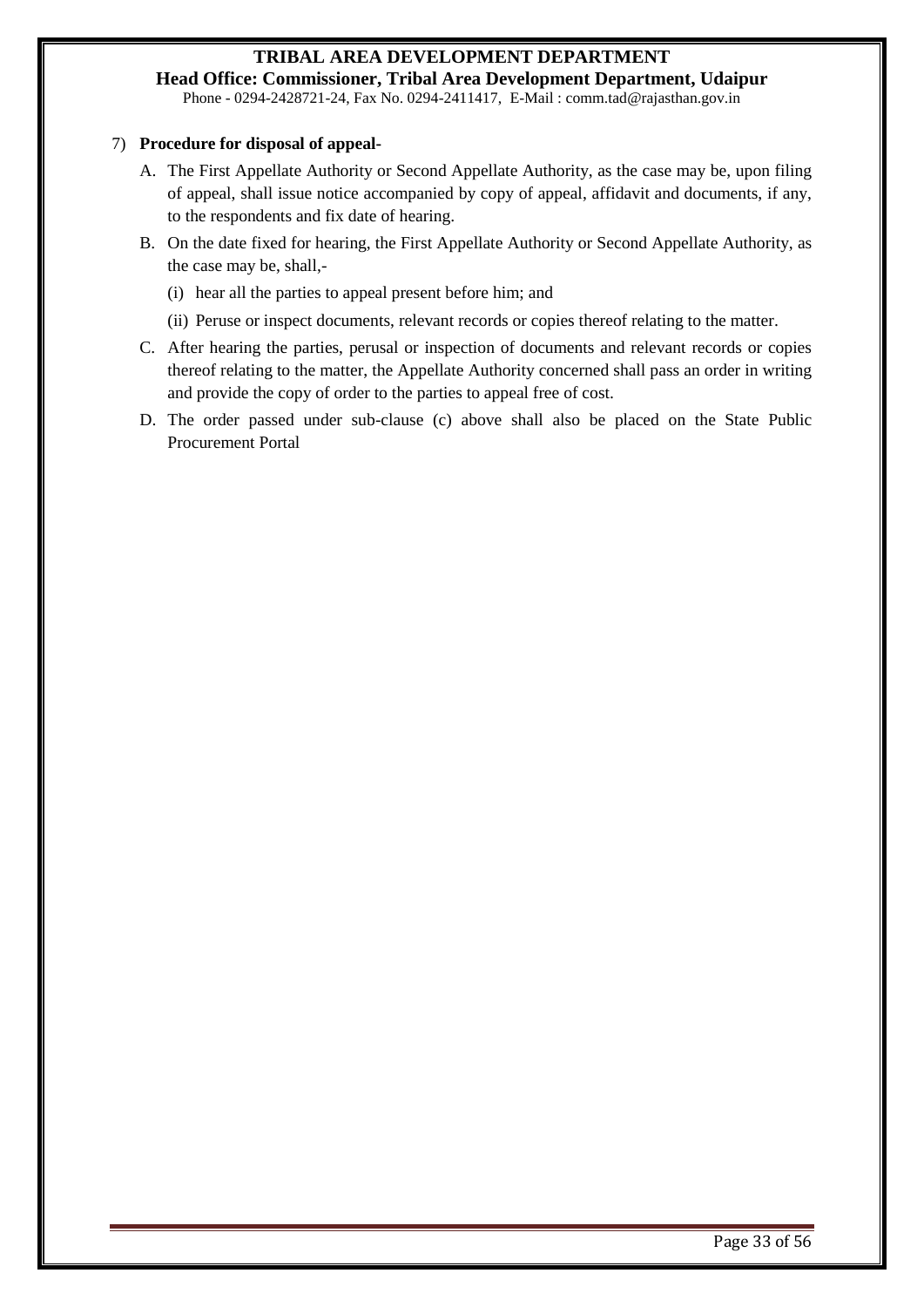**Head Office: Commissioner, Tribal Area Development Department, Udaipur**

Phone - 0294-2428721-24, Fax No. 0294-2411417, E-Mail : comm.tad@rajasthan.gov.in

# **FORM No. 1**

#### **[See rule 83] Memorandum of Appeal under the Rajasthan Transparency in Public Procurement Act, 2012**

Appeal No ………of ……………

Before the ………………………… (First / Second Appellate Authority)

- 1. Particulars of appellant:
	- (i) Name of the appellant:
	- (ii) Official address, if any:
	- (iii)Residential address:
- 2. Name and address of the respondent(s):
	- (i)
	- (ii)
	- $(iii)$

3. Number and date of the order appealed against and name and designation of the officer / authority who passed the order (enclose copy), or a statement of a decision, action or omission of the Procuring Entity in contravention to the provisions of the Act by which the appellant is aggrieved: …………………………………………………………………………

- 4. If the Appellant proposes to be represented by a representative, the name and postal address of the representative: …………………………………………………………………
- 5. Number of affidavits and documents enclosed with the appeal: ……………………………
- 6. Grounds of appeal:  $\ldots$   $\ldots$   $\ldots$   $\ldots$   $\ldots$   $\ldots$   $\ldots$   $\ldots$   $\ldots$   $\ldots$   $\ldots$   $\ldots$   $\ldots$   $\ldots$   $\ldots$   $\ldots$   $\ldots$   $\ldots$   $\ldots$   $\ldots$   $\ldots$   $\ldots$   $\ldots$   $\ldots$   $\ldots$   $\ldots$   $\ldots$   $\ldots$   $\ldots$   $\ldots$   $\ldots$   $\ldots$   $\ldots$

……………………………................…………………………………………………………

…………………………………………………………………... (Supported by an affidavit) Prayer: ....…………………………………………………………………………………………

……………................…………………………………………………………………………

<span id="page-33-0"></span>

|      | . |  |  |  |  |  |  |  |  |  |  |  |  |
|------|---|--|--|--|--|--|--|--|--|--|--|--|--|
|      |   |  |  |  |  |  |  |  |  |  |  |  |  |
| Date |   |  |  |  |  |  |  |  |  |  |  |  |  |

Appellant's Signature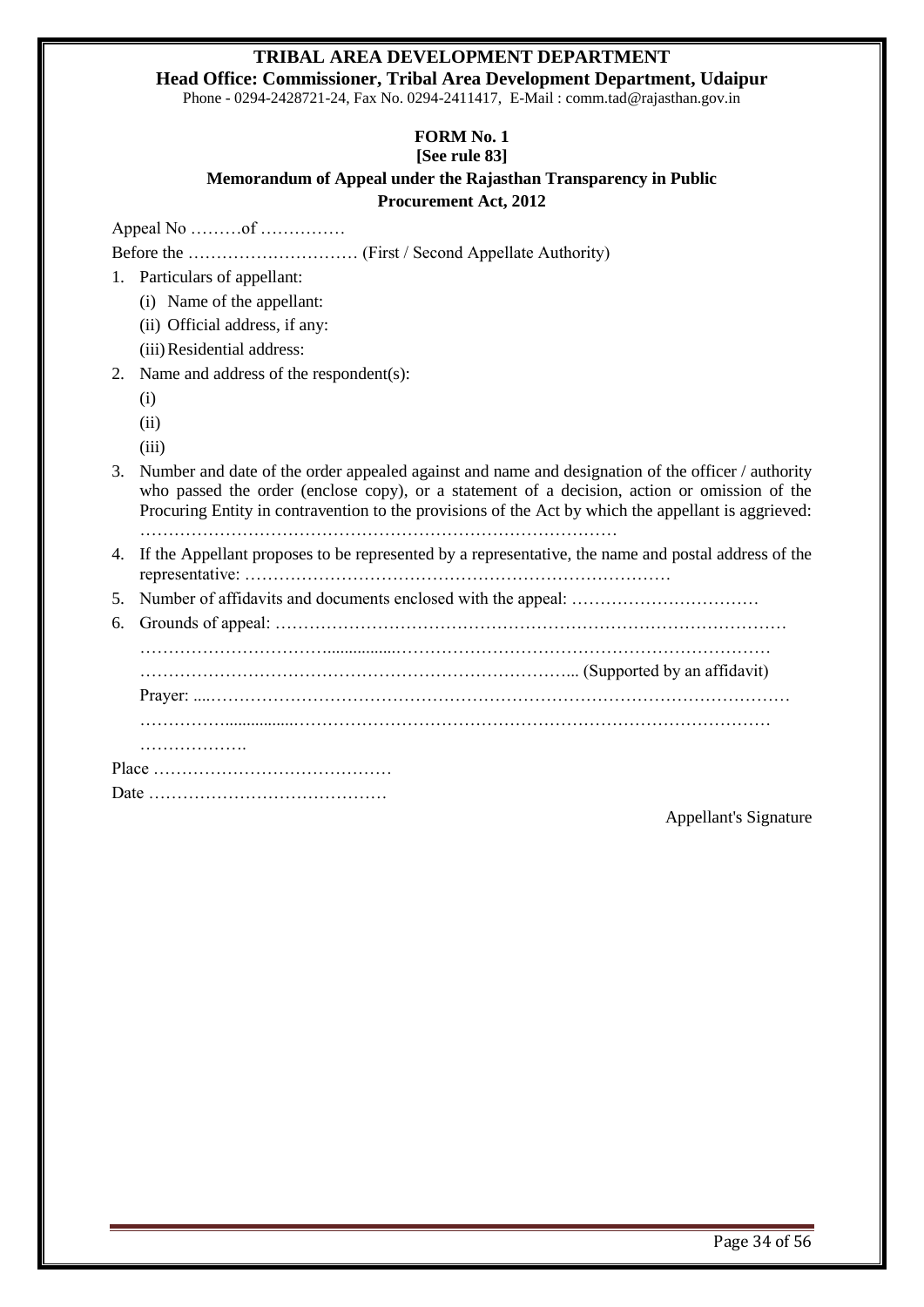#### **TRIBAL AREA DEVELOPMENT DEPARTMENT Head Office: Commissioner, Tribal Area Development Department, Udaipur** Phone - 0294-2428721-24, Fax No. 0294-2411417, E-Mail : comm.tad@rajasthan.gov.in

ANNEXURE-1 BILL OF MATERIAL (BOM)

| S.No. | Detail Of Items.                                                                                                                                                                                                                                                                                                                                                                                                                                                                                                                                                             | Qty.                     | <b>MAF</b><br>required<br>(Y/N) | Period<br>of<br>compreh<br>ensive<br>Manufa<br>cturer<br>warrant<br>$y \in \text{in}$<br>months) | Period<br>of<br>end<br>of<br>sale<br>(in<br>months) | Period<br>of end<br>of<br>service<br>from<br>the date<br>of<br>delivery<br>(in<br>months) | Period<br>of back<br>to back<br>support<br>updates<br>in<br>months<br>(in<br>India) |
|-------|------------------------------------------------------------------------------------------------------------------------------------------------------------------------------------------------------------------------------------------------------------------------------------------------------------------------------------------------------------------------------------------------------------------------------------------------------------------------------------------------------------------------------------------------------------------------------|--------------------------|---------------------------------|--------------------------------------------------------------------------------------------------|-----------------------------------------------------|-------------------------------------------------------------------------------------------|-------------------------------------------------------------------------------------|
| 1.    | Supply and Delivery of Two<br>Wheeler (Motorized, BS<br>IV Standard or above) for<br>with<br>all<br>Girls<br>other<br>standard<br>accessories,<br>inclusive<br>of<br>insurance<br>$(1)$ year comprehensive +<br>5 years third party) and<br>deposit of all requisite<br>government fees and taxes<br>so as to deliver the vehicles<br>in registered condition to<br>Commissioner<br>its<br>or<br>authorized<br>subordinate<br>offices<br>subsequent<br>and<br>of<br>registration<br>transfer<br>certificate in the name of<br>beneficiaries at the time of<br>final delivery | 5000<br>(Approx)<br>Nos. | Y                               | 24                                                                                               | 12                                                  | 24                                                                                        | 24                                                                                  |

 The Successful bidder has to Supply of Two Wheeler (Motorized, BS IV Standard or above) for Girls., As Per Annexure-2 of RFP and scope of work at all the place across the State of Rajasthan at the location specified by COMMISSIONER, TRIBAL AREA DEVELOPMENT DEPARTMENT, UDAIPUR. Details of exact location for delivery at the District Headquarter and other places shall be provided by COMMISSIONER, TRIBAL AREA DEVELOPMENT DEPARTMENT, UDAIPUR. to the successful bidder.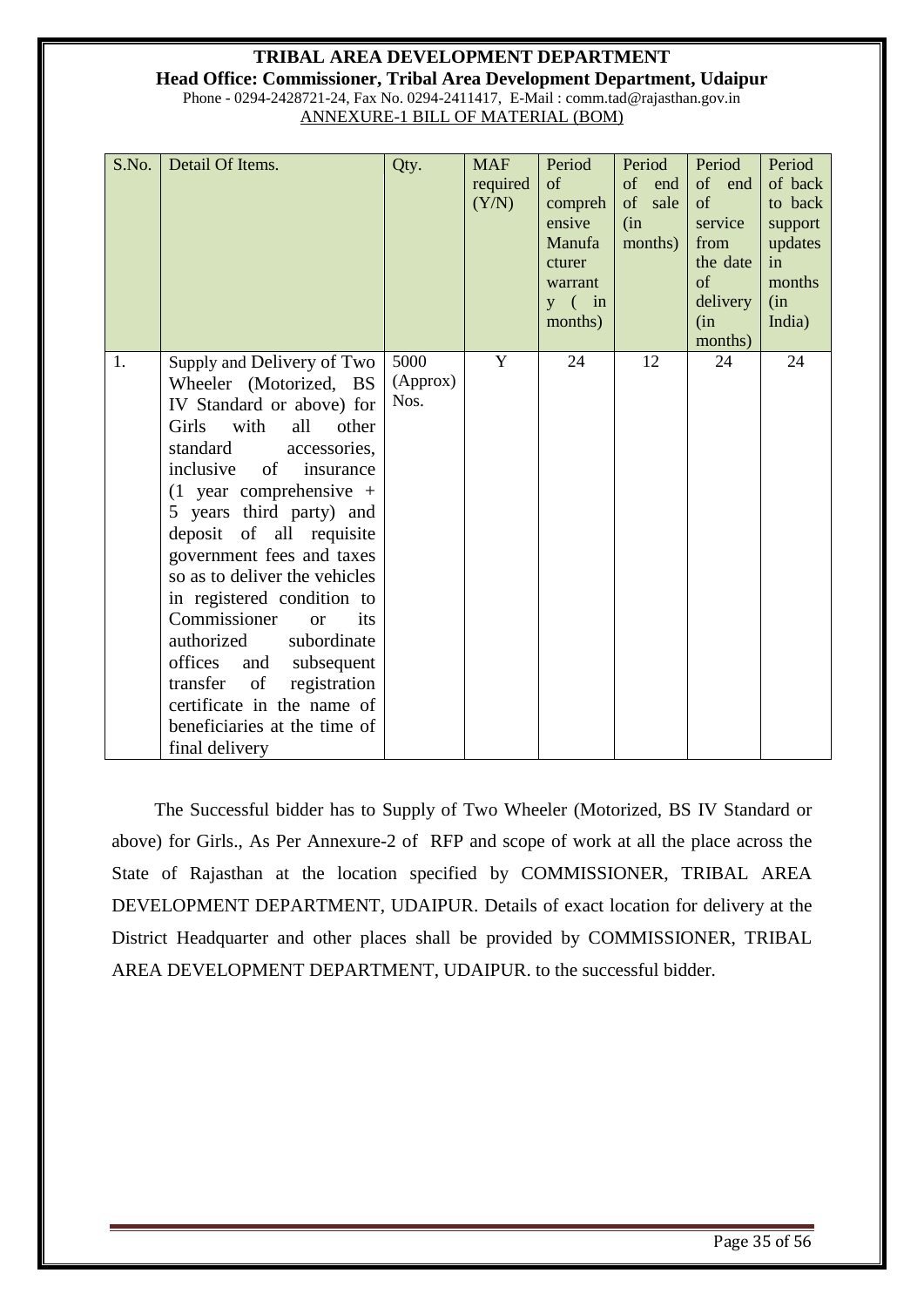#### **TRIBAL AREA DEVELOPMENT DEPARTMENT Head Office: Commissioner, Tribal Area Development Department, Udaipur** Phone - 0294-2428721-24, Fax No. 0294-2411417, E-Mail : comm.tad@rajasthan.gov.in **ANNEXURE-2: TECHNICAL SPECIFICATIONS**

<span id="page-35-0"></span>*Note: All the specifications below are minimum specifications and higher specifications shall be used wherever necessary/ required. Deviation on higher side shall only be considered and no extra weight age shall be awarded for such deviations.*

| <b>Item</b>             | <b>Description of Requirement</b>                                                                             |                   | Page No.<br>where the |
|-------------------------|---------------------------------------------------------------------------------------------------------------|-------------------|-----------------------|
|                         |                                                                                                               | <b>Deviations</b> | specs are<br>attached |
| 01                      | 02                                                                                                            | 03                | 04                    |
| <b>Type Of Vehicle</b>  | Two Wheeler (Motorized, BS IV or above)                                                                       |                   |                       |
| <b>Type Of Fuel</b>     | Petrol                                                                                                        |                   |                       |
| <b>Engine Type</b>      | Single Cylinder 4 Stroke- air cooled.                                                                         |                   |                       |
| <b>Engine Capacity</b>  | 80 cc and above                                                                                               |                   |                       |
| <b>Minimum</b>          | 3.5 kW @ 6500 RPM Or Higher.                                                                                  |                   |                       |
| Output                  |                                                                                                               |                   |                       |
| <b>Minimum</b>          | 5.4 Nm @ 4000 RPM Or Higher.                                                                                  |                   |                       |
| <b>Torque</b>           |                                                                                                               |                   |                       |
| <b>Clutch</b>           | Pivoted, Centrifugally Operated                                                                               |                   |                       |
| <b>Transmission</b>     | Automatic CVT with Torque Sensor                                                                              |                   |                       |
| system                  |                                                                                                               |                   |                       |
| <b>Steering</b>         | Handle Bar                                                                                                    |                   |                       |
| Frame                   | Tubular Double Cradle Step Through                                                                            |                   |                       |
| <b>Suspension</b>       | Telescopic (Front) ; Hydraulic with Coaxial spring<br>(Rear)                                                  |                   |                       |
| <b>Shock Absorber</b>   | Hydraulic Dampers.                                                                                            |                   |                       |
| <b>Brakes</b>           | Hand Operated Individually controlled Externally                                                              |                   |                       |
|                         | Expanding drum Brakes.                                                                                        |                   |                       |
| <b>Wheels</b>           | Wheel rim size; front-1.85x10, Rear-1.85x10 or higher                                                         |                   |                       |
| <b>Tyre</b>             | Tubeless tyre of size 3.00-10 or Higher.                                                                      |                   |                       |
| <b>Vehicle Starting</b> | Kick & Self Start.                                                                                            |                   |                       |
| <b>Electrical</b>       | 12 Volt and 5 AH or higher                                                                                    |                   |                       |
| <b>Fuel Tank</b>        | 4.0 liter Capacity or Higher.                                                                                 |                   |                       |
| <b>Seat</b>             | Single                                                                                                        |                   |                       |
| <b>Vehicle Mileage</b>  | Minimum 50 KMPL (Certified by testing agency)                                                                 |                   |                       |
| <b>Colors</b>           | Multiple Colors.                                                                                              |                   |                       |
| <b>Additional</b>       | The Supply of Two Wheeler For Girls (Motorized);                                                              |                   |                       |
| <b>Features</b>         | shall be Supplied with warranty Time of Twenty Four                                                           |                   |                       |
|                         | Months or Distance 24000 Kms, whichever is earlier,<br>against any Manufacturing defect. Each Supply of Two   |                   |                       |
|                         | Wheeler For Girls (Motorized) shall conform to the                                                            |                   |                       |
|                         | safety and performance requirements as per BIS/other                                                          |                   |                       |
|                         | applicable standards (With up-to date amendments)                                                             |                   |                       |
|                         | and shall be inspected by the inspection agency                                                               |                   |                       |
|                         | (Recognized lab/Test centre Authorize by the state                                                            |                   |                       |
|                         | government/ Central Government or any institution                                                             |                   |                       |
|                         | authorized<br>by<br>the government) Covering<br>the<br>performance test as per BIS/other applicable standards |                   |                       |
|                         | (With up-to date amendments). Wherever an item is                                                             |                   |                       |
|                         | not specified, it should be of standard quality as per                                                        |                   |                       |
|                         | industry norms to the satisfaction of the buyer                                                               |                   |                       |
| Accessories &           | Standard Accessories & Free Services to be provided                                                           |                   |                       |
| <b>Free Services</b>    | as per industry norms and one ISI mark helmet with                                                            |                   |                       |
|                         | each unit.                                                                                                    |                   |                       |

*A. Supply of Two Wheeler (Motorized, BS IV Standard or above For Girls) Specifications:*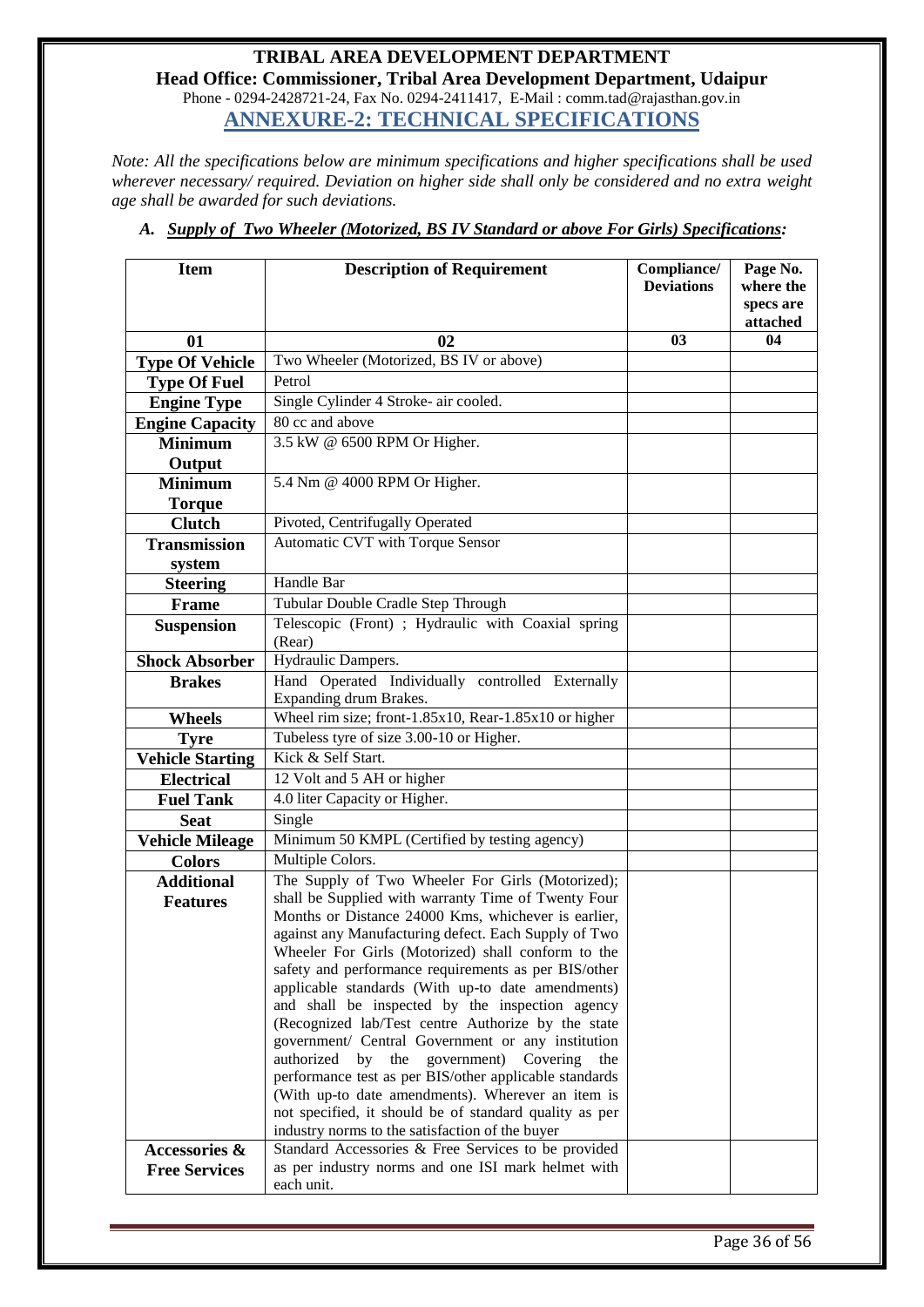**Head Office: Commissioner, Tribal Area Development Department, Udaipur** Phone - 0294-2428721-24, Fax No. 0294-2411417, E-Mail : comm.tad@rajasthan.gov.in

### **ANNEXURE-3: PRE-BID QUERIES FORMAT {to be filled by the bidder**

\_\_\_\_\_\_\_\_\_\_\_\_\_\_\_\_\_\_\_\_\_\_\_\_\_\_\_\_\_\_\_\_\_\_\_\_\_\_\_\_\_\_\_\_\_\_\_\_\_\_\_\_\_\_\_\_\_\_\_\_\_\_\_\_\_\_\_\_\_\_\_\_\_\_\_\_\_\_

<span id="page-36-0"></span>**Reference No RFP:** No.F.6( )Acct./CTAD/Scooty/2019-20/ **Date:-** 

#### Name of the Bidder :

#### **Name of Person(s) Representing the Bidder:**

| <b>Name of Person</b> | <b>Designation</b> | $Email-ID(s)$ | Tel. Nos. & Fax Nos. |
|-----------------------|--------------------|---------------|----------------------|
|                       |                    |               |                      |
|                       |                    |               |                      |

#### **Bidder Contacts:**

| <b>Contact Person(s)</b> | <b>Address</b><br><b>Correspondence</b> | for $\mathbf{Email-ID}(s)$ | Tel. Nos. & Fax |
|--------------------------|-----------------------------------------|----------------------------|-----------------|
|                          |                                         |                            |                 |
|                          |                                         |                            |                 |

#### **Query / Clarification Sought:**

| <b>S. No.</b> | <b>RFP Page No.</b> | <b>RFP Rule No.</b> | <b>Rule Details</b> | Query/<br><b>Clarification</b> | Suggestion/ |
|---------------|---------------------|---------------------|---------------------|--------------------------------|-------------|
|               |                     |                     |                     |                                |             |
|               |                     |                     |                     |                                |             |
|               |                     |                     |                     |                                |             |
|               |                     |                     |                     |                                |             |
|               |                     |                     |                     |                                |             |
|               |                     |                     |                     |                                |             |

*Note: - Queries must be strictly submitted only in the prescribed format (.XLS/ .XLSX/ .ODF). Queries not submitted in the prescribed format will not be considered/ responded at all by the tendering authority.*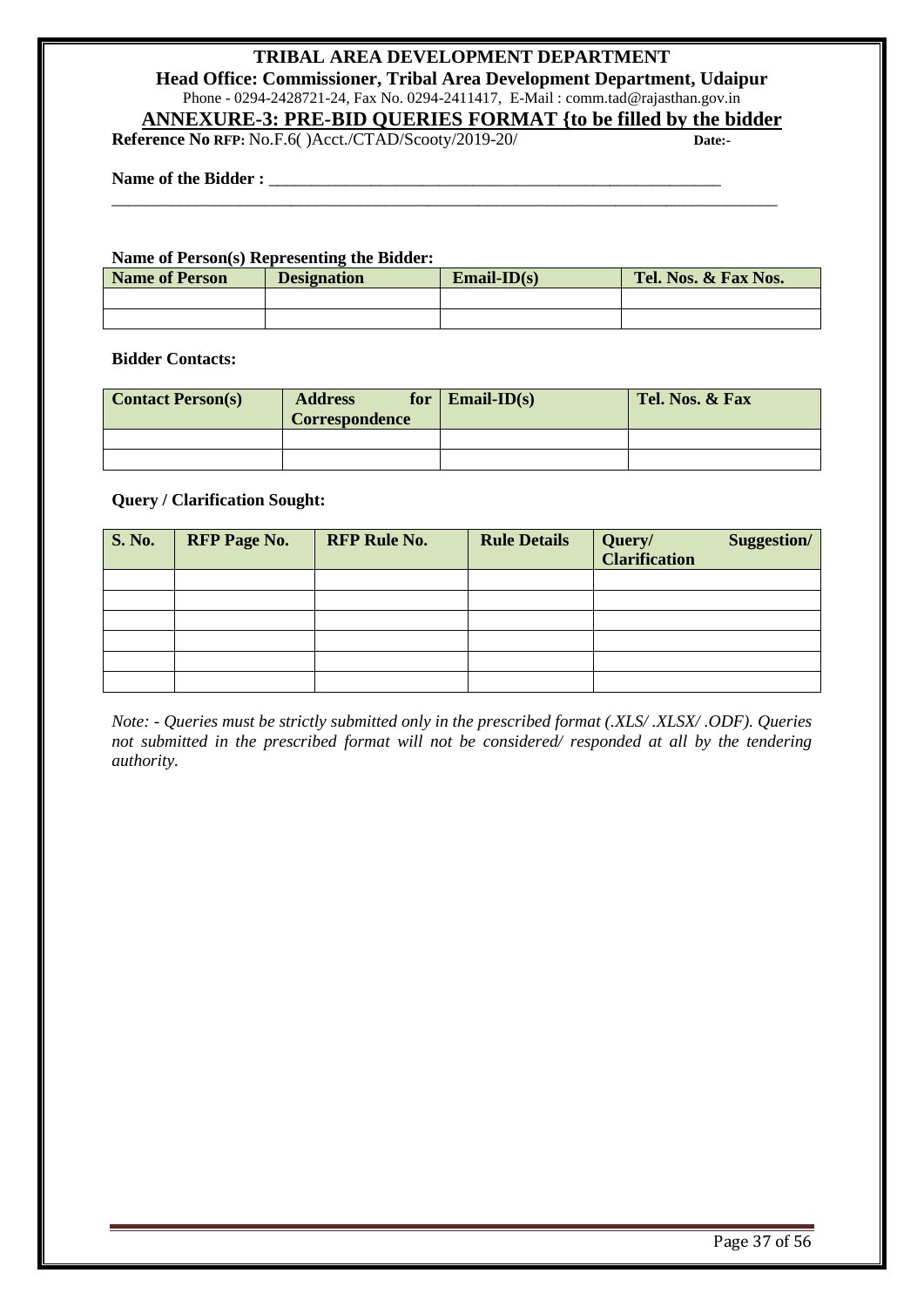#### **TRIBAL AREA DEVELOPMENT DEPARTMENT Head Office: Commissioner, Tribal Area Development Department, Udaipur** Phone - 0294-2428721-24, Fax No. 0294-2411417, E-Mail : comm.tad@rajasthan.gov.in **ANNEXURE-4: TENDER FORM {to be filled by the bidder}**

<span id="page-37-0"></span>**Reference No RFP:** No.F.6( )Acct./CTAD/Scooty/2019-20/ **Date:-** 

1) **Addressed to:**

| Name of the Tendering Authority,<br><b>Address</b> | COMMISSIONER, TRIBAL AREA DEVELOPMENT<br>DEPARTMENT, UDAIPUR |
|----------------------------------------------------|--------------------------------------------------------------|
| <b>Telephone</b>                                   | 0294-2428721-24                                              |
| <b>Tele Fax</b>                                    | 0294-2411417                                                 |
| Email                                              | comm.tad@rajasthan.gov.in,                                   |

#### 2) **Bidder Details:**

| <b>Name of Bidder</b>                       |         |           |
|---------------------------------------------|---------|-----------|
| <b>Name of Contact Person with</b>          |         |           |
| <b>Designation</b>                          |         |           |
| <b>Registered Office Address</b>            |         |           |
| <b>Address of the Bidder</b>                |         |           |
| <b>Year of Establishment</b>                |         |           |
| <b>Type of Organization</b>                 |         |           |
| Put Tick() mark                             |         |           |
| <b>Telephone Number(s)</b>                  |         |           |
| <b>Email Address/ Web Site</b>              | Email   | Web-Site: |
| Fax No.                                     |         |           |
| <b>Mobile Number</b>                        | Mobile: |           |
| Certification/Accreditation/Affiliation, if |         |           |
| Any                                         |         |           |

- 3) The requisite tender fee amounting to Rs. \_\_\_\_\_\_\_\_/- (Rupees <in words>) has been deposited vide DD/BC receipt no. \_\_\_\_\_\_\_\_\_\_ dated \_\_\_\_\_\_\_\_\_
- 4) The requisite processing fee amounting to Rs.  $\qquad$  /- (Rupees <in words>) has been Deposited vide DD/BC\_\_\_\_\_\_\_ dated \_\_\_\_\_\_\_\_\_\_.
- 5) The requisite EMD amounting to Rs. \_\_\_\_\_\_\_\_/- (Rupees <in words>) has been deposited vide DD/BG/BC No. \_\_\_\_\_\_\_\_\_\_\_ dated \_\_\_\_\_\_\_\_\_\_\_.

6) The requisite photo and CD of proposed model of two wheeler as mention in RFP.

7) We agree to abide by all the terms and conditions mentioned in this form issued by the Procurement entity and also the further conditions of the said notice given in the attached sheets (all the pages of which have been signed by us in token of acceptance of the terms mentioned therein along with stamp of the bidder).

Date:

<span id="page-37-1"></span>Name  $\&$  Seal of the bidder: Authorized Signatory: \_\_\_\_\_\_\_\_\_\_\_\_\_\_\_\_\_\_\_\_\_\_\_\_\_\_\_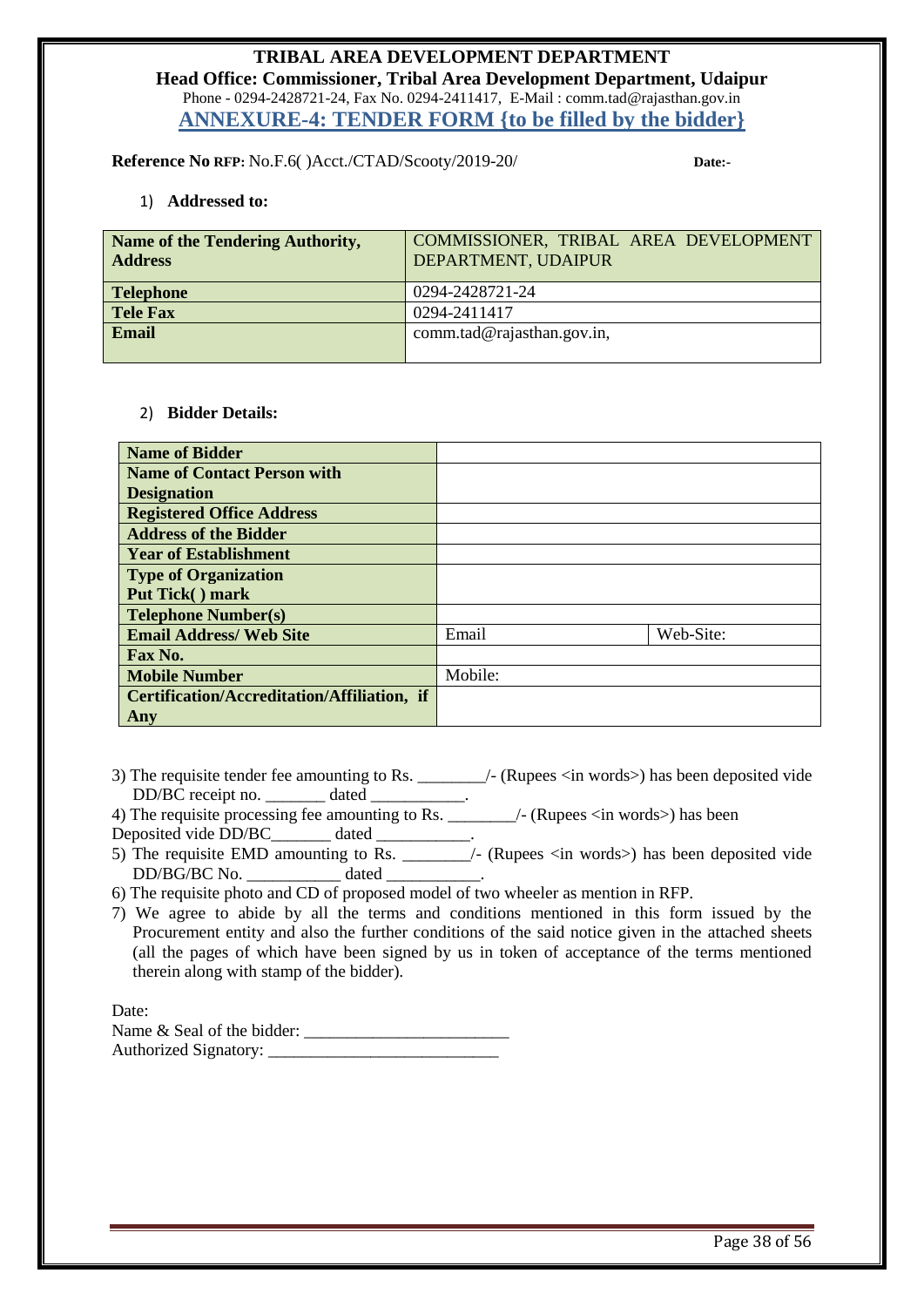**Head Office: Commissioner, Tribal Area Development Department, Udaipur** Phone - 0294-2428721-24, Fax No. 0294-2411417, E-Mail : comm.tad@rajasthan.gov.in **ANNEXURE-5: BIDDER AUTHORIZATION CERTIFICATE {to be filled by the bidder}**

To, The COMMISSIONER, TRIBAL AREA DEVELOPMENT DEPARTMENT, UDAIPUR.

I/ We {Name/ Designation} hereby declare/ certify that {Name/ Designation} is hereby authorized to sign relevant documents on behalf of the company/ firm in dealing with Tender/ Reference No RFP: No.F.6( )Acct./CTAD/Scooty/2019-20/ Date:- ................... He/ She is also authorized to attend meetings & submit technical & commercial information/ clarifications as may be required by you in the course of processing the Bid. For the purpose of validation, his/ her verified signatures are as under. Thanking you,

Name of the Bidder: - Verified Signature:

Authorized Signatory: -

Seal of the Organization: -

Date:

Place: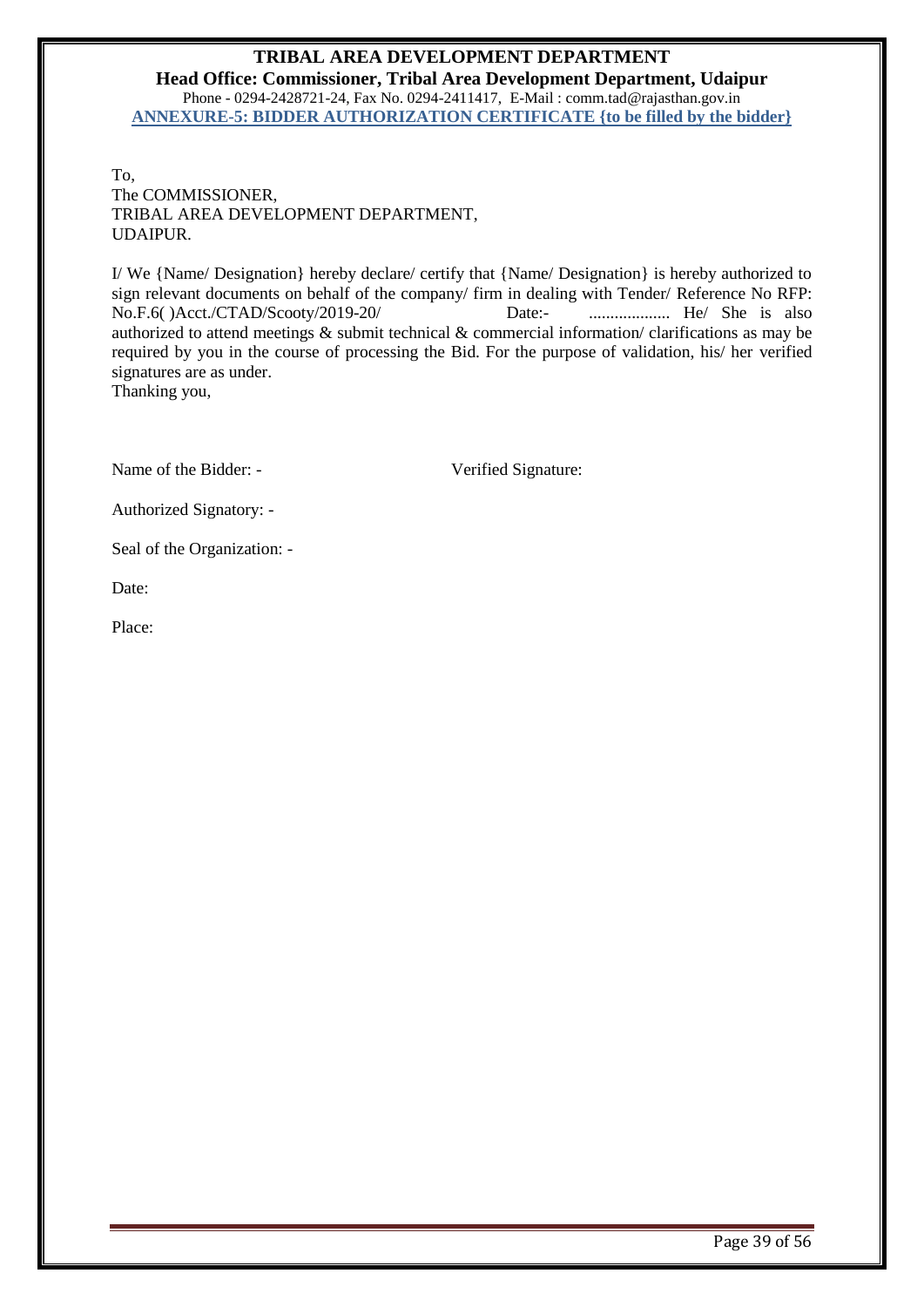<span id="page-39-0"></span>**Head Office: Commissioner, Tribal Area Development Department, Udaipur** Phone - 0294-2428721-24, Fax No. 0294-2411417, E-Mail : comm.tad@rajasthan.gov.in **ANNEXURE-6: SELF-DECLARATION – NO BLACKLISTING** 

{To be filled by the bidder (On Rs. 100/- Non-judicial stamp paper)}

To, The COMMISSIONER, TRIBAL AREA DEVELOPMENT DEPARTMENT, UDAIPUR.

In response to the Tender Reference No RFP: No.F.6( )Acct./CTAD/Scooty/2019-20/ Dated: for {Project Title}, as an Director or authorized of \_\_\_\_\_\_\_\_\_\_\_\_\_\_\_\_\_\_\_\_\_\_\_\_\_\_\_\_,<br>I/ We hereby declare that presently our Company/ firm . at the time of I/ We hereby declare that presently our Company/ firm

bidding, is having unblemished record and is not declared ineligible for corrupt & fraudulent practices either indefinitely or for a particular period of time by the State/ Central government. If this declaration is found to be incorrect then without prejudice to any other action that may be taken, my/ our security may be forfeited in full and our bid, to the extent accepted, may be cancelled.

Thanking you,

Name of the Bidder: -

Authorized Signatory: -

Seal of the Organization: -

Date:

Place: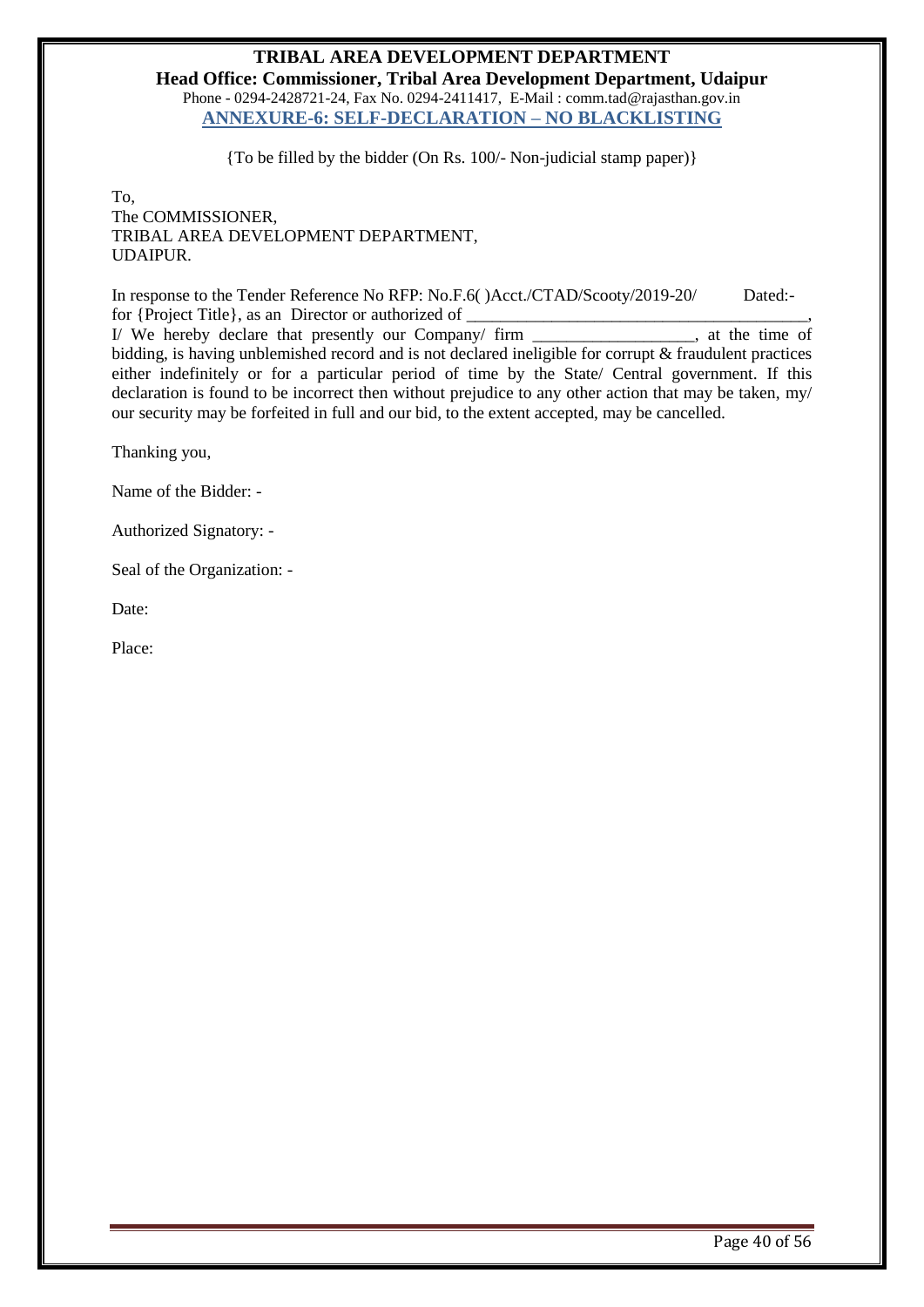<span id="page-40-0"></span>**Head Office: Commissioner, Tribal Area Development Department, Udaipur** Phone - 0294-2428721-24, Fax No. 0294-2411417, E-Mail : comm.tad@rajasthan.gov.in **ANNEXURE-7: CERTIFICATE OF CONFORMITY/ NO DEVIATION** 

{To be filled by the bidder (On Rs. 100/- Non-judicial stamp paper)}

To, The COMMISSIONER, TRIBAL AREA DEVELOPMENT DEPARTMENT, UDAIPUR.

**Reference No RFP:** No.F.6( )Acct./CTAD/Scooty/2019-20/ **Date:-** 

 This is to certify that, the specifications of Annexure-2 which I/ We have mentioned in the Technical bid, and which I/ we shall supply if I/ We am/ are awarded with the work, are in conformity with the minimum specifications of the Tender/ bidding document and that there are no deviations of any kind from the required specifications. Also, I/ we have thoroughly read the tender/ bidding document and by signing this certificate, we hereby submit our token of acceptance to all the tender terms & conditions without any deviations. I/ We also certify that the price I/ we have quoted is inclusive of all the cost factors involved in the end-to-end implementation and execution of the project, to meet the desired Standards set out in the Tender/ bidding Document.

Thanking you,

Name of the Bidder: -

Authorized Signatory: -

Seal of the Organization: -

Date:

Place: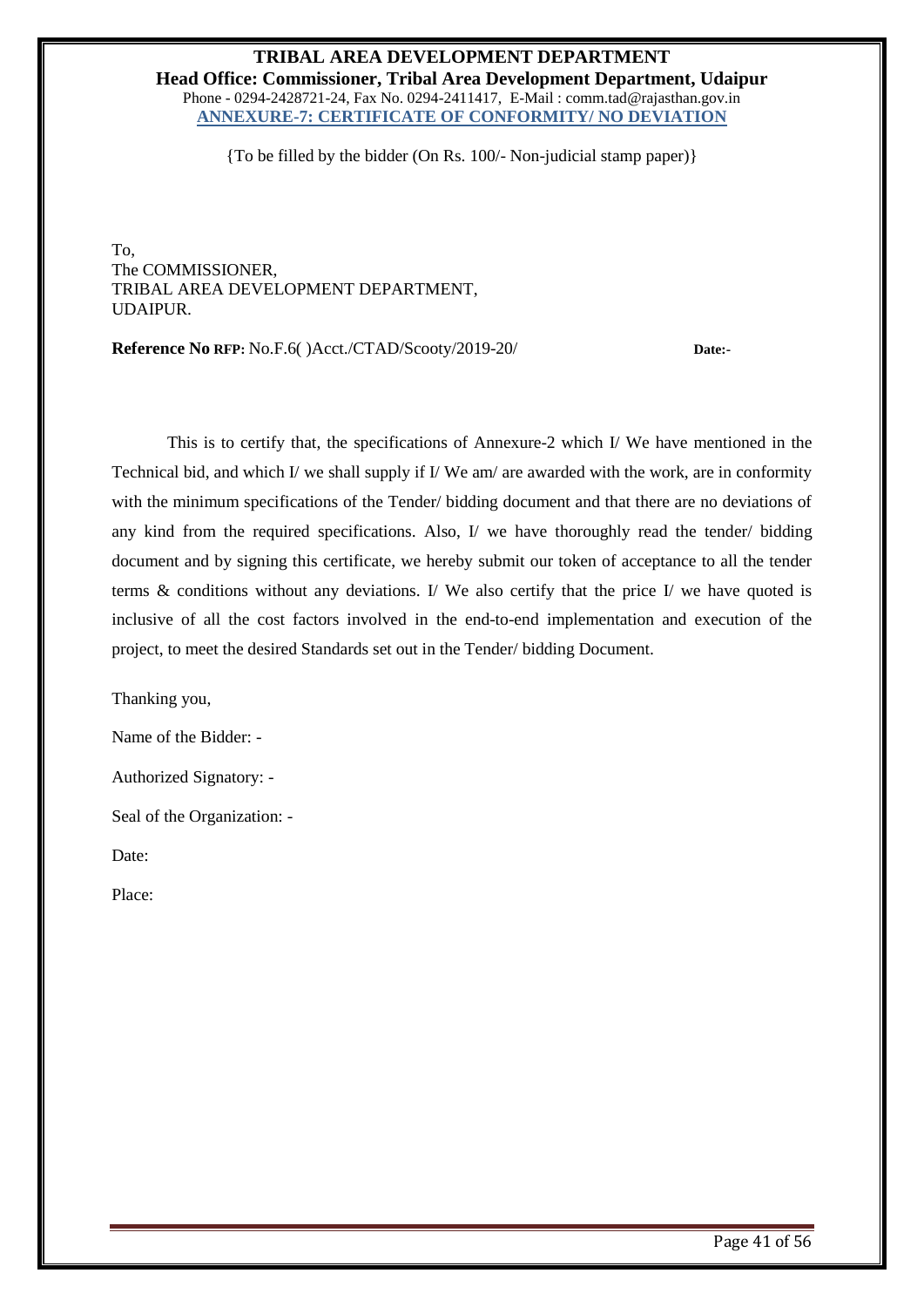<span id="page-41-0"></span>**Head Office: Commissioner, Tribal Area Development Department, Udaipur** Phone - 0294-2428721-24, Fax No. 0294-2411417, E-Mail : comm.tad@rajasthan.gov.in **ANNEXURE-8: UNDERTAKING ON AUTHENTICITY OF Supply of Two Wheeler (Motorized, BS IV Standard or above) for Girls and ALLIED EQUIPMENTS**

{To be filled by the bidder (On Rs. 100/- Non-judicial stamp paper)}

To,

To, COMMISSIONER, TRIBAL AREA DEVELOPMENT DEPARTMENT, UDAIPUR

#### **Reference No RFP:** No.F.6( )Acct./CTAD/Scooty/2019-20/ **Date:-**

This has reference to the items being supplied/ quoted to you vide our bid ref. no.  $\qquad \qquad$  dated \_\_\_\_\_\_\_\_\_\_\_. We hereby undertake that all the components/ parts/ assembly used in the equipment and services shall be genuine, original and new components /parts/ assembly/ software from respective Manufacturers of the products and that no refurbished/ duplicate/ second hand components/ parts/ assembly are being used or shall be used.

In case, we are found not complying with as per Annexure-2 of RFP and other conditions mentioned in the bid document than we agree to take back the already supplied at our cost and return any amount paid to us by you in this regard and that you will have the right to forfeit our EMD/ SD/ PSD for this bid or debar/ black list us or take suitable action against us.

Authorized Signatory.

Name:

Designation:

Note: The signing Authority shall be no lower than Company Secretary of the Manufacturer.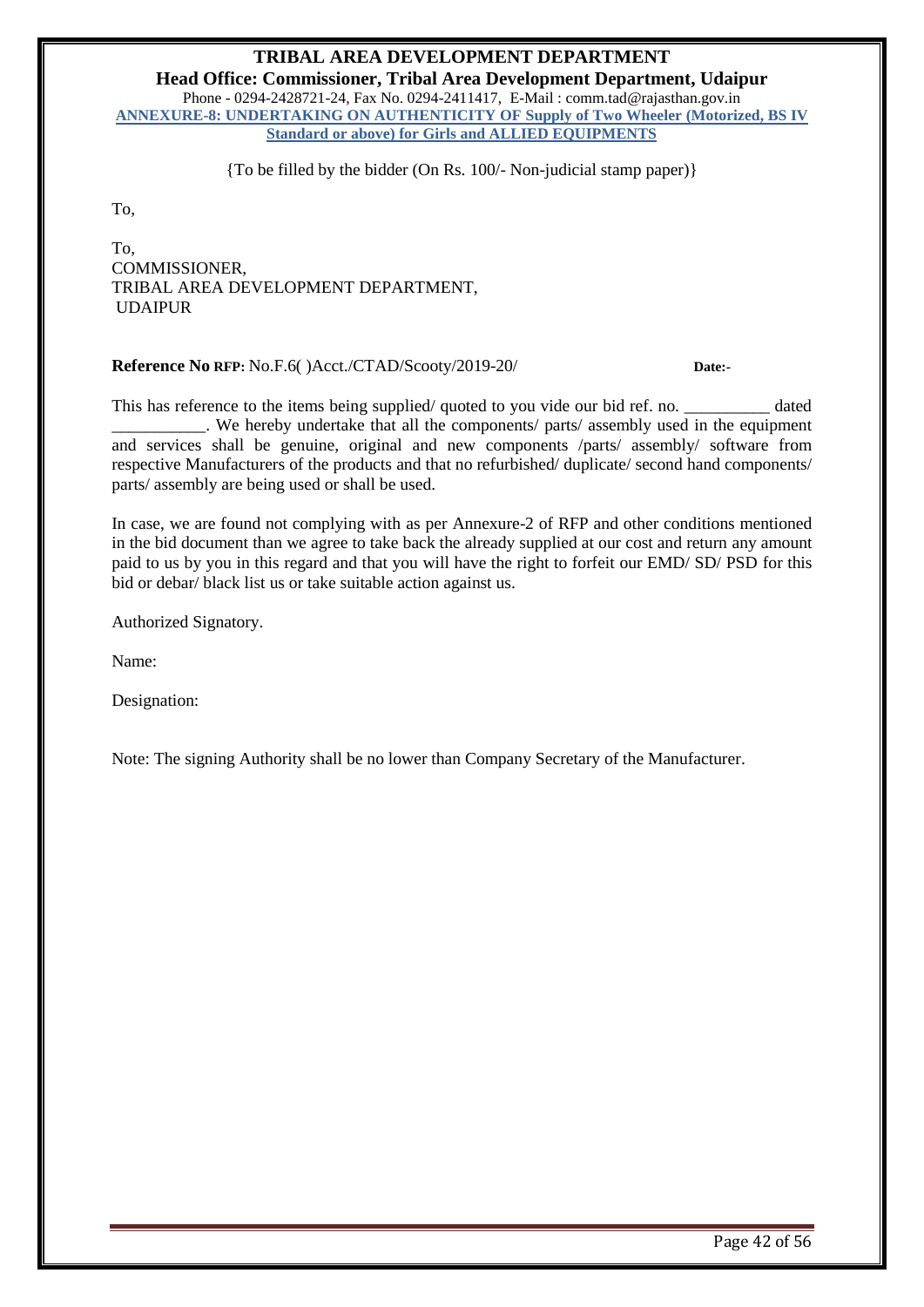<span id="page-42-0"></span>**Head Office: Commissioner, Tribal Area Development Department, Udaipur** Phone - 0294-2428721-24, Fax No. 0294-2411417, E-Mail : comm.tad@rajasthan.gov.in **ANNEXURE-9: FINANCIAL BID UNDERTAKING {on bidders letterhead in technical bid}**

{To be filled by the bidder (On Rs. 100/- Non-judicial stamp paper)}

**Reference No RFP:** No.F.6( )Acct./CTAD/Scooty/2019-20/ **Date:-** 

To, COMMISSIONER, TRIBAL AREA DEVELOPMENT DEPARTMENT, UDAIPUR ,

Dear Sir,

We, the undersigned bidder, Having read & examined in detail, the Bidding Document, the receipt of which is hereby duly acknowledged, I/ we, the undersigned, offer to supply/ work as mentioned in the Scope of the work, Bill of Material, Technical specifications, Service Level Standards & in conformity with the said bidding document for the same.

I / We undertake that the prices are in conformity with the specifications prescribed. The quote/ price are inclusive of all cost likely to be incurred for executing this work. The prices are quoted as required in the price- bid given in Annexure-10.

I / We undertake, if our bid is accepted, to deliver the Supply of Two Wheeler (Motorized, BS IV Standard or above) for Girls in accordance with the delivery schedule specified in the schedule of Requirements.

I/ We hereby declare that in case the contract is awarded to us, we shall submit the contract performance guarantee as prescribed in the bidding document.

I / We agree to abide by this bid for a period of 90 days after the last date fixed for bid submission and it shall remain binding upon us and may be accepted at any time before the expiry of that period. Until a formal contract is prepared and executed, this bid, together with your written acceptance thereof and your notification of award shall constitute a binding Contract between us.

I/ We hereby declare that our bid is made in good faith, without collusion or fraud and the information contained in the bid is true and correct to the best of our knowledge and belief.

We understand that you are not bound to accept the lowest or any bid you may receive.

We agree to all the terms & conditions as mentioned in the bidding document and submit that we have not submitted any deviations in this regard.

Date:

Authorized Signatory

Name:

Designation: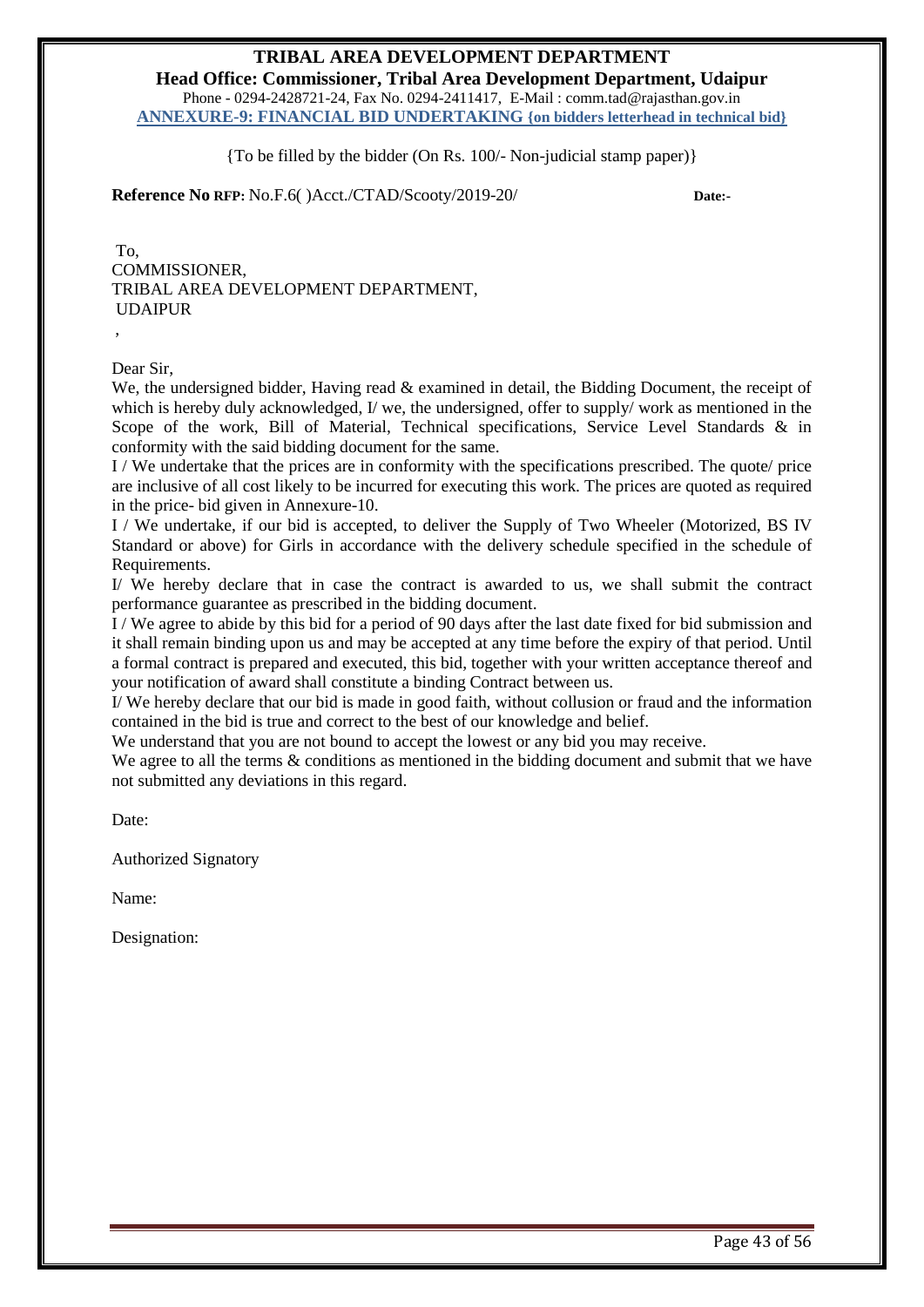**Head Office: Commissioner, Tribal Area Development Department, Udaipur** Phone - 0294-2428721-24, Fax No. 0294-2411417, E-Mail : comm.tad@rajasthan.gov.in

**ANNEXURE-10: PRICE BID (on e-Proc website):**

<span id="page-43-0"></span>**Tender Inviting Authority:** COMMISSIONER, TRIBAL AREA DEVELOPMENT DEPARTMENT, UDAIPUR

**Name of Work: Supply of Two Wheeler (Motorized, BS IV Standard or above) for Girls in Multiple Colors :- Estimated Quantity 5000 Units**

**Reference No RFP:** No.F.6( )Acct./CTAD/Scooty/2019-20/ **Date:-** 

**Bidder Name:**

**PRICE SCHEDULE**

| S.N            | <b>Item Description</b>                         | <b>Basic Price per unit</b> | <b>All other Charges</b> | <b>Total final price</b> |
|----------------|-------------------------------------------------|-----------------------------|--------------------------|--------------------------|
| $\mathbf{o}$ . |                                                 | inclusive of standard       | per unit towards         | (Per Unit in Rs.)        |
|                |                                                 | accessories-                | services as per          |                          |
|                |                                                 | Including all taxes and     | <b>RFP</b> Including all | <b>Total of Colum</b>    |
|                |                                                 | <b>GST</b>                  | taxes and GST            | <b>No. 3 and 4</b>       |
|                |                                                 | (Per Unit in Rs.)           | (Per Unit in Rs.)        |                          |
| 1              | $\mathbf{2}$                                    | 3                           | 4                        | 5                        |
|                |                                                 |                             |                          |                          |
| $\mathbf 1$    | Supply of Two Wheeler along with services       |                             |                          |                          |
|                |                                                 |                             |                          |                          |
| 1.1            | Supply and Delivery of Two Wheeler              |                             |                          |                          |
|                | (Motorized, BS IV Standard or above) for        |                             |                          |                          |
|                | Girls with all standard accessories,            |                             |                          |                          |
|                |                                                 |                             |                          |                          |
|                | inclusive of<br>(1)<br><i>insurance</i><br>vear |                             |                          |                          |
|                | comprehensive $+5$ years third party) and       |                             |                          |                          |
|                | deposit of all requisite government fees and    |                             |                          |                          |
|                | taxes so as to deliver the vehicles in          |                             |                          |                          |
|                |                                                 |                             |                          |                          |
|                | registered condition to The Commissioner        |                             |                          |                          |
|                | or its authorized subordinate offices and       |                             |                          |                          |
|                | subsequent transfer of<br>registration          |                             |                          |                          |
|                | certificate in the name of beneficiaries at     |                             |                          |                          |
|                | the time of final delivery                      |                             |                          |                          |
|                |                                                 |                             |                          |                          |

<span id="page-43-1"></span>Note:- The Rates Shall be Filled up Separately in given format {BoQ (Bill Of Quantiy)} on eprocurement portal with Financial Bid.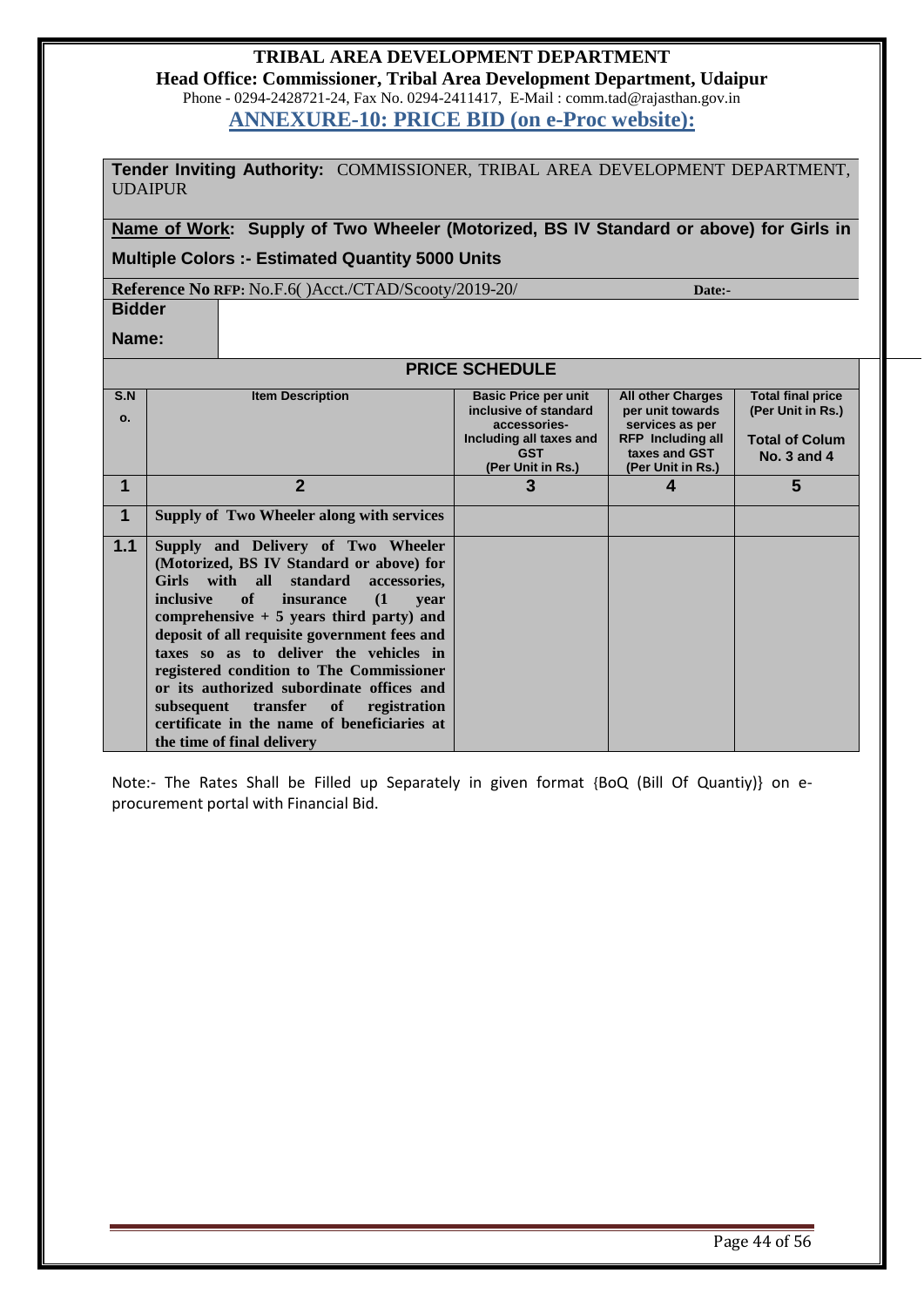**Head Office: Commissioner, Tribal Area Development Department, Udaipur** Phone - 0294-2428721-24, Fax No. 0294-2411417, E-Mail : comm.tad@rajasthan.gov.in

#### ANNEXURE-11: FORMAT OF PERFORMANCE BANK GUARANTEE {to be submitted by the bidder bank}

(To be stamped in accordance with Stamp Act and on a Stamp Paper purchased from Rajasthan State only and to be issued by a Nationalized/ Scheduled bank having its branch at Udaipur and payable at par at Udaipur, Rajasthan)

To,

The Commissioner,

Tribal Area Development Department,

1, Saheli Marg, Udaipur

- 1. In consideration of the Department of TAD, Govt. of Rajasthan (hereinafter called "TADD") having agreed to exempt M/s ..............................(hereinafter called "the said Contractor(s)" from the demand, under the terms and conditions of an Work Order No…………………dated made between the TADD and ………………………………………………(Contractor) for the work …………………….of Security Deposit for the due fulfillment by the said Contractor (s) of the terms and conditions contained in the said work order, on production of a Bank Guarantee for Rs……………………………(Rupees…………………….only), we……………………………………..(indicate the name of the Bank), (hereinafter referred to as "the Bank") at the request of…………………….Contractor(s) do hereby undertake to pay to the TADD an amount not exceeding Rs………………………………………………………(Rupees……………………only) on demand.
- 2. We (Indicate the name of Bank), do hereby undertake to pay Rs………………………………(Rupees only), the amounts due and payable under this guarantee without any demur or delay, merely on a demand from the TADD. Any such demand made on the bank by the TADD shall be conclusive as regards the amount due and payable by the Bank under this guarantee. The Bank Guarantee shall be completely at the disposal of the TADD and We……………………(Indicate the name of Bank), bound ourselves with all directions given by TADD regarding this Bank Guarantee. However, our liability under this guarantee shall be restricted to an amount not exceeding Rs……………(Rupees………………………only).
- 3. We(indicate the name of Bank), undertake to pay to the TADD any money so demanded notwithstanding any dispute or disputes raised by the contractor(s) in any suit or proceeding pending before any Court or Tribunal or Arbitrator etc. relating thereto, our liability under these presents being absolute, unequivocal and unconditional.
- 4. We(indicate the name of Bank) further agree that the performance guarantee herein contained shall remain in full force and effective up to <DATE> and that it shall continue to be enforceable for above specified period till all the dues of TADD under or by virtue of the said Agreement have been fully paid and its claims satisfied or discharged or till the TADD certifies that the terms and conditions of the said Agreement have been fully and properly carried out by the said Contractor(s) and accordingly discharges this guarantee.
- 5. We (indicate the name of Bank) further agree with the TADD that the TADD shall have the fullest liberty without our consent and without affecting in any manner our obligations hereunder to vary any of the terms and conditions of the said work order or to extend time of performance by the said Contractor(s) from time to time or to postpone for any time or from time to time any of the powers exercisable by the TADD against the said Contractor(s) and to forbear or enforce any of the terms and conditions relating to the said work order and we shall not be relieved from our liability by reason of any such variation, or extension being granted to the said Contractor(s) or for any forbearance, act or omission on the part of the TADD or any indulgence by the TADD to the said Contractor(s) or by any such matter or thing whatsoever which would but for this provision, have effect of so relieving us.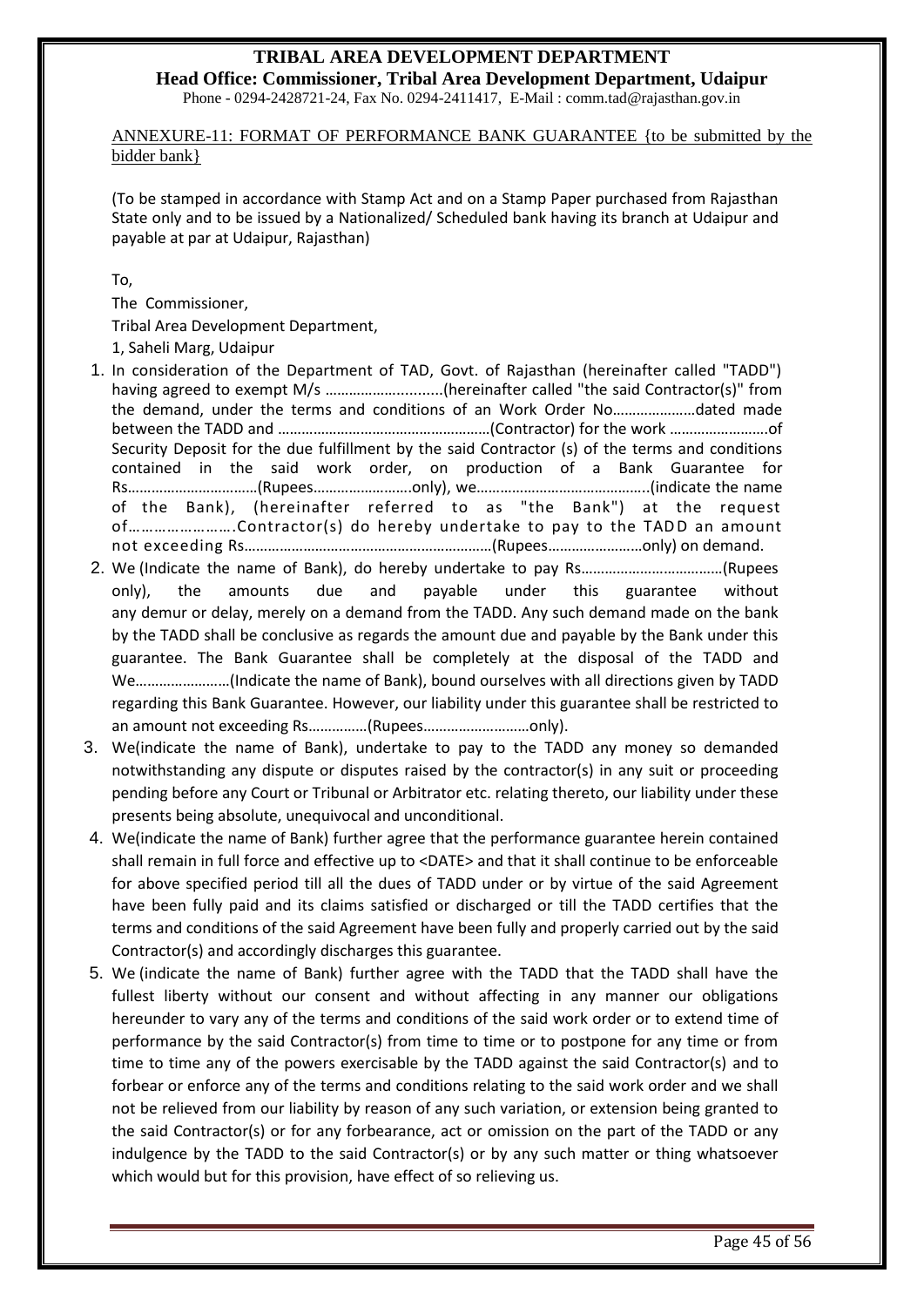**Head Office: Commissioner, Tribal Area Development Department, Udaipur** Phone - 0294-2428721-24, Fax No. 0294-2411417, E-Mail : comm.tad@rajasthan.gov.in

6. We (indicate the name of Bank) further agree with the TADD that the TADD shall have the fullest liberty without our consent and without affecting in any manner our obligations hereunder to vary any of the terms and conditions of the said work order or to extend time of performance by the said Contractor(s) from time to time or to postpone for any time or from The liability of………………….

(Indicate the name of Bank), under this guarantee will not be discharged due to the change in the constitution of the Bank or the contractor(s).

- 7. We (indicate the name of Bank), lastly undertake not to revoke this guarantee except with the previous consent of the TADD in writing.
- 8. This performance Guarantee shall remain valid and in full effect, until it is decided to be discharged by the TADD. Notwithstanding anything mentioned above, our liability against this guarantee is restricted to Rs……………………………………………..(Rupees only).
- 9. It shall not be necessary for the TADD to proceed against the contractor before proceeding against the Bank and the guarantee herein contained shall be enforceable against the Bank notwithstanding any security which the TADD may have obtained or obtain from the contractor.
- 10. We (indicate the name of Bank) verify that we have a branch at Udipur, Rajasthan. We undertake that this Bank Guarantee shall be payable at any of its branch at Udipur,Rajasthan. If the last day of expiry of Bank Guarantee happens to be a holiday of the Bank, the Bank Guarantee shall expire on the close of the next working day.
- 11. We hereby confirm that we have the power(s) to issue this guarantee in your favor under the memorandum and articles of Association/constitution of our bank and the undersigned is/are the recipient of authority by express delegation of power(s) and has/have full power(s) to execute this guarantee for the power of attorney issued by the bank.

Dated................................................ day of......................for and on behalf of the <Bank> (indicate the Bank) Signature

(Name & Designation)

Bank's Seal

The above performance Guarantee is accepted by the TADD

For and on behalf of the TADD

Signature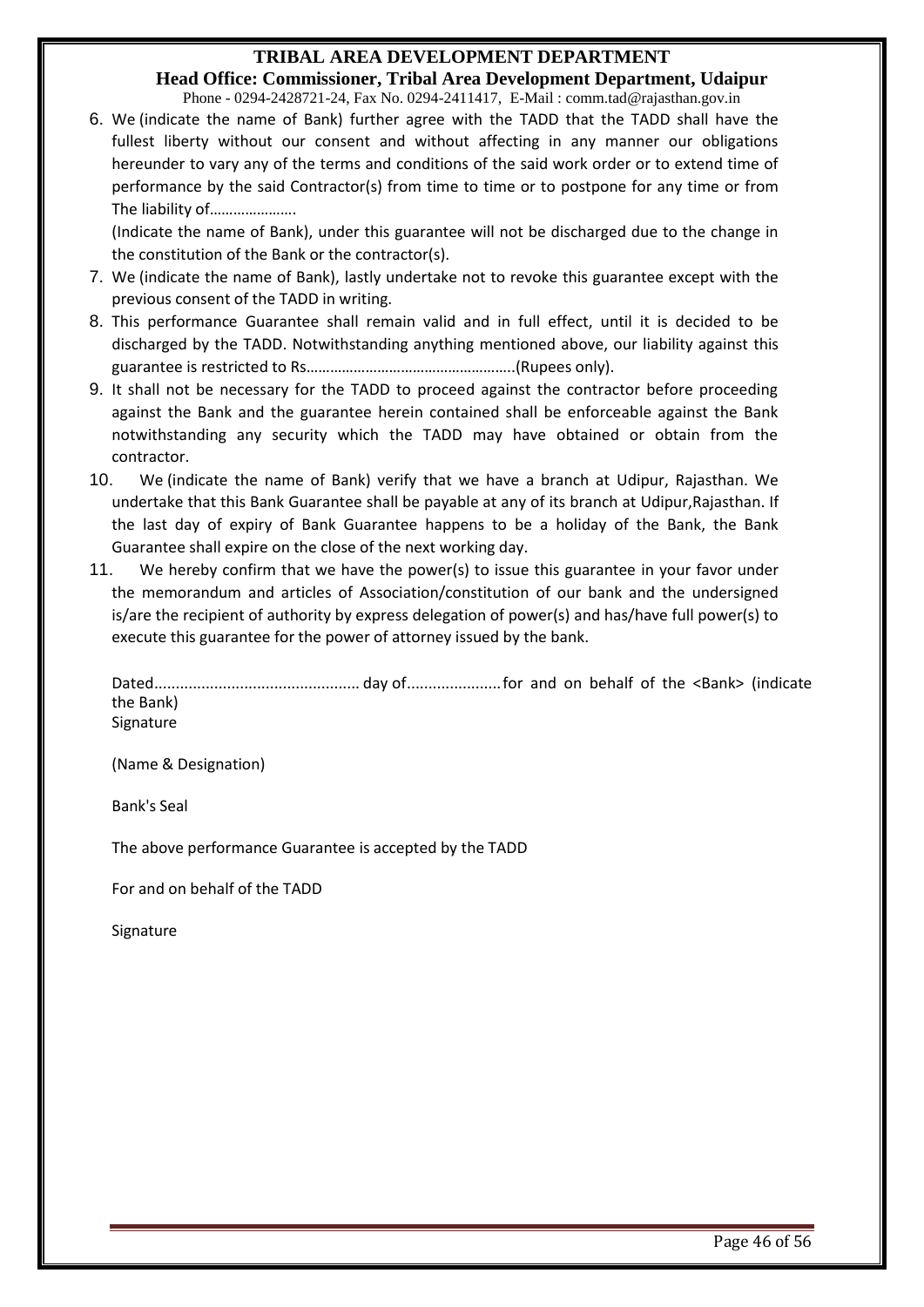<span id="page-46-0"></span>**Head Office: Commissioner, Tribal Area Development Department, Udaipur** Phone - 0294-2428721-24, Fax No. 0294-2411417, E-Mail : comm.tad@rajasthan.gov.in ANNEXURE-12: COMPONENTS OFFERED{to be filled by the bidder}

**Reference No RFP:** No.F.6( )Acct./CTAD/Scooty/2019-20/ **Date:-** 

Please fill the following BOM for all the offered components.

| S.No. | <b>Product Details (make)</b> | <b>Detailed</b>      | <b>Manufacturer Details</b> |
|-------|-------------------------------|----------------------|-----------------------------|
|       | and model)                    | <b>Technical</b>     | (Name, Address, E-Mail,     |
|       |                               | <b>Specification</b> | <b>Mobile Nos.)</b>         |
|       |                               | Reference**          |                             |
|       |                               |                      |                             |
|       |                               |                      |                             |

\*\* Please attach detailed specifications (preferably Manufacturer Product Datasheet) and provide reference number in this column. (Deviations, if any, shall be appropriately mentioned & highlighted in the compliance/ deviation column of the respective table as provided above in the Annexure-2 titled "Technical Specifications")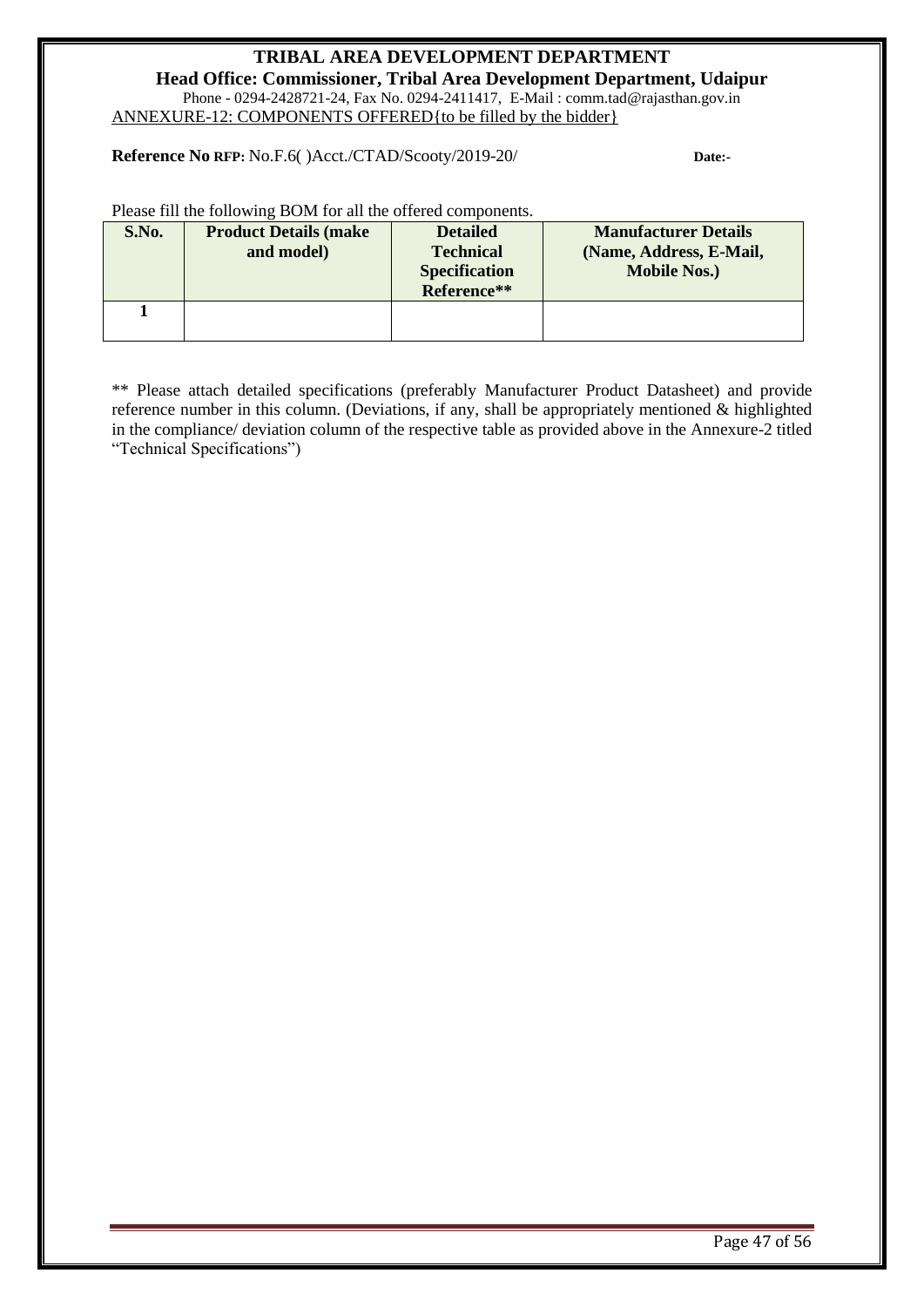**Head Office: Commissioner, Tribal Area Development Department, Udaipur** Phone - 0294-2428721-24, Fax No. 0294-2411417, E-Mail : comm.tad@rajasthan.gov.in **ANNEXURE-13: Manufacturer'S AUTHORIZATION FORM (MAF)**

<span id="page-47-0"></span>**Reference No RFP:** No.F.6( )Acct./CTAD/Scooty/2019-20/ **Date:-** 

To,

COMMISSIONER, TRIBAL AREA DEVELOPMENT DEPARTMENT, UDAIPUR

Sir,

1. We {name and address of the Manufacturer} , to bid, negotiate and conclude the contract with you against the aforementioned tender reference for the following Items item(s) manufactured by us:

| <b>Item</b><br>No.                                                                                                                                          | <b>Equipments</b> | Qty. | Unit | <b>Period of</b><br><b>Comprehensive</b><br><b>Manufacturer</b><br><b>Warranty</b><br>(in yrs.) | <b>Period of</b><br>end of<br>sale<br>(in<br>months) | <b>Period</b><br>of<br>end of<br>service<br>(in yrs.) | <b>Period of</b><br><b>Service</b><br>&<br>support<br>(in<br>yrs.) |
|-------------------------------------------------------------------------------------------------------------------------------------------------------------|-------------------|------|------|-------------------------------------------------------------------------------------------------|------------------------------------------------------|-------------------------------------------------------|--------------------------------------------------------------------|
|                                                                                                                                                             |                   |      |      |                                                                                                 |                                                      |                                                       |                                                                    |
|                                                                                                                                                             |                   |      |      |                                                                                                 |                                                      |                                                       |                                                                    |
| {to be filled by Manufacturer's for Supply of Two Wheeler (Motorized, BS IV Standard or above) for Girls as<br>mentioned in Annexure-1 (Bill of Material) } |                   |      |      |                                                                                                 |                                                      |                                                       |                                                                    |

- 2. We undertake to provide Comprehensive Manufacturer Warranty for the offered Equipments for the period mentioned above.
- 3. We undertake that the item/ items (equipment) being quoted is/ have not been and is/ are not likely to be declared end of sale for period mentioned above from the date of bid submission.
- 4. We undertake that the item/ items (equipment) being quoted is/ have not been and is/ are not likely to be declared end of service for period mentioned above from the date of bid submission.
- 5. We undertake that Items offered by the bidder for Service & support, updates and patches for the period mentioned above.

Yours faithfully, For and on behalf of M/s (Name of the Manufacturer)

(Authorized Signatory)

Name, Designation & Contact No.:

Address: \_\_\_\_\_\_\_\_\_\_\_\_\_\_\_\_\_\_\_\_\_\_\_\_\_\_\_\_\_\_\_\_\_\_\_

Seal: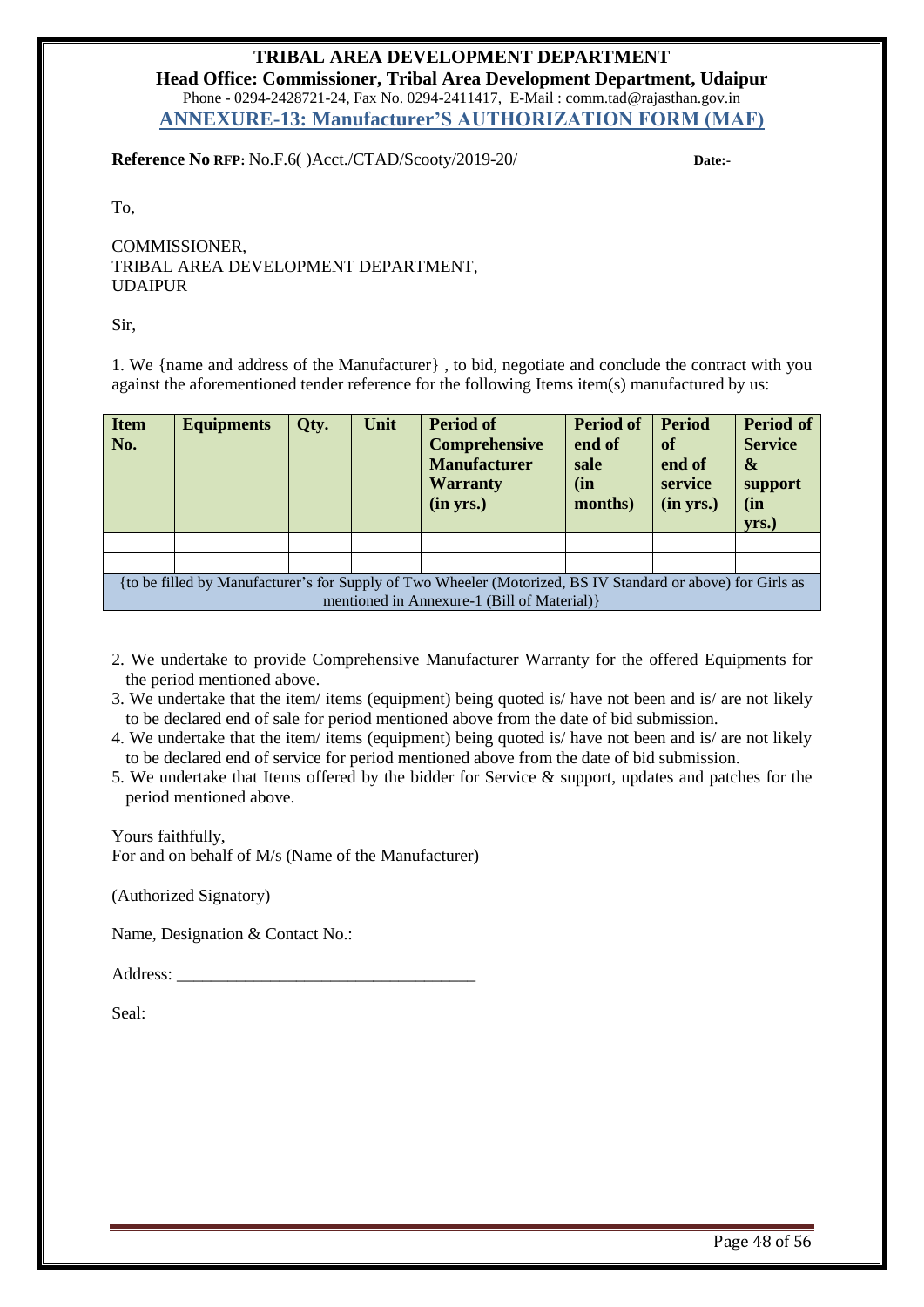<span id="page-48-0"></span>**Head Office: Commissioner, Tribal Area Development Department, Udaipur** Phone - 0294-2428721-24, Fax No. 0294-2411417, E-Mail : comm.tad@rajasthan.gov.in

# **ANNEXURE-14:**

# **Delivery Challan**

**Reference No RFP:** No.F.6( )Acct./CTAD/Scooty/2019-20/ **Date:-** 

 As a proof of Delivery, the Bidder shall collect signed Delivery Challan from the concerned District Officer and submit the same as a proof of Final Delivery as per the below mentioned template:

| Supplier:<br>M/s                                                                                           | Delivery Note No.     | Date:                                 |
|------------------------------------------------------------------------------------------------------------|-----------------------|---------------------------------------|
| Delivery Address at District:                                                                              |                       |                                       |
| Work Order Reference No.                                                                                   |                       | Dated:                                |
| Buyer:<br>COMMISSIONER,<br><b>TRIBAL</b><br>AREA<br><b>DEVELOPMENT</b><br>DEPARTMENT, UDAIPUR              | Dispatch Document No. | Pre-Dispatch Inspection Report<br>No. |
| Dispatched Through:                                                                                        |                       | Dated:                                |
| Terms of Delivery:                                                                                         |                       |                                       |
| Description Of Supply of Two<br>Wheeler/Three Wheeler For Girls<br>(Motorized, BS IV Standard or<br>above) | Quantity              | Remarks (if any)                      |
|                                                                                                            |                       |                                       |
|                                                                                                            |                       |                                       |
|                                                                                                            |                       |                                       |
|                                                                                                            |                       |                                       |
|                                                                                                            |                       |                                       |

Note: List of serial number for Supply of Two Wheeler (Motorized, BS IV Standard or above) for Girls delivered shall be attached along with the Delivery Challan.

Supplier's Authorized Representative Authorized Representative

| Name:      | Name:  |
|------------|--------|
| Signature: | Signat |
| Date:      | Date o |

COMMISSIONER, TRIBAL AREA DEVELOPMENT DEPARTMENT, UDAIPUR.

Signature: Date of Receipt: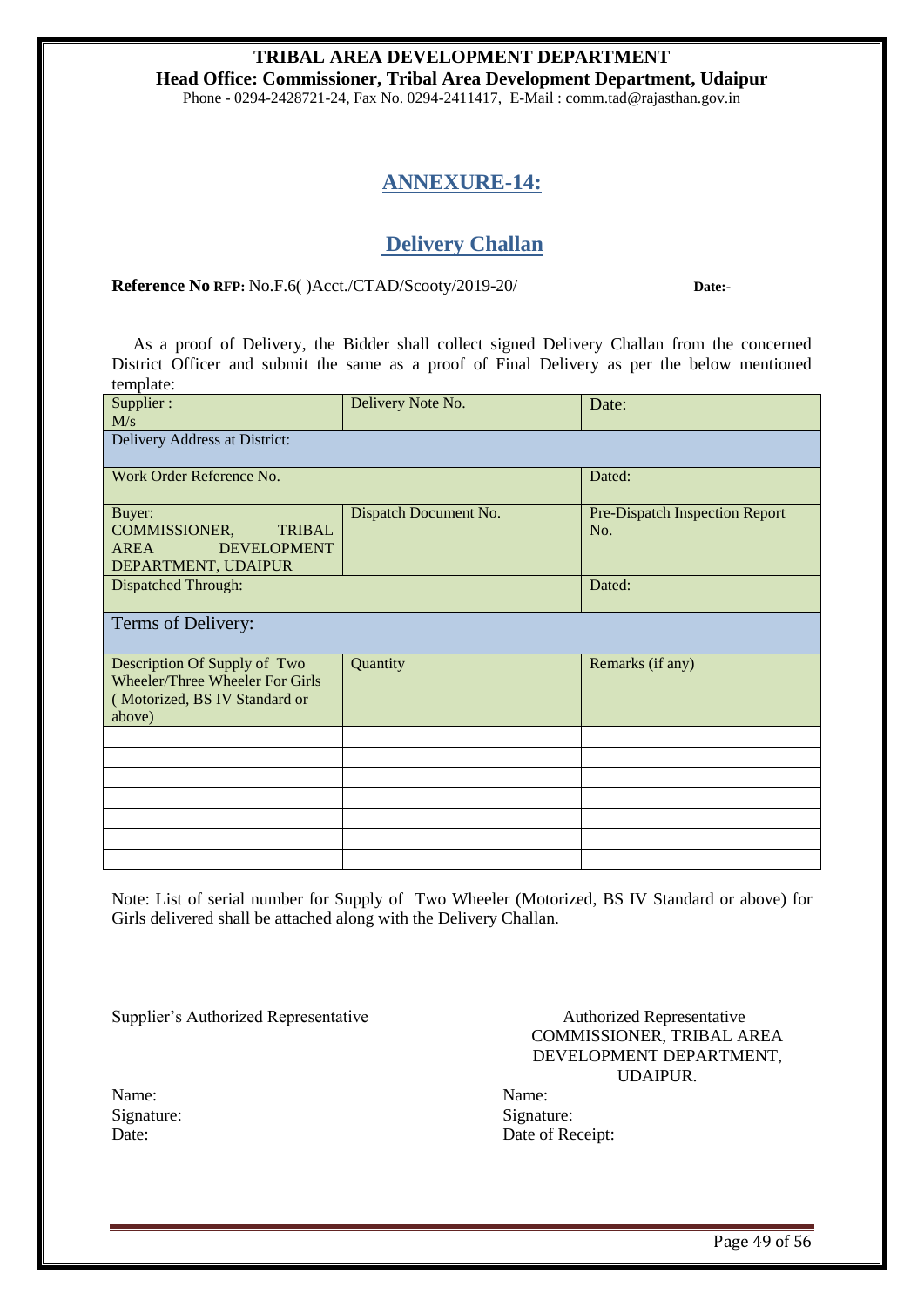<span id="page-49-0"></span>**Head Office: Commissioner, Tribal Area Development Department, Udaipur** Phone - 0294-2428721-24, Fax No. 0294-2411417, E-Mail : comm.tad@rajasthan.gov.in

> ANNEXURE-15: DRAFT AGREEMENT FORMAT {To be signed by selected bidder and tendering authority}

**Reference No RFP:** No.F.6( )Acct./CTAD/Scooty/2019-20/ **Date:-** 

An agreement made this\_\_\_\_\_\_ *(enter date of Agreement)\_\_*between\_\_*(enter your firm's name & address)\_\_*(hereinafter called "the approved supplier", which expression shall, where the context so admits, be deemed to include his heirs, successors, executors and administrators of the one part and the COMMISSIONER, TRIBAL AREA DEVELOPMENT DEPARTMENT, UDAIPUR which expression shall, where the context so admits, be deemed to include his successors in office and assigns of the other part.

Whereas the approved supplier has agreed with the COMMISSIONER, TRIBAL AREA DEVELOPMENT DEPARTMENT, UDAIPUR to Supply of Two Wheeler (Motorized, BS IV Standard or above) for Girls to the, on behalf of Rajasthan Government (COMMISSIONER, TRIBAL AREA DEVELOPMENT DEPARTMENT, UDAIPUR*)* to its various Offices as well as at its branch offices throughout Rajasthan, all those articles set forth in our Work Order No. \_\_\_\_\_\_\_\_\_ Dated

\_\_\_\_\_\_\_\_\_\_ appended hereto in the manner set forth in the conditions of the bidding document and contract appended herewith and at the rates set forth in the said order.

1) And whereas the approved supplier has deposited a sum of Rs.\_\_\_\_\_\_\_\_\_\_\_\_ in the form of: -

Bank Guarantee No. <br>
<br>  $\qquad \qquad$  dated.  $\qquad \qquad$  valid upto

In consideration of the payment to be made by the COMMISSIONER, TRIBAL AREA DEVELOPMENT DEPARTMENT, UDAIPUR through treasury at the rates set forth in the Work Order hereto appended the approved supplier will duly supply the said articles set forth in our Work Order No. \_\_\_\_\_\_\_\_\_\_\_ dated \_\_\_/\_\_\_/20\_\_\_\_ thereof in the manner set forth in the RFP, Tender Form, Instructions to Bidders, Terms of Reference, General and Special Conditions of the Tender and Contract, Technical Bid and Financial Bid along with their enclosures.

2) The RFP, Tender Form, Scope of Work, General and Special Terms & Conditions of the Tender and Contract, Technical Bid and Financial Bid along with their enclosures enclosed with the Tender notice, Ref: **Reference No RFP:** No.F.6( )Acct./CTAD/Scooty/2019-20/ **Date:-** 

and also appended to this agreement will be deemed to be taken as part of this agreement and are binding on the parties executing this agreement.

3) Letter Nos.  $\qquad \qquad$  dated  $\qquad \qquad$  received from {bidder} and letter Nos.

Dated \_\_\_\_\_\_\_\_\_\_\_\_\_\_\_ issued by the COMMISSIONER, TRIBAL AREA DEVELOPMENT DEPARTMENT, UDAIPUR and appended to this agreement shall also form part of this agreement.

4) The COMMISSIONER, TRIBAL AREA DEVELOPMENT DEPARTMENT, UDAIPUR do hereby agree that if the approved supplier shall duly supply the said articles in the manner aforesaid observe and keep the said terms and conditions at the level of DEO SEC-HQ office the bill amount against the supply of Supply of Two Wheeler (Motorized, BS IV Standard or above) for Girls will payable by the COMMISSIONER, TRIBAL AREA DEVELOPMENT DEPARTMENT, UDAIPUR 5) The mode of payment will be as specified in this bidding document/ supply order.

The prescribed scope of work/ requirement of Warranty shall be affected and completed within the period as specified in the supply Order. In case of extension in the delivery period/ completion period with liquidated damages, the recovery shall be made on the basis of following percentages of value of Goods which the bidder has failed to supply or complete the work.

| No. | <b>Condition</b>                                                                      | $LD\%*$ |
|-----|---------------------------------------------------------------------------------------|---------|
|     | Delay up to one fourth period of the prescribed delivery of Supply of $\frac{2.5}{6}$ |         |
|     | Two Wheeler (Motorized, BS IV Standard or above) for Girls                            |         |
| 2   | Delay exceeding one fourth but not exceeding half of the prescribed $\frac{5.0\%}{2}$ |         |
|     | delivery of Supply of Two Wheeler (Motorized, BS IV Standard or                       |         |
|     | above) for Girls                                                                      |         |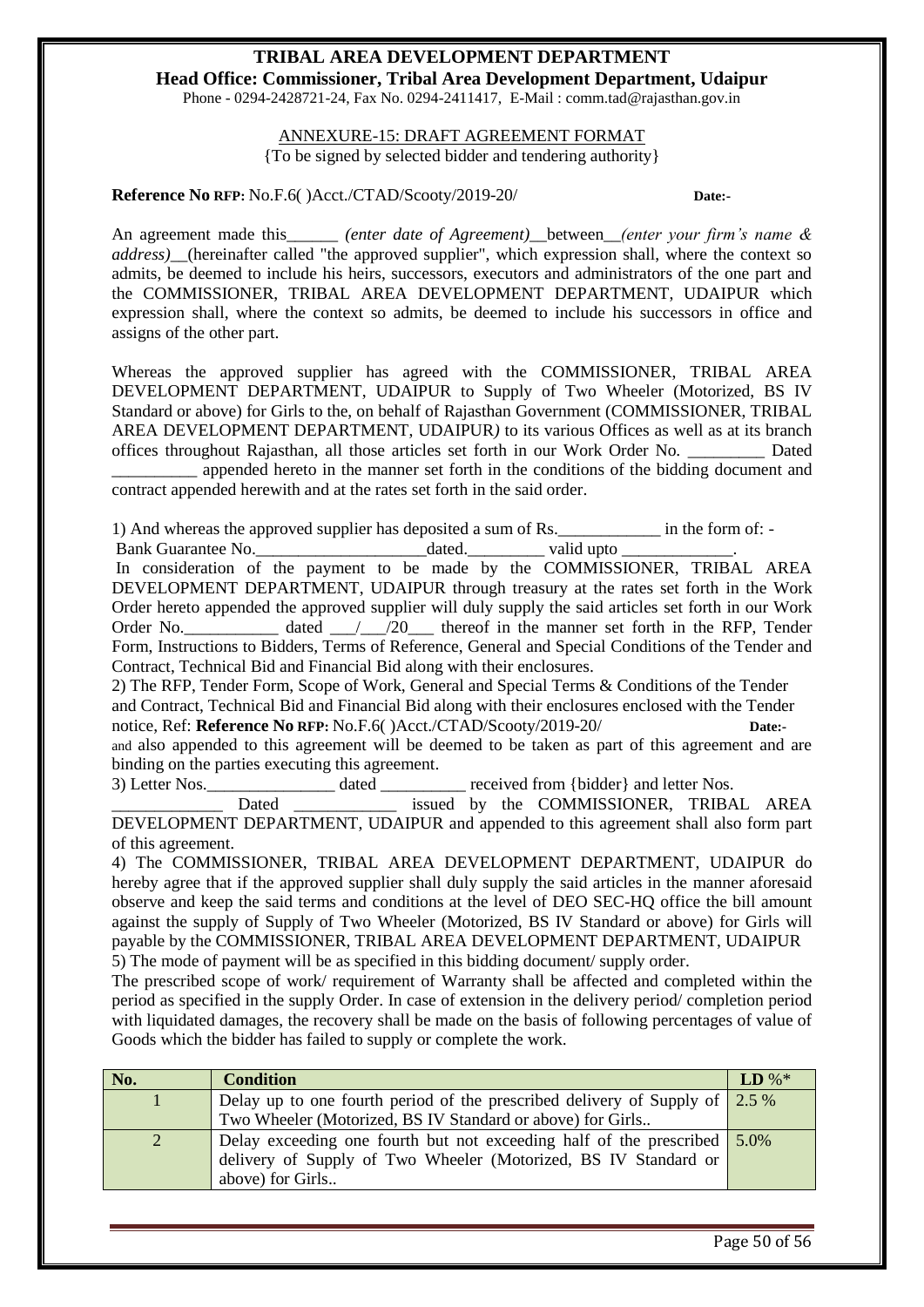#### **TRIBAL AREA DEVELOPMENT DEPARTMENT Head Office: Commissioner, Tribal Area Development Department, Udaipur**

Phone - 0294-2428721-24, Fax No. 0294-2411417, F-Mail : comm.tad@rajasthan.gov.in

|                | 1 HONG $\sqrt{2}$ (2) $\sqrt{2}$ (2) $\sqrt{2}$ (1) $\sqrt{2}$ (3) $\sqrt{2}$ (2) $\sqrt{2}$ (11 $\sqrt{2}$ (1) $\sqrt{2}$ (1) $\sqrt{2}$ (1) $\sqrt{2}$ (1) $\sqrt{2}$ (1) $\sqrt{2}$ (1) $\sqrt{2}$ (1) $\sqrt{2}$ (1) $\sqrt{2}$ (1) $\sqrt{2}$ (1) $\sqrt{2}$ (1) $\sqrt{2}$ (1 |  |
|----------------|-------------------------------------------------------------------------------------------------------------------------------------------------------------------------------------------------------------------------------------------------------------------------------------|--|
|                | Delay exceeding half but not exceeding three fourth of the prescribed   7.5%                                                                                                                                                                                                        |  |
|                | delivery of Supply of Two Wheeler (Motorized, BS IV Standard or                                                                                                                                                                                                                     |  |
|                | above) for Girls                                                                                                                                                                                                                                                                    |  |
| $\overline{4}$ | Delay exceeding three fourth of the prescribed delivery of Supply of $\vert$ 10.0%                                                                                                                                                                                                  |  |
|                | Two Wheeler (Motorized, BS IV Standard or above) for Girls                                                                                                                                                                                                                          |  |

Note:

I. Fraction of a day in reckoning period of delay in supplies and completion of work shall be eliminated, if it is less than half a day.

II. The maximum amount of liquidated damages shall be 10% of the contract amount.

III. \*The percentage refers to the payment due for the quantity of Supply of Two Wheeler (Motorized, BS IV Standard or above) for Girls..

If the supplier requires an extension of time in completion of contractual supply on account of occurrence of any hindrances, he shall apply in writing to the authority which had placed the supply order, for the same immediately on occurrence of the hindrance but not after the stipulated date of completion of supply.

 Delivery period may be extended with or without liquidated damages if the delay in the supply of Supply of Two Wheeler (Motorized, BS IV Standard or above) for Girls in on account of hindrances beyond the control of the bidder. Warranty shall be provided by the bidder as per terms and conditions of the RFP and Contract.

 All disputes arising out of this agreement and all questions relating to the interpretation of this agreement shall be decided by the COMMISSIONER, TRIBAL AREA DEVELOPMENT DEPARTMENT, UDAIPUR and the decision of the COMMISSIONER, TRIBAL AREA DEVELOPMENT DEPARTMENT, UDAIPUR shall be final.

In witness whereof the parties hereto have set their hands on the day of (Year).

Signature Successful bidder Date: Date:

Designation: Designation: UDAIPUR**Signature** COMMISSIONER, TRIBAL AREA DEVELOPMENT DEPARTMENT,

Witness No.1 Witness No.1

<span id="page-50-0"></span>Witness No. 2 Witness No. 2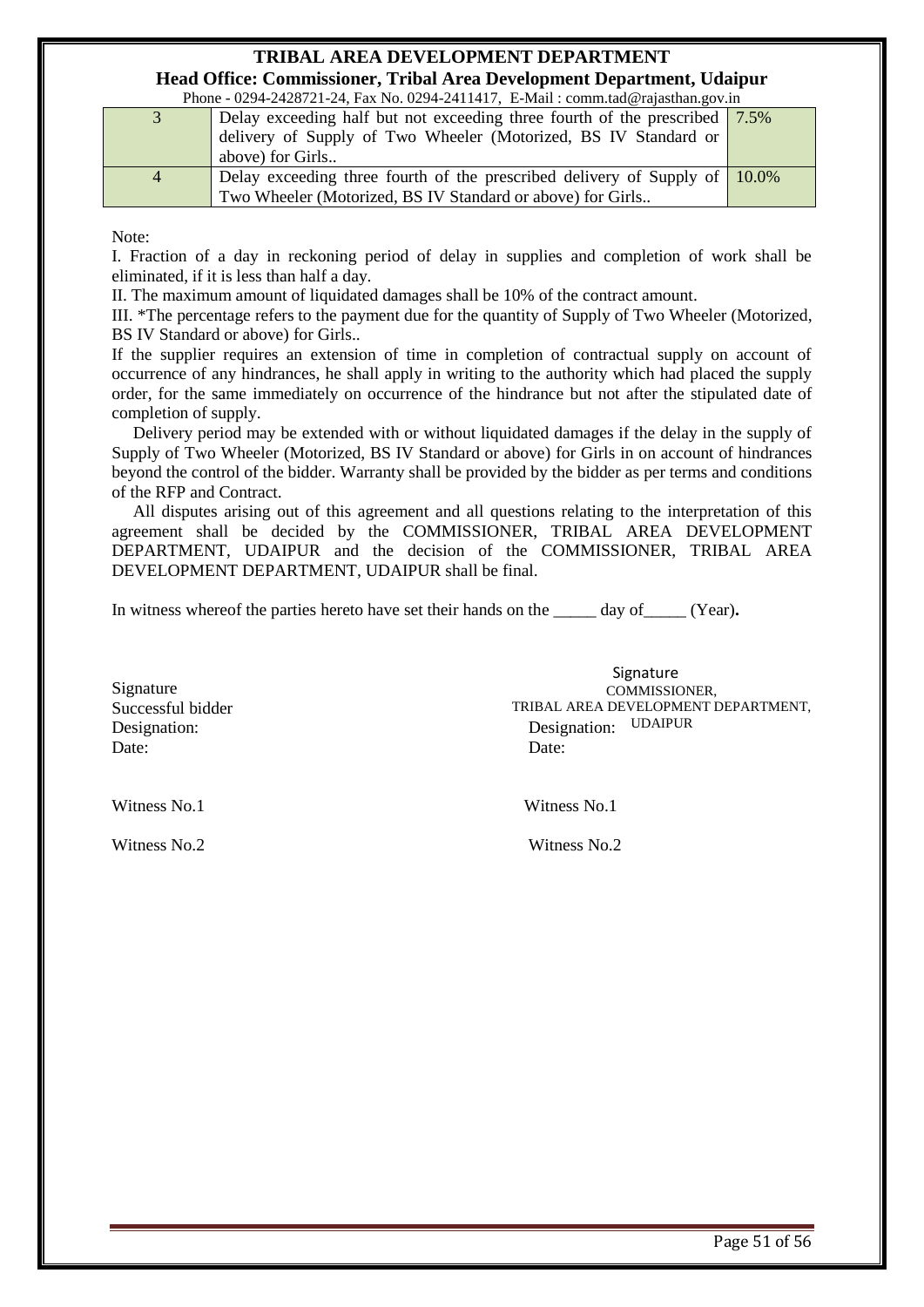**Head Office: Commissioner, Tribal Area Development Department, Udaipur** Phone - 0294-2428721-24, Fax No. 0294-2411417, E-Mail : comm.tad@rajasthan.gov.in ANNEXURE-16: Details / Undertaking for Service centre during Guarantee & Warrantee Period. In Rajasthan (At Service Centre)

To,

COMMISSIONER, TRIBAL AREA DEVELOPMENT DEPARTMENT, UDAIPUR

 In response to the Tender Ref. **Reference No RFP:** No.F.6( )Acct./CTAD/Scooty/2019-20/ **Date:-** COMMISSIONER, TRIBAL AREA DEVELOPMENT DEPARTMENT, UDAIPUR "RFP for supply of Supply of Two Wheeler (Motorized, BS IV Standard or above) for Girls.. Director / Company Secretary of M/s  $\blacksquare$ declare that as the Warranty as mentioned in the scope of work shall be carried out At Service Centre (at District Headquarter level), I/ We shall provide service centre in all 33 Districts. The Bidder shall specify name of the Service t center, Contact Address, Telephone and Mobile Number, email Address as per the table provided below:

| S.No.            | <b>Division</b>           | <b>District</b>   | <b>Contact details of the Service Centre</b> |
|------------------|---------------------------|-------------------|----------------------------------------------|
|                  |                           | Ajmer (I $&$ II)  | 1. Name:                                     |
|                  |                           |                   | 2. Contact Address:                          |
|                  |                           |                   | 3. Telephone No and Mobile No.:              |
|                  |                           |                   | 4. email Address:                            |
|                  |                           | Bhilwara (I &II)  | 1. Name:                                     |
|                  |                           |                   | 2. Contact Address:                          |
|                  |                           |                   | 3. Telephone No and Mobile No.:              |
| 1.               | <b>Ajmer Division</b>     |                   | 4. email Address:                            |
|                  |                           | Nagaur (I &II)    | 1. Name:                                     |
|                  |                           |                   | 2. Contact Address:                          |
|                  |                           |                   | 3. Telephone No and Mobile No.:              |
|                  |                           |                   | 4. email Address:                            |
|                  |                           | <b>Tonk</b>       | 1. Name:                                     |
|                  |                           |                   | 2. Contact Address:                          |
|                  |                           |                   | 3. Telephone No and Mobile No.:              |
|                  |                           |                   | 4. email Address:                            |
|                  | <b>Bharatpur Division</b> | Bharatpur (I &II) | 1. Name:                                     |
|                  |                           |                   | 2. Contact Address:                          |
|                  |                           |                   | 3. Telephone No and Mobile No.:              |
|                  |                           |                   | 4. email Address:                            |
|                  |                           | Dholpur           | 1. Name:                                     |
|                  |                           |                   | 2. Contact Address:                          |
|                  |                           |                   | 3. Telephone No and Mobile No.:              |
| $\overline{2}$   |                           |                   | 4. email Address:                            |
|                  |                           | Karauli           | 1. Name:                                     |
|                  |                           |                   | 2. Contact Address:                          |
|                  |                           |                   | 3. Telephone No and Mobile No.:              |
|                  |                           |                   | 4. email Address:                            |
|                  |                           | sawai madhopur    | 1. Name:                                     |
|                  |                           |                   | 2. Contact Address:                          |
|                  |                           |                   | 3. Telephone No and Mobile No.:              |
|                  |                           |                   | 4. email Address:                            |
| $\overline{3}$ . | <b>Bikaner</b> Division   | <b>Bikaner</b>    | 1.Name:                                      |
|                  |                           |                   | 2. Contact Address:                          |
|                  |                           |                   | 3. Telephone No and Mobile No.:              |
|                  |                           |                   | 4. email Address:                            |
|                  |                           | Sri Ganganagar    | 1. Name:                                     |
|                  |                           |                   | 2. Contact Address:                          |
|                  |                           |                   | 3. Telephone No and Mobile No.:              |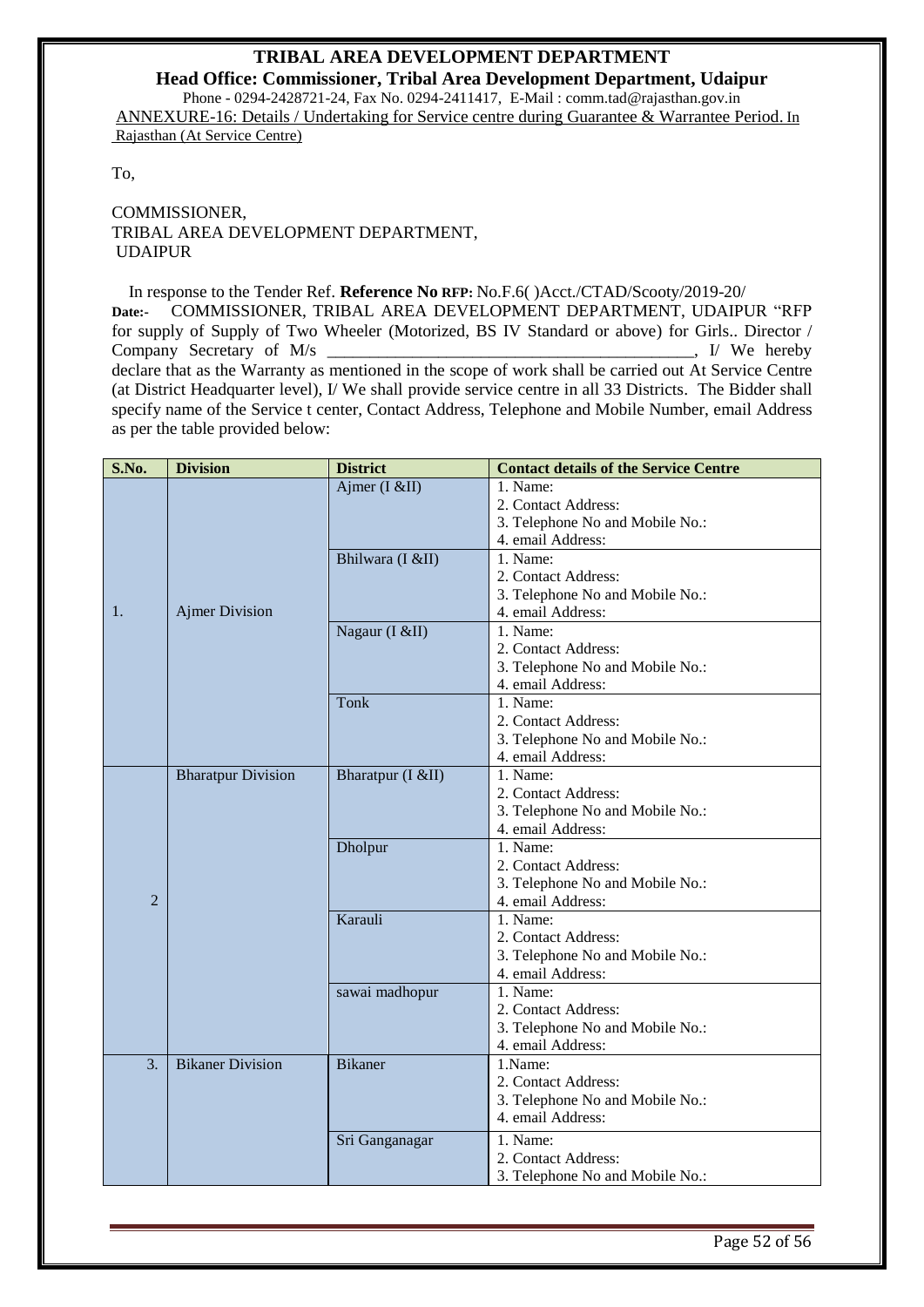|                            |                         |                                                                                         | TRIBAL AREA DEVELOPMENT DEPARTMENT                                                                    |
|----------------------------|-------------------------|-----------------------------------------------------------------------------------------|-------------------------------------------------------------------------------------------------------|
|                            |                         |                                                                                         | Head Office: Commissioner, Tribal Area Development Department, Udaipur                                |
|                            |                         |                                                                                         | Phone - 0294-2428721-24, Fax No. 0294-2411417, E-Mail: comm.tad@rajasthan.gov.in<br>4. email Address: |
|                            |                         | Hanumangarh                                                                             | 1. Name:                                                                                              |
|                            |                         |                                                                                         | 2. Contact Address:<br>3. Telephone No and Mobile No.:<br>4. email Address:                           |
|                            |                         | Alwar (I &II)                                                                           | 1. Name:<br>2. Contact Address:<br>3. Telephone No and Mobile No.:<br>4. email Address:               |
| Jaipur Division<br>4.      |                         | Dausa                                                                                   | 1. Name:<br>2. Contact Address:<br>3. Telephone No and Mobile No.:<br>4. email Address:               |
|                            |                         | Jaipur (I &II)                                                                          | 1. Name:<br>2. Contact Address:<br>3. Telephone No and Mobile No.:<br>4. email Address:               |
|                            |                         |                                                                                         |                                                                                                       |
| 5.<br>Jodhpur Division     |                         | <b>Barmer</b>                                                                           | 1. Name:<br>2. Contact Address:<br>3. Telephone No and Mobile No.:<br>4. email Address:               |
|                            | Jaisalmer               | 1. Name:<br>2. Contact Address:<br>3. Telephone No and Mobile No.:<br>4. email Address: |                                                                                                       |
|                            |                         | Jodhpur (I &II)                                                                         | 1. Name:<br>2. Contact Address:<br>3. Telephone No and Mobile No.:<br>4. email Address:               |
|                            |                         |                                                                                         |                                                                                                       |
|                            |                         | Barah                                                                                   | 1. Name:<br>2. Contact Address:<br>3. Telephone No and Mobile No.:<br>4. email Address:               |
| <b>Kota Division</b><br>6. | <b>Bundi</b>            | 1. Name:<br>2. Contact Address:<br>3. Telephone No and Mobile No.:<br>4. email Address: |                                                                                                       |
|                            |                         | Jhalawar                                                                                | $\overline{1}$ . Name:<br>2. Contact Address:<br>3. Telephone No and Mobile No.:<br>4. email Address: |
|                            |                         | Kota                                                                                    | 1. Name:<br>2. Contact Address:<br>3. Telephone No and Mobile No.:<br>4. email Address:               |
| 7.                         | <b>Udaipur Division</b> | <b>Banswara</b>                                                                         | 1. Name:<br>2. Contact Address:<br>3. Telephone No and Mobile No.:<br>4. email Address:               |
|                            |                         | Chittorgarh                                                                             | 1. Name:<br>2. Contact Address:                                                                       |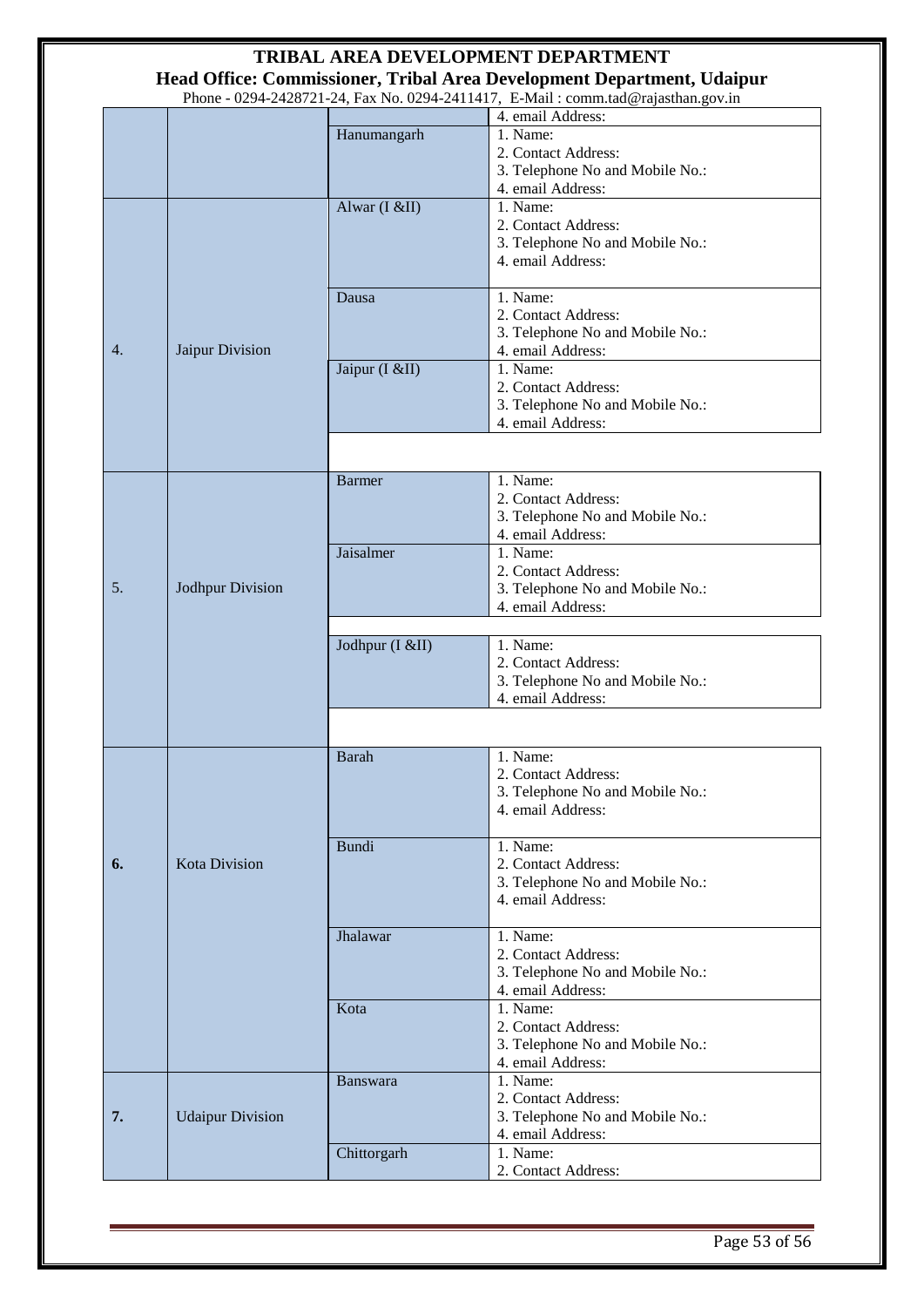|   |                       |                | TRIBAL AREA DEVELOPMENT DEPARTMENT                                               |
|---|-----------------------|----------------|----------------------------------------------------------------------------------|
|   |                       |                | Head Office: Commissioner, Tribal Area Development Department, Udaipur           |
|   |                       |                | Phone - 0294-2428721-24, Fax No. 0294-2411417, E-Mail: comm.tad@rajasthan.gov.in |
|   |                       |                | 3. Telephone No and Mobile No.:                                                  |
|   |                       |                | 4. email Address:                                                                |
|   |                       | Dungarpur      | 1. Name:                                                                         |
|   |                       |                | 2. Contact Address:                                                              |
|   |                       |                | 3. Telephone No and Mobile No.:                                                  |
|   |                       |                | 4. email Address:                                                                |
|   |                       | Rajsamand      | 1. Name:                                                                         |
|   |                       |                | 2. Contact Address:                                                              |
|   |                       |                | 3. Telephone No and Mobile No.:                                                  |
|   |                       |                | 4. email Address:                                                                |
|   |                       | Pratapgarh     | 1. Name:                                                                         |
|   |                       |                | 2. Contact Address:                                                              |
|   |                       |                | 3. Telephone No and Mobile No.:                                                  |
|   |                       |                | 4. email Address:                                                                |
|   |                       | Udaipur        | 1. Name:                                                                         |
|   |                       |                | 2. Contact Address:                                                              |
|   |                       |                | 3. Telephone No and Mobile No.:                                                  |
|   |                       |                | 4. email Address:                                                                |
|   |                       | churu          | 1. Name:                                                                         |
|   |                       |                | 2. Contact Address:                                                              |
|   |                       |                | 3. Telephone No and Mobile No.:                                                  |
|   |                       |                | 4. email Address:                                                                |
| 8 | <b>Churu Division</b> | sikar (I & II) | 1. Name:                                                                         |
|   |                       |                | 2. Contact Address:                                                              |
|   |                       |                | 3. Telephone No and Mobile No.:                                                  |
|   |                       |                | 4. email Address:                                                                |
|   |                       | Jhunjhunu      | 1. Name:                                                                         |
|   |                       |                | 2. Contact Address:                                                              |
|   |                       |                | 3. Telephone No and Mobile No.:                                                  |
|   |                       |                | 4. email Address:                                                                |
|   |                       | Pali           | 1. Name:                                                                         |
|   |                       |                | 2. Contact Address:                                                              |
|   |                       |                | 3. Telephone No and Mobile No.:                                                  |
|   |                       |                | 4. email Address:                                                                |
| 9 | Pali Division         | Sirohi         | 1. Name:                                                                         |
|   |                       |                | 2. Contact Address:                                                              |
|   |                       |                | 3. Telephone No and Mobile No.:                                                  |
|   |                       |                | 4. email Address:                                                                |
|   |                       | jalore         | 1. Name:                                                                         |
|   |                       |                | 2. Contact Address:                                                              |
|   |                       |                | 3. Telephone No and Mobile No.:                                                  |
|   |                       |                | 4. email Address:                                                                |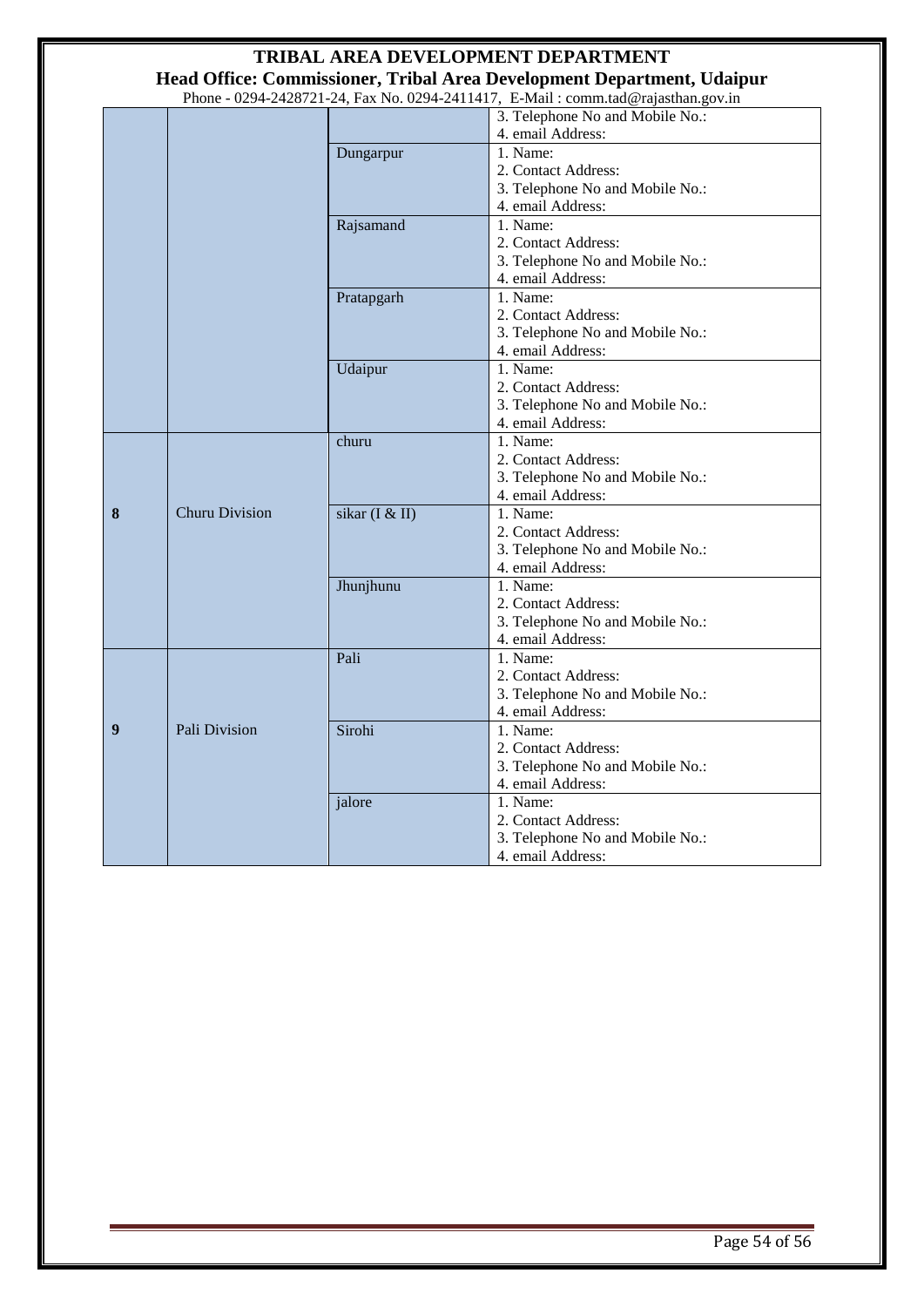<span id="page-54-0"></span>**Head Office: Commissioner, Tribal Area Development Department, Udaipur** Phone - 0294-2428721-24, Fax No. 0294-2411417, E-Mail : comm.tad@rajasthan.gov.in **ANNEXURE-17: FORMAT OF BANK GUARANTEE FORMAT – EARNEST MONEY DEPOSIT (EMD)** 

#### **BANK GUARANTEE FORMAT – BID SECURITY**

(To be stamped in accordance with Stamp Act and on a Stamp Paper purchased from Rajasthan State only and to be issued by a Nationalized/ Scheduled bank having its branch at Udaipur in Rajasthan)

To,

The Commissioner,

Tribal Area Development Department,

1, Saheli marg, Udaipur

Sir,

- 1. In accordance with your Notice Inviting Bid for <please specify the project title> vide NIB Reference no. <Please specify> M/s. ……………………………. (Name & full address of the firm) (Hereinafter called the "Bidder") hereby submits the Bank Guarantee to participate in the said procurement/ bidding process as mentioned in the bidding document.
- 2. It is a condition in the bidding documents that the Bidder has to deposit Bid Security amounting to <Rs...........................(Rupees <in words>)>............................................ in respect to the NIB Ref. No. …………..Dated………. issued by The Additional Commissioner, Tribal Area Development Department, , Saheli Marg, Udaipur, Rajasthan by a Bank Guarantee from a Nationalised Bank/ Scheduled Commercial Bank having its branch at Jaipur irrevocable and operative till the bid validity date (i.e.  $\langle$ please specify> days from the date of submission of bid). It may be extended if required in concurrence with the bid validity.

And whereas the Bidder desires to furnish a Bank Guarantee for a sum of <Rs. (Rupees <in words>)> to the TADD as earnest money deposit.

- 3. Now, therefore, we the ……………………. (Bank), a body corporate constituted under the Banking Companies (Acquisition and Transfer of Undertaking) Act. 1969 (delete, if not applicable) and branch Office at ………………………..(Hereinafter referred to as the Guarantor) do hereby undertake and agree to pay forthwith on demand in writing by the TADD of the said guaranteed amount without any demur, reservation or recourse.
- 4. We, the aforesaid bank, further agree that the TADD shall be the sole judge of and as to whether the Bidder has committed any breach or breaches of any of the terms costs, charges and expenses caused to or suffered by or that may be caused to or suffered by the TADD on account thereof to the extent of the Earnest Money required to be deposited by the Bidder in respect of the said bidding document and the decision of the TADD that the Bidder has committed such breach or breaches and as to the amount or amounts of loss, damage, costs, charges and expenses caused to or suffered by or that may be caused to or suffered by the TADD shall be final and binding on us.
- 5. We, the said Bank further agree that the Guarantee herein contained shall remain in full force and effect until it is released by the TADD and it is further declared that it shall not be necessary for the TADD to proceed against the Bidder before proceeding against the Bank and the Guarantee herein contained shall be invoked against the Bank, notwithstanding any security which the TADD may have obtained or shall be obtained from the Bidder at any time when proceedings are taken against the Bank for whatever amount that may be outstanding or unrealized under the Guarantee.
- 6. Any notice by way of demand or otherwise hereunder may be sent by special courier, telex, fax, registered post or other electronic media to our address, as aforesaid and if sent by post, it shall be deemed to have been given to us after the expiry of 48 hours when the same has been posted.
- 7. If it is necessary to extend this guarantee on account of any reason whatsoever, we undertake to extend the period of this guarantee on the request of our constituent under intimation to you.